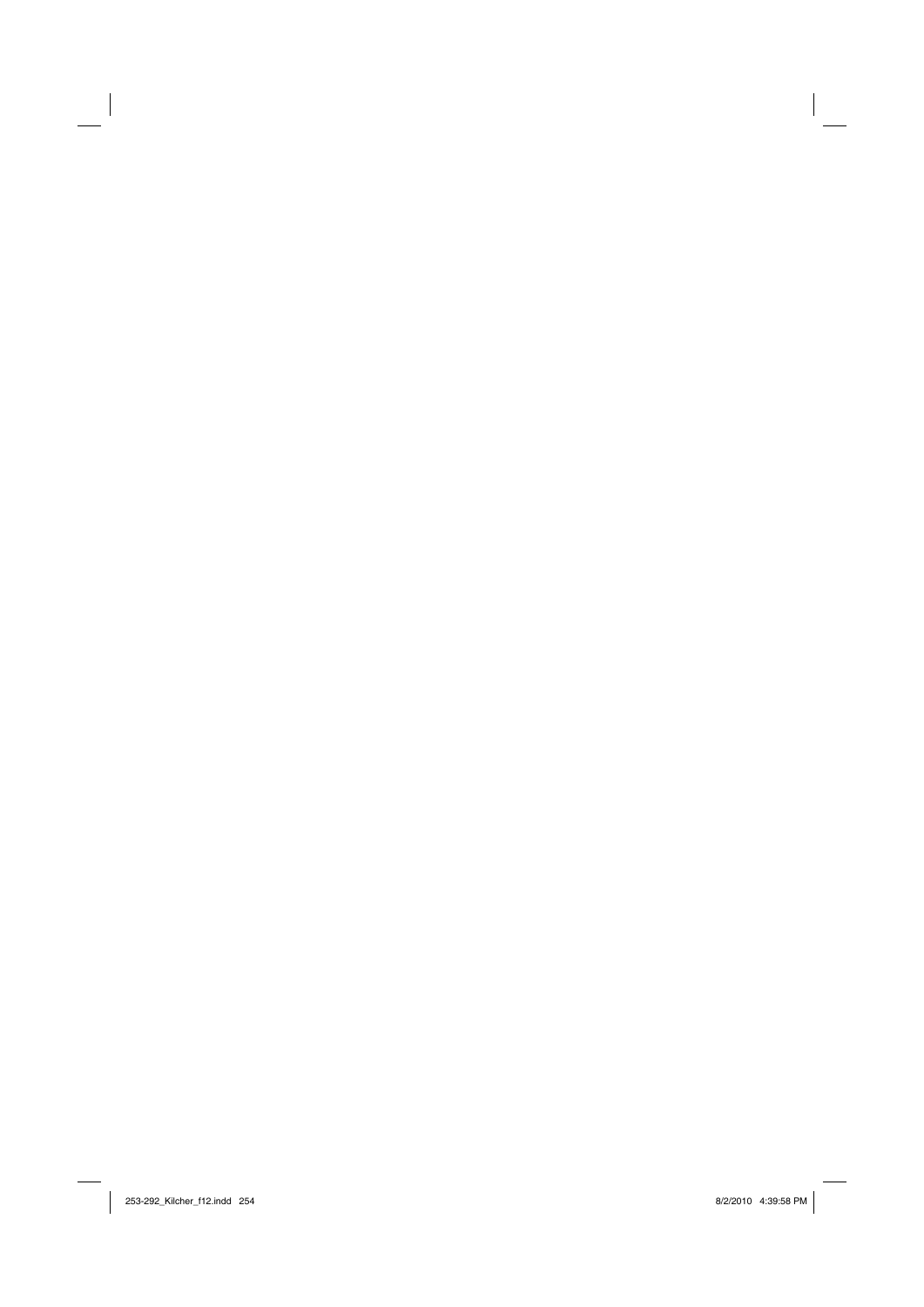# REVELATION AND THE 'CRISIS OF TRADITION' IN KABBALAH: 1475–1575

# Moshe Idel

#### 1. *Tradition, Reception and Revelation in Early Kabbalah*

During the first three centuries of its historical and literary existence, namely between approximately the years 1175 to 1492, the Jewish literature known as Kabbalah produced several distinct schools whose attitudes to the manner in which this religious knowledge has emerged and is transmitted differ dramatically.<sup>1</sup> Firstly I shall describe two major approaches: the traditionalist one, gravitating around Nahmanides's approach, and the revelatory one known in the literature as *Sefer has-Meshiv*, first connected to the ecstatic Kabbalah of Abraham Abulafia and to the Zoharic literature. Then I shall turn my attention to issues related to some of the views articulated in the powerful Safedian Kabbalistic centre during the mid-16th century regarding the emergence and transmission of Kabbalah.

In the mid-thirteenth century the Catalan Kabbalist Nahmanides and his school claimed that oral transmission, when performed in a controlled manner from a reliable master to his student, is the only source of authentic Kabbalah in the present. In the introduction to his *Commentary on the Pentateuch*—which includes some allusions to Kabbalistic topics—Rabbi Moshe ben Nahman, also known as Nahmanides (1194–1270), wrote:

I bring into a faithful covenant and give proper counsel to all who look into this book not to reason or entertain any thought concerning any of the mystic hints which I write regarding the hidden matters of the Torah, for I do hereby firmly make known to him that my words will not be comprehended nor known at all by any reasoning or contemplation, excepting from the mouth of a wise Kabbalist [speaking] into the ear

<sup>&</sup>lt;sup>1</sup> See Wolfson, 'Beyond the Spoken Word'; Idel, 'Transmission', and for some examples of earlier transmission of secret knowledge: Idel, 'Defining Kabbalah'. See also below, note 7.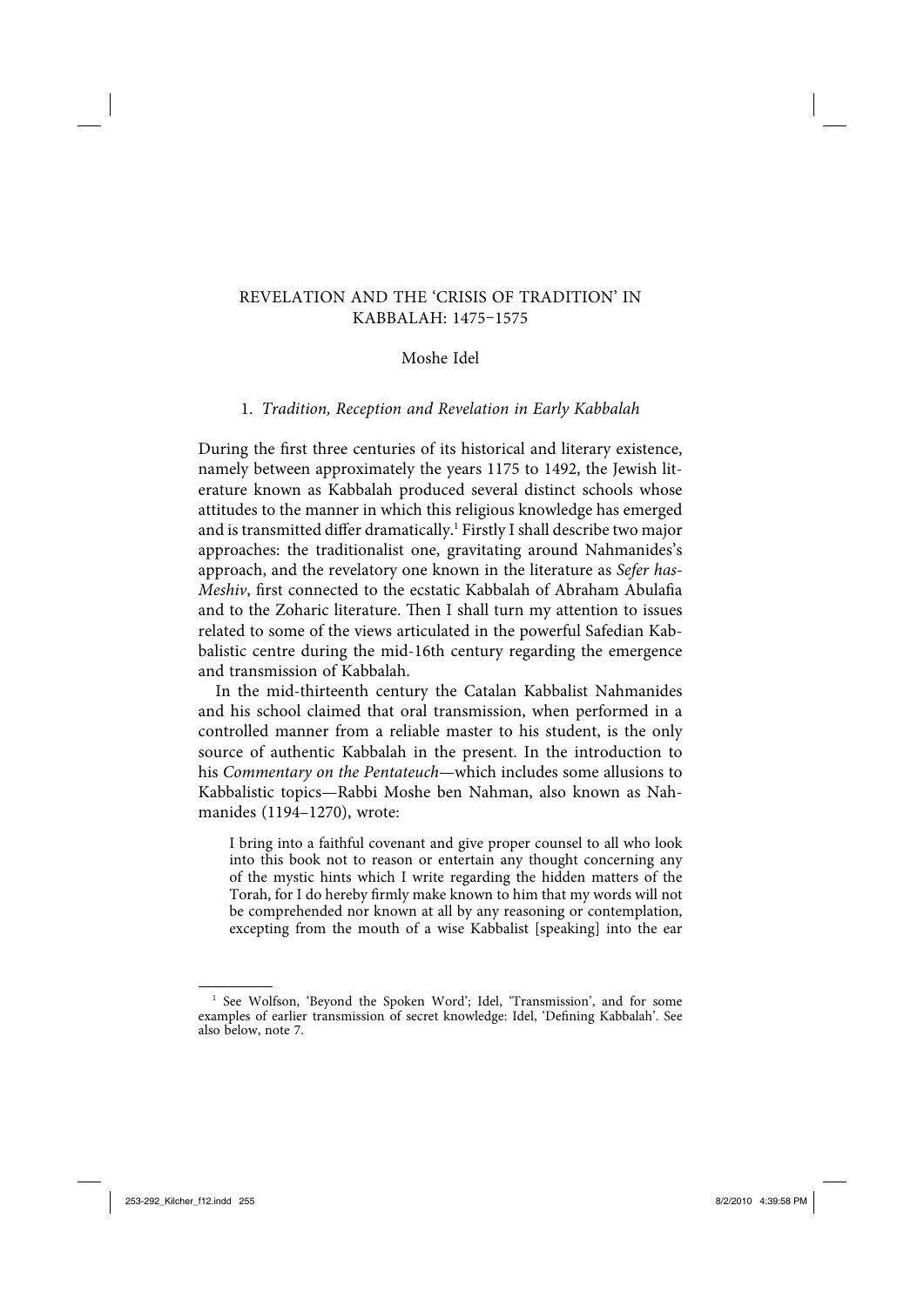of an understanding recipient; reasoning about them is foolishness; any unrelated thought brings much damage and withholds the benefit.<sup>2</sup>

In explaining the sources of Kabbalah as it reached him, Nahmanides combines the idea of an ancient secret revelation delivered to Moses with that of a subsequent faithful transmission based on Rabbinic authority. This is a non-hermeneutical situation, which means that without the reliable transmission no one can reconstruct the secrets of the Torah by an independent analysis of the canonical text. From the semantic point of view Nahmanides inverts the manner in which the term Kabbalah functions: while semantically it signifies 'reception', it is conceived by him here as pointing much more to 'esoteric tradition', which means that he accentuates the process of faithful transmission of an authoritative type of knowledge concerning the secrets of the Torah.

The above passage can also be summarized as follows: a master, described as a Rabbi (which means indubitably a male), is the only source of transmitting the secrets of the Torah, described as Kabbalah, to another male. Implicitly, other sources of obtaining information that may be understood as Kabbalah are excluded: revelation from a non-human, God, angels, non-Rabbis, or as the result of innovation by means of intellectual activity. I assume that this restriction has been imposed by Nahmanides as part of the debate around the dissemination of Kabbalah in the circle of the followers of R. Isaac ben Abraham the Blind.<sup>3</sup> It is also possible that traditions related to the revelations of Elijah in circles of Kabbalists in Provence provoked this restriction of Kabbalah to a tradition transmitted orally alone.<sup>4</sup>

However, this solemn declarative passage is not just a vain warning, but is backed by what I see to be a practice followed in Nahmanides' commentary of hinting at secrets without revealing them in a written

<sup>2</sup> Nahmanides, *Commentary on the Pentateuch*, vol. I, 7–8. On this seminal passage see Septimus*, Hispano-Jewish Culture*, 113–114; Idel, 'We Have No Kabbalistic Tradition' and 'NAHMANIDES'; Abrams, 'Orality in the Kabbalistic School'; Halbertal, *Concealment and Revelation*, 83–85 and his *By Way of Truth*; Huss, *Like the Radiance of the Sky*, 75–76, 80–81, 219–221 and for another approach Wolfson, 'By Way of Truth'. 3

<sup>&</sup>lt;sup>3</sup> See Idel, 'NAHMANIDES', 28-42.

<sup>4</sup> See Scholem, *Origins of the Kabbalah*, 35–38, 242–243 and Heschel, *Prophetic Inspiration*, 32–37.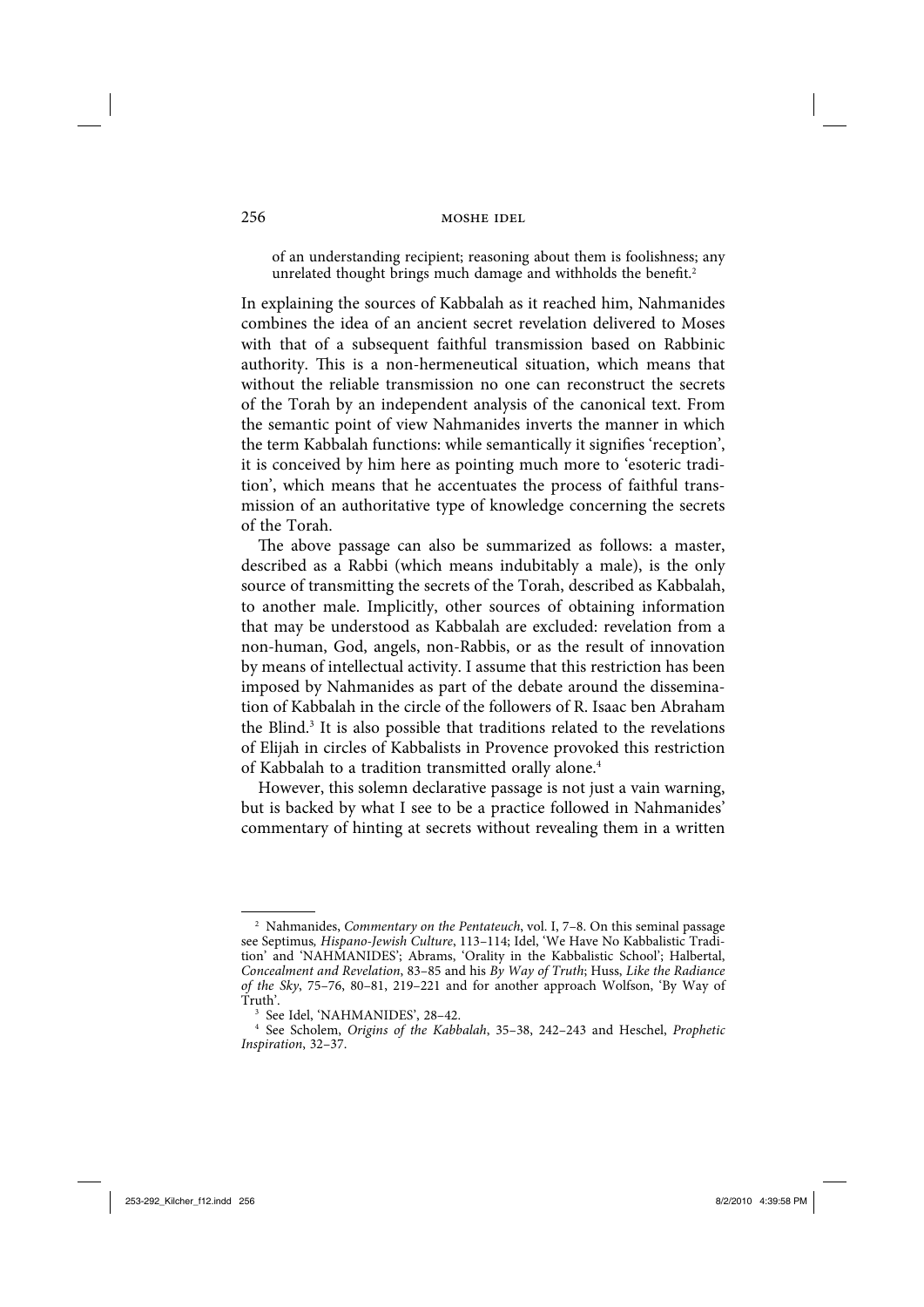form.5 In any case, in his *Commentary on the Pentateuch*, he writes that:

The Account of Creation [*Ma'aseh Bereshit*] is a profound secret, which cannot be understood from the [biblical] verses, and cannot be known *in toto* but by the way of the [esoteric] transmission, up to Moses, [who received it] from the mouth of the [divine] Dynamis. Those who know it are obligated to hide it.<sup>6</sup>

Nahmanides' great authority, combined with the solemnity of passages in the introduction of a book that became a classic, contributed to its impact on later generations. However, already in the generation after Nahmanides, in the two most important circles of Kabbalists, some diverging understandings of Kabbalah were forged. Given the fact that Nahmanides' views were well-known, it is plausible that the new concepts were, at least in part, a reaction to the restrictions imposed by Nahmanides.

It should be mentioned that among the followers of Nahmanides' Kabbalah at the end of the thirteenth century, mostly those in Barcelona, there are testimonies as to the oral transmission of the pronunciation of the letters of the divine name, a process in which Ashkenazi masters initiated some Spanish Kabbalists.<sup>7</sup> One who was not an adherent of Nahmanides' Kabbalistic school was the founder of ecstatic Kabbalah, R. Abraham Abulafia (1240–1291). He and his followers assumed that although Kabbalistic topics can be learned from ancient books, and also received orally from masters, the highest form of receiving Kabbalah is nevertheless by means of a revelation that can be induced in the present through certain techniques:

In order to understand my intention regarding [the meaning of] *Qolot* [voices] I shall hand down to you the known *Qabbalot*, some of them having been received from mouth to mouth from the sages of [our] generation, and others that I have received from the books named *Sifrei Qabbalah*, composed by the ancient sages, the Kabbalists, blessed be their memory, concerning the wondrous topics; and other [traditions]

<sup>&</sup>lt;sup>5</sup> For various aspects of Nahmanides' exegesis in general see Goodman, 'Typological Interpretation'; Pedaya, *Nahmanides*; Halbertal, *Concealment and Revelation* and his *By Way of Truth*.

<sup>6</sup> Nahmanides, *Commentary on the Pentateuch*, vol. I, 9. See also Yisraeli, *The Interpretation of Secrets*, 241 and Halbertal, *Concealment and Revelation*, 86–87.

<sup>7</sup> See Idel, 'Ashkenazi esotericism'.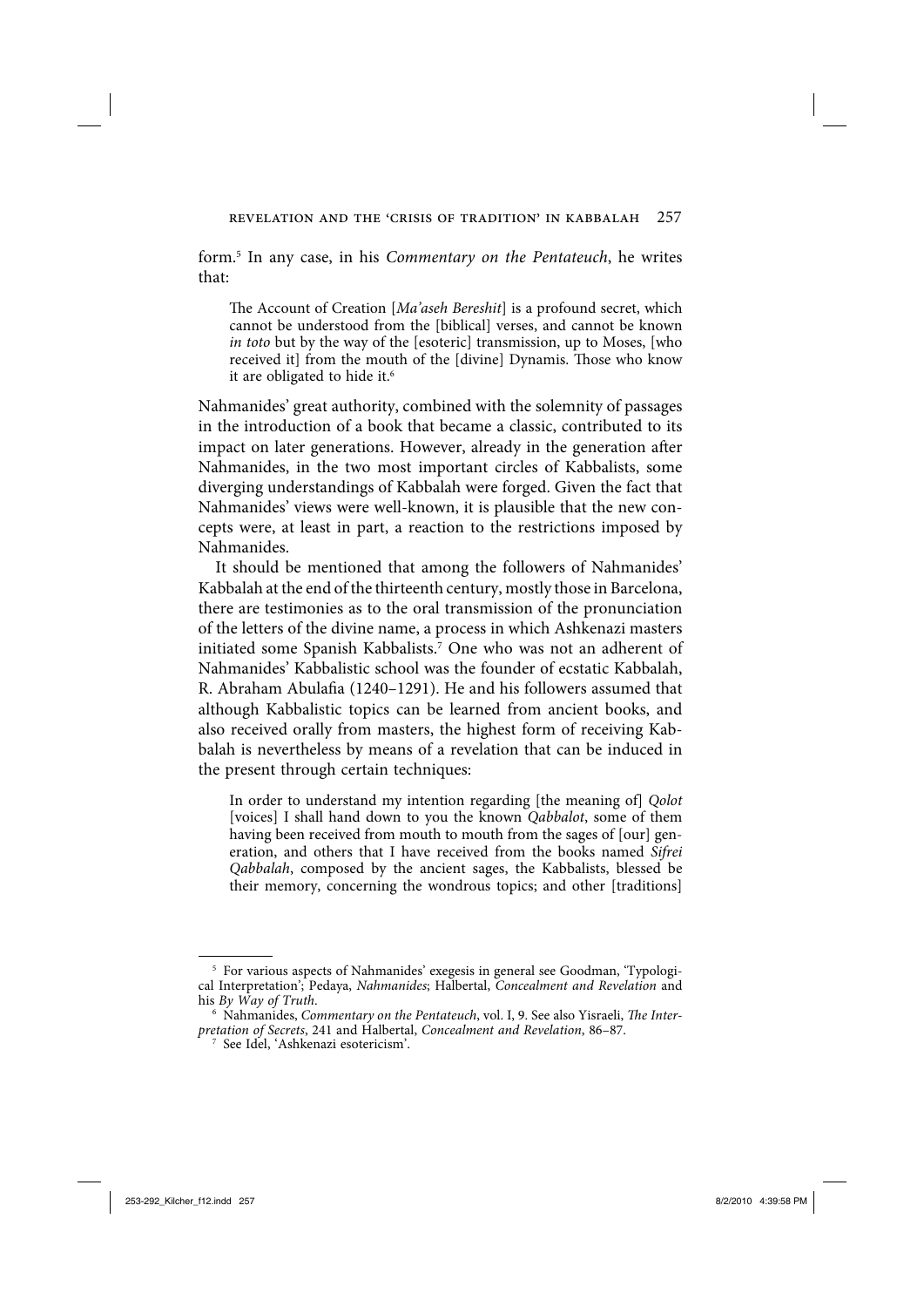#### 258 mosh blues mosh blues and mosh blues and mosh blues and mosh blues are not mosh blues and mosh blues and mosh blues and mosh blues and mosh blues and mosh blues are mosh blues and mosh blues are mosh blues and mosh blu

bestowed on me by God, blessed be He, which came to me from *ThY8* in the form of the 'Daughter of the Voice', these being the higher *Qabbalot* [*'Elyonot*]**.** 9

The plural for *Qabbalah, Qabbalot*, is understood to mean *Bat Qol*, which refers to a certain type of lower revelation in Talmudic tradition. Thus the highest form of Kabbalah is not the oral and written transmission, but the reception of a revelation from above. While Nahmanides was interested in combining the picture of a glorious past (when the final revelation took place) with a reliable establishment that perpetuated the context revealed in the past, Abulafia was much more concerned with a glorious present in which the authority of Rabbis is much less important—and the recipient of the revelation, namely he himself, could compete even with Moses.<sup>10</sup>

Drastically different as Abulafia's concepts of Kabbalah are from that of Nahmanides' and his school, they nevertheless share—at least implicitly—the view that a woman does not partake in the Kabbalistic tradition. For the ecstatic Kabbalist, a Kabbalist is a philosopher and a mystic who may become the son of the cosmic *Intellectus Agens* itself described as the son of God.<sup>11</sup> Women, historical or generic, are not mentioned in their writings as parts of the chain of transmission, nor are they mentioned as being qualified in one way or another to become practitioners of Kabbalah, and nor does the feminine hypostasis play any role.

According to Abulafia, as a revelation from above the lore of Kabbalah is also consonant with philosophy, although it is achieved by means of linguistic techniques that originally have nothing to do with philosophical speculations. So, for example, we learn from a book he wrote in 1285/6 in Messina:

We and all those who follow our intellectual Kabbalah [*Qabbalah muskkelet*], [attain] prophecy by means of the combinations of letters; it will teach us the essence of reality as it is, in an easier way in comparison to all the [other] ways in existence in the world, despite the fact that the

 <sup>8</sup> I read the two letters as pointing in a short form to *theos*, namely God. Abulafia already uses the form *THYV* in order to point to God in his early treatise *Sefer Get ha-Shemot*; see Idel, *Language*, 24. 9 Abulafia, *Sefer ha-H̠esheq*, fol. 4b. I cannot enter here into an analysis of the

question of what Abulafia conceived to be Kabbalistic books, but lists of such books occur in his writings.

<sup>10</sup> See Idel, *Studies in Ecstatic Kabbalah*, 50–51.

<sup>&</sup>lt;sup>11</sup> On this issue see Idel, *Ben*, 276-376.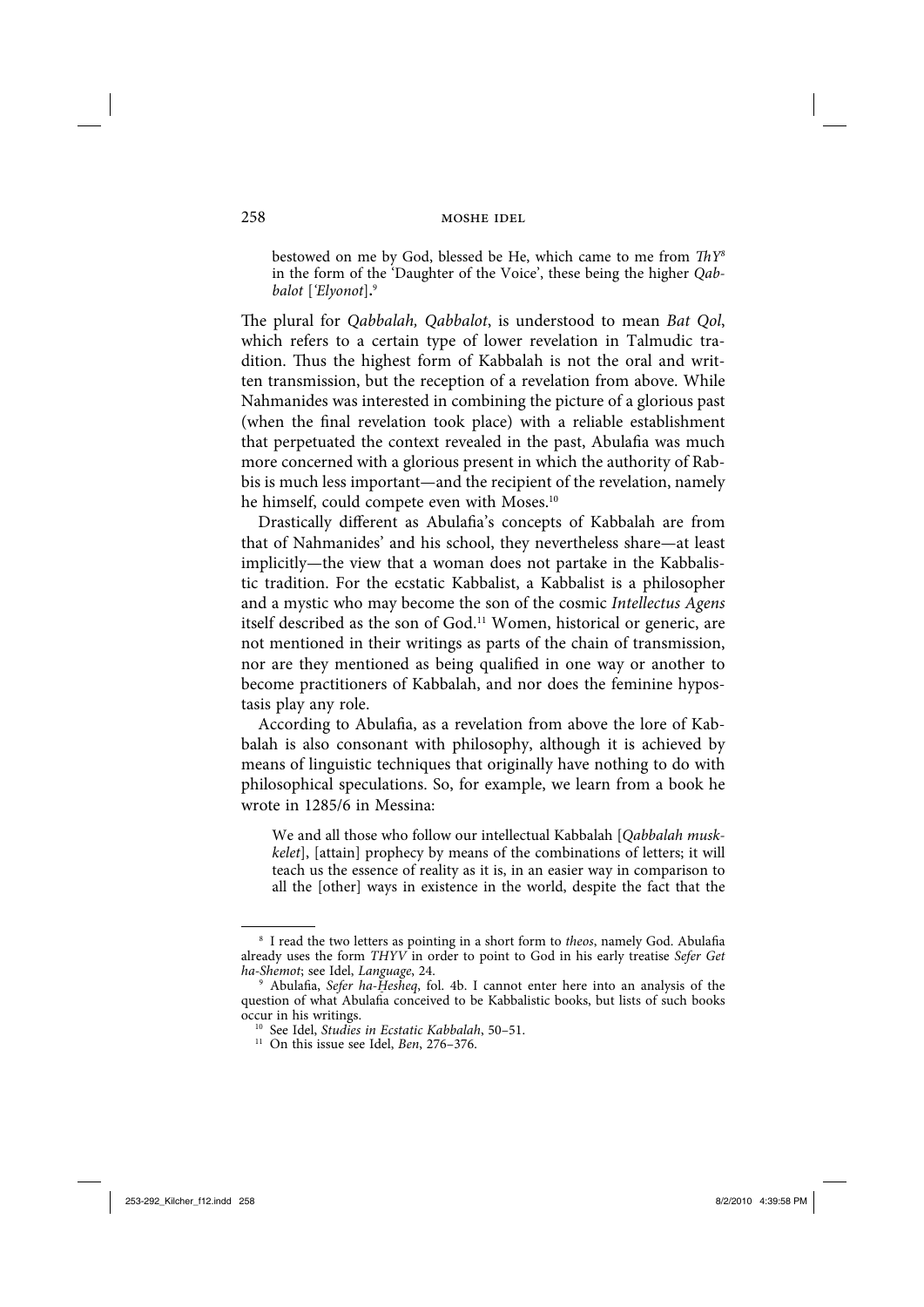knowledge of the essence of reality is apprehended by much thought. What brings it about [this knowledge] is the combination [of letters], and this combination induces it [the knowledge] as immediately as a youth studies the Bible, then the *Mishnah* and *Gemara'*, he will indubitably achieve it quickly, with perseverance, being better than any [other] thought.12

The main issue to be learnt from the Kabbalah according to this Kabbalist is the essence of reality, not the secrets of the Torah. Preeminently a philosophical concern, inspired by Maimonides' thought, this knowledge is nevertheless achieved by combining letters, an approach to language that differs from the more conventional understanding of it in philosophical ways of thought.

Some of Abulafia's contemporaries, the Kabbalists who produced the vast Zoharic literature in the late thirteenth and early fourteenth century in Castile, as well as a few others, assumed that a series of revelations took place in the distant past and were encoded in a series of books which constitute the main and primary source of Kabbalah.13 Although the alleged ancient scholars to whom the *Zohar* was attributed were described as enjoying some forms of revelation, the Kabbalistic topics were conceived of as secrets inherent in the biblical text which were to be extracted by a variety of hermeneutical devices, sometimes as part of a homiletic situation—a phenomenon that I call 'arcanization'—and their decoding as part of pneumatic interpretation.14 Of paramount importance for understanding the concept of Kabbalah in the main bulk of this literature is a very influential parable describing how a beautiful maiden imparts secrets of Kabbalah to a young male person who is eager to be initiated.<sup>15</sup> Here the source of Kabbalah

<sup>12</sup> Abulafia, *Sefer 'Otzar 'Eden Ganuz*, fol. 90a. For the different meanings of the term Kabbalah in Abulafia see Idel, 'On the Meanings of the term 'Kabbalah''.

<sup>13</sup> Matt, 'The Aura of Secrecy' and Yisraeli, *The Interpretation of Secrets*, passim.

<sup>14</sup> See Idel, *Absorbing Perfections*, 137–163 and *Kabbalah: New Perspectives*, 234– 249. Since then a variety of scholars adopted this category. See, e.g. Burns, *Hermeneu-*

<sup>&</sup>lt;sup>15</sup> See *Zohar*, II, fol. 99b. This story has enjoyed a variety of interpretations in modern scholarship. See, e.g. Wolfson, 'Beautiful Maiden'; Abrams, 'Knowing the Maiden'; Asulin, *The Mystical Commentary*; Idel, *Kabbalah: New Perspectives*, 227–229; Bacher, 'L'exegese biblique', 36–38; Scholem, *On the Kabbalah*, 55–56; Talmage, 'Apples of Gold', vol. 1, 316–317; Tishby, *The Wisdom of the Zohar*, vol. 3, 1084–1085; Yisraeli, *The Interpretation of Secrets*; Benin, *The Footprints of God*, 168–169; Idel, *Absorbing Perfections*, 304–305 and, as to the later reverberations of the parable, Lachover, *'Al Gevul ha-Yashan ve-ha-H̠adash*, 38–51; for Hasidic discussions influenced by the Zoharic parable of the maiden, or at least in its vein, see Wolfson, *Circle in the Square*,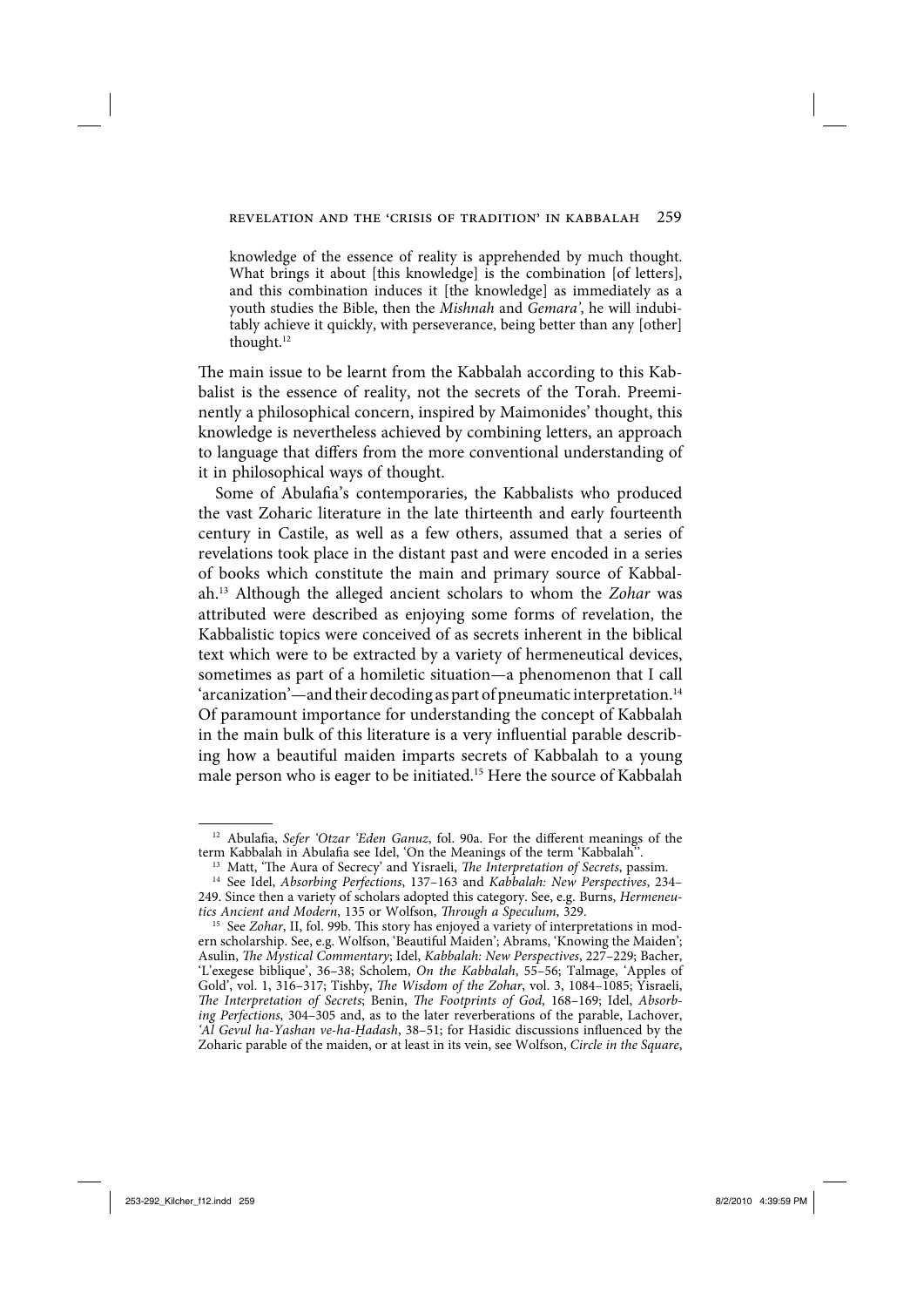is presented as a feminine power, a symbol of the divine manifestation also known in this literary corpus as the *Shekhinah*. No more the male Rabbi who preserves the esoteric teachings for his advanced student in matters of halakhah, but a basically erotic situation, in which the study of Kabbalah is much more connected to an emotional encounter with a spiritual reality. In fact the Zoharic parable is part of a critique of rabbinic behavior by a figure that represents some form of secondary elite.16 In any case, it should be pointed out that the same parable is also part of a more complex vector that can be described as the apotheosis of the femininity in Kabbalah, one of whose stages will also be discussed below. Thus, unlike the more male-oriented tendencies of both Nahmanides and Abulafia, the Zoharic turn drastically changed the solely male-oriented direction this later Kabbalistic literature could have developed on their basis. Indeed, one of the many differences between the two late thirteenth century schools is the divergence of their attitude to femininity. While Abraham Abulafia follows on this point Maimonides' clearly negative attitude toward the feminine elements, the Zoharic literature displays a much more complex approach, which also includes some quite positive attitudes toward the divine feminine power, an issue that will certainly be important for our later discussions in this study.17 Let me point out that despite the importance of the parable of the beautiful maiden, I do not claim that the feminine hypostasis is the sole source of Kabbalah in the Zoharic literature.

Different as the two late thirteenth century Kabbalistic schools are, they share an important common denominator: they believed that what a Kabbalist innovates by resorting to 'Kabbalistic' exegetical devices is Kabbalah, thus creating the first most important crisis of the Nahmanidean approach, which had identified Kabbalah with esoteric tradition as a closed type of knowledge. No less important is the assumption in this parable that the human mediation of the precious information that should carefully be preserved is marginalized in the name of an encounter with the spiritual realm, be it the cosmic

<sup>23–25,</sup> and Yisraeli, *The Interpretation of Secrets*, 207, 240–241. According to Abrams, *The Female Body of God*, 43, the maiden represents a supernal feminine entity, who may be described in terms related to the last *sefirah*.

Huss, 'A Sage is Preferable to a Prophet' and his 'The Appearance of the Book', 535–542, as well as idem., '*Sefer ha-Zohar*', 271–274. Much of the material dealt with in these articles is found now in his *Like the Radiance of the Sky*.

<sup>17</sup> See already Idel, *Language*, 14–15.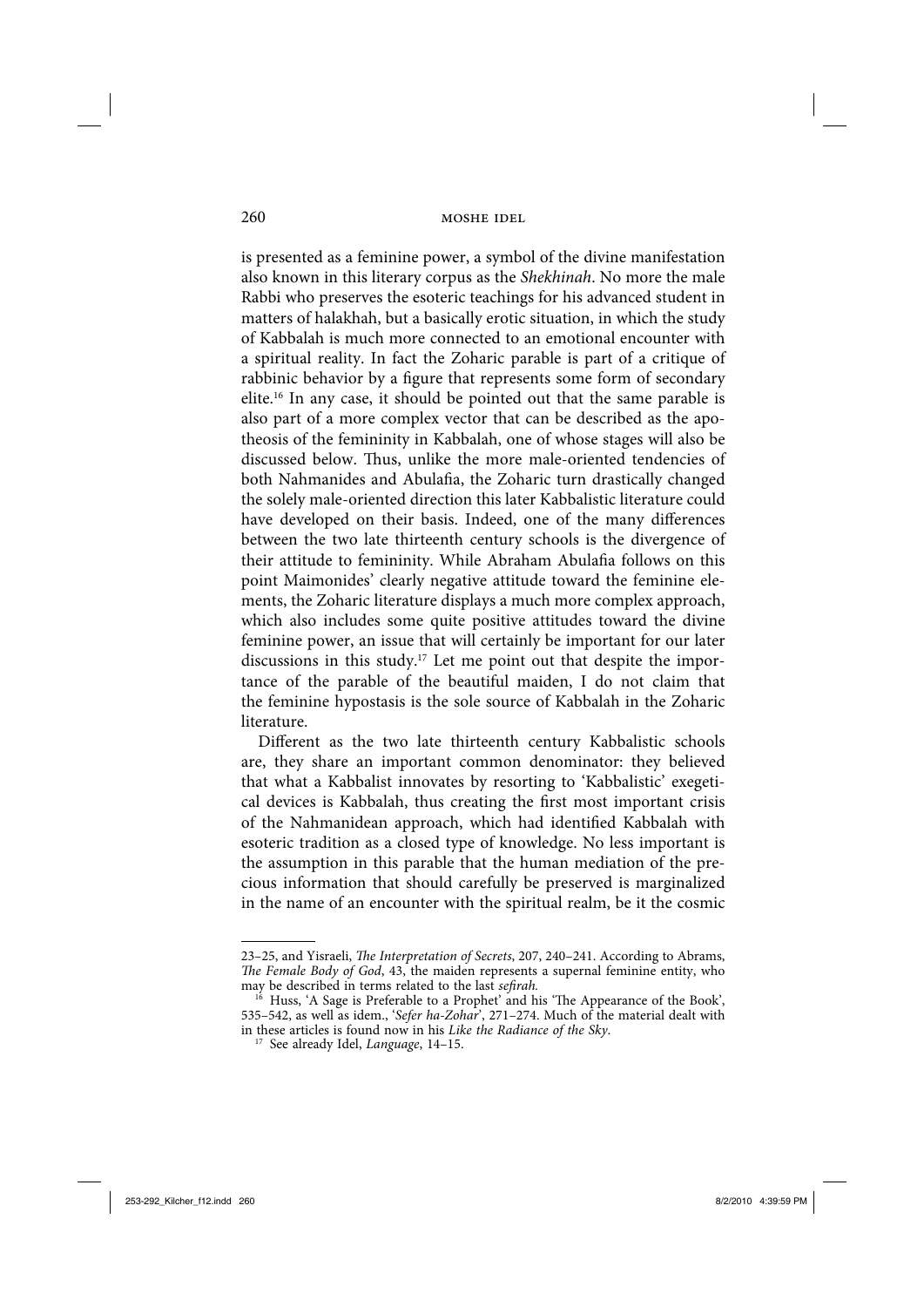Agent Intellect understood as a male entity, or the feminine *Shekhinah*, thus removing Rabbinic authority from the process of receiving or creating Kabbalah. In any case, let me stress the fact that innovation related to exegesis and the experience of revelation are combined in these two schools, representing a strong departure from the traditional horizons of Nahmanides and his followers. Though they may appear independent of each other, the two approaches are often combined, creating what I propose to call 'pneumatic interpretation'. Thus the reliable Kabbalist as the single source of orally transmitted secrets was supplanted by a higher entity, male or female, and the faithfulness of transmission was substituted by the ingenuity of applying some Kabbalistic exegetical devices.

In my opinion, the crisis of esoteric tradition in thirteenth century Kabbalah was created by a variety of processes: on the one hand, by the social process of the ascent of a secondary elite,<sup>18</sup> and on the other by the arrival of free exegetical techniques from Ashkenazi esotericism to Spain and by the forging of new and complex exegetical tools by the Kabbalists themselves in the second part of the thirteenth century.<sup>19</sup>

#### 2. *1475–1575: The Crisis of Mediated Tradition in Kabbalah*

For the next 150 years or so, Kabbalah—and especially the Spanish Kabbalah—entered a period of far greater inertia. Though a few important books were written during this period, especially in Byzantium, the emergence of major new Kabbalistic systems cannot be discerned even there.<sup>20</sup>

However, starting approximately with the year 1475, namely on the eve of the expulsion of the Jews from Spain, an entire century of intense Kabbalistic creativity took place, producing a variety of Kabbalistic systems that became classical and in some cases even canonical. In almost all of them we may find the reverberation of rhetoric dealing with the importance of the transmission of Kabbalistic secrets known to earlier generations, thus repeating what they found in their sources, especially the above quote from Nahmanides; but *de facto*, they operated without relying on the assumption that they themselves

<sup>18</sup> Idel, 'Kabbalah and Elites', 5–19.

<sup>19</sup> See Idel, *Absorbing Perfections*, 430–437; idem., 'On angels'.

<sup>20</sup> See Idel, 'Kabbalah in Byzantium'.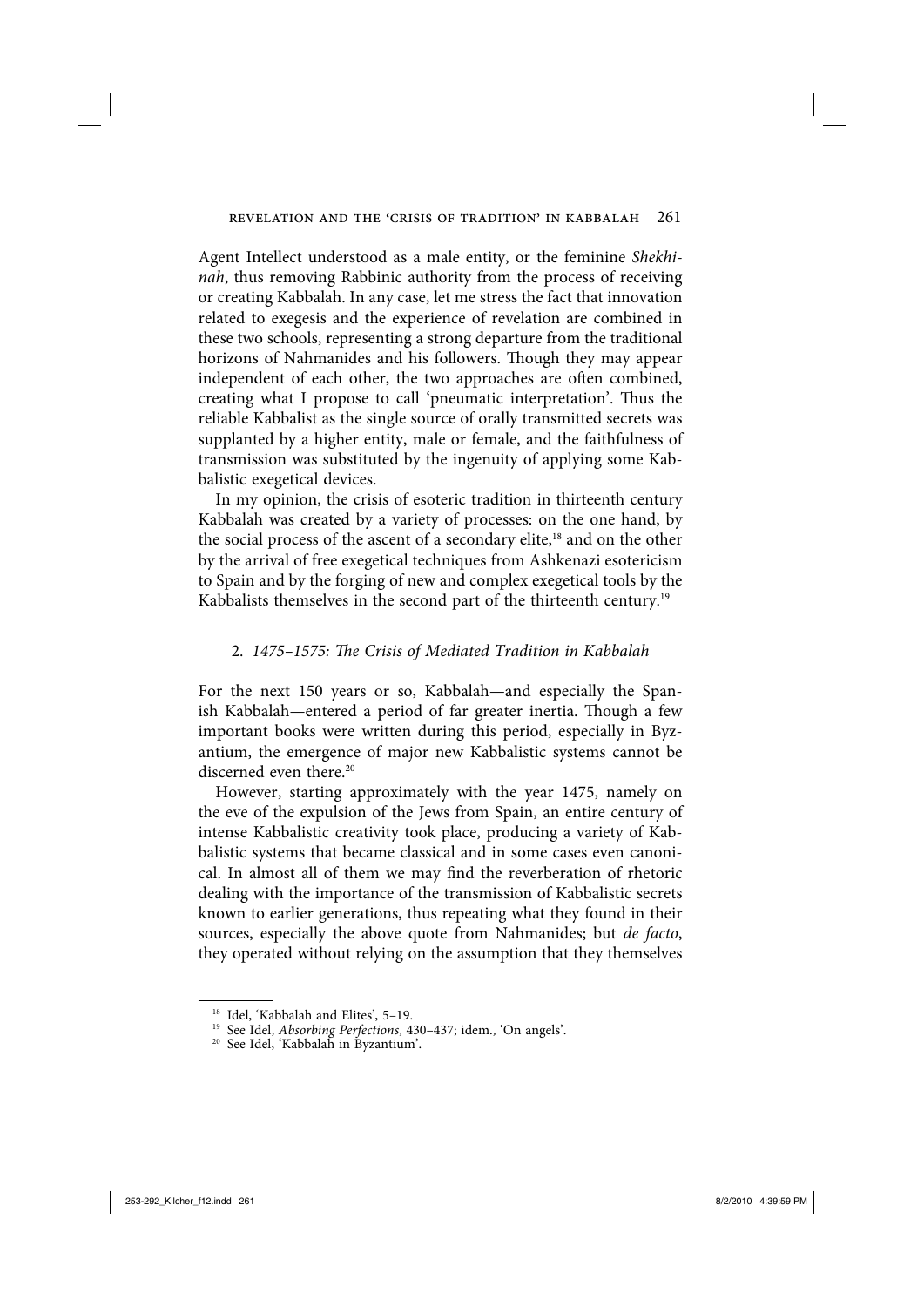# 262 MOSHE IDEL

indeed inherited such an oral tradition from their human teachers. The hundred years mentioned above form a significant temporal unit, since they start around 1475 with the emergence of an entire Kabbalistic literature related to the *Book of Meshiv*, and end with the dissipation of the Kabbalistic centre in Safed, marked by the death between 1570 and 1575 of all the major figures (with the important exception of R. Hayyim Vital).

We may speak about a crisis of the category of oral transmission as operative in the developments of Kabbalah in the century under scrutiny below. In many cases, what scholars conceive as the period of the birth of Kabbalah and its development in the three centuries beforehand, was conceived by this Kabbalist as the period of decline of this lore.21 This awareness of a crisis in the concept of continuous transmission and the disclosure of what has been taught orally, in a written form, invited two different forms of continuity: that of revelations—what I shall describe as gnoseological continuity—and that of a strong ontological affinity with the divine world, which does not necessarily constitute a revelation. In both cases the mediating role of the present religious establishment as the source of true Kabbalah—as envisioned by Nahmanides and his school—has been obliterated *de facto*, though its importance is mentioned several times *de jure*, and an intimate connection with the divine source is conceived as possible in the present.

This crisis may have several historical causes. The first part of the century we shall consider is characterized by a sharp geographical shift: the expulsions of the Jews from Spain and then Portugal, which means the disappearance of the most important centre of Kabbalah. This event was preceded by a period of decline in the Jewish situation in the Iberian Peninsula, and it was followed by periods of peregrinations by many Kabbalists, who moved from one country to another and sometimes from one continent to another. Thus, for the first part of the century we shall examine, mobility was characteristic of many of the Kabbalists, and in many cases the Spanish Kabbalists travelled alone and had to establish their prestige in the new places they arrived alone.22 During this period, the rise of the importance of the book of

<sup>21</sup> See *Shevah̠ Hokhmat ha-Kabbalah*, printed in *Shaʾar ha-Gilgulim* (Premiszle, 1975), fol. 26cd.

<sup>22</sup> See Idel, 'On Mobility'.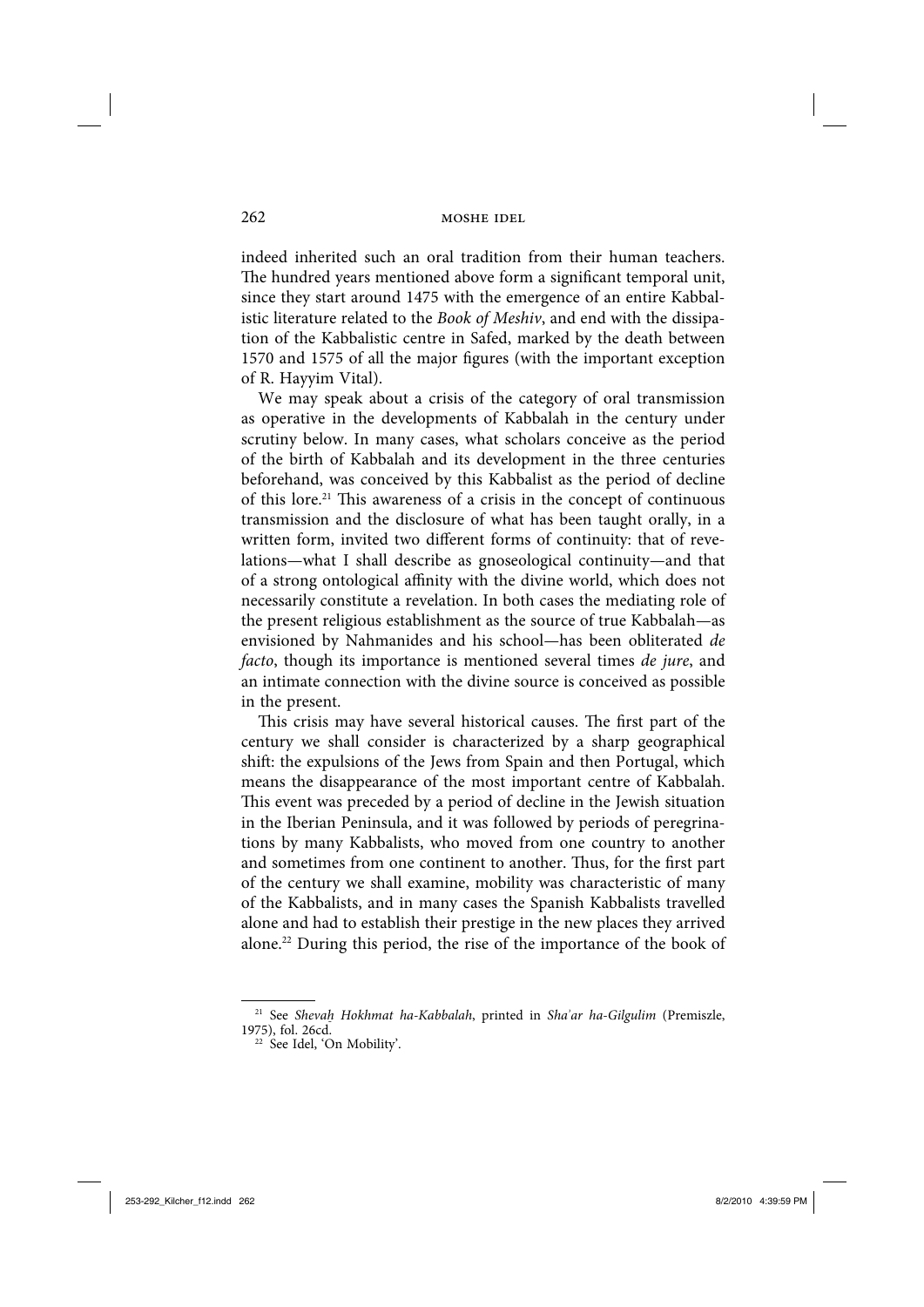the *Zohar*—especially amongst the Spanish Kabbalists—was dramatic, and it assumed that the major event in the history of Kabbalah took place a millennium and a half before, leaving little space for the Kabbalistic authorities in the interim.23 In the second part of the hundred years, the book was printed for the first time by two Italian printing houses and the most important commentaries on it were compiled, while Guillaume Postel translated large parts of it into Latin under the impact of a feminine personality, Sister Juana. Thus in the sixteenth century this book made its way to the forefront of Kabbalah more than ever before.

On the other hand, the transition of written Kabbalistic material from one Kabbalistic centre to another triggered a form of developments that are based on individual studies of texts without a master or a group. This is especially the case among Kabbalists flourishing in Italy. Kabbalists like R. Elijah Genazzano, R. Yohanan Alemanno, R. David ben Yehudah Messer Leon, or R. Isaac and Yehudah Nissim da Pisa, do not mention reliable transmission as the source of their knowledge of Kabbalah. In the second half of the century under scrutiny here, several important Kabbalistic books were printed, a major development for a lore that was conceived of as esoteric.

During the century between 1475 and 1575, another major transition took place: that of Kabbalistic knowledge from Jewish circles to Christian ones. The emergence of Christian Kabbalah is a dramatic development that had important repercussions in both Christianity and Judaism. For some Jewish Kabbalists, the emergence of Christological interpretations of Kabbalah was conceived of as a crisis, which had an impact on the development of Kabbalah in Judaism. On the one hand, Kabbalah came under attack in some Jewish circles; on the other hand, attempts at offering alternatives to the 'erroneous' Christological interpretations were made.<sup>24</sup> It is in this period that the earlier interdiction of revealing religious secrets to gentiles is discussed more than any time earlier.<sup>25</sup>

In the last half of the century under examination here, some of the major Kabbalists lived in close vicinity to the tomb of the alleged author of the book of the *Zohar.* Arriving at and staying in Safed, a town very

<sup>23</sup> See Huss, *Like the Radiance of the Sky*, 218–240.

<sup>24</sup> See Idel, 'Jewish thinkers'.

<sup>&</sup>lt;sup>25</sup> See Kaufmann, 'Elia Menachem Chalfan', 500–508.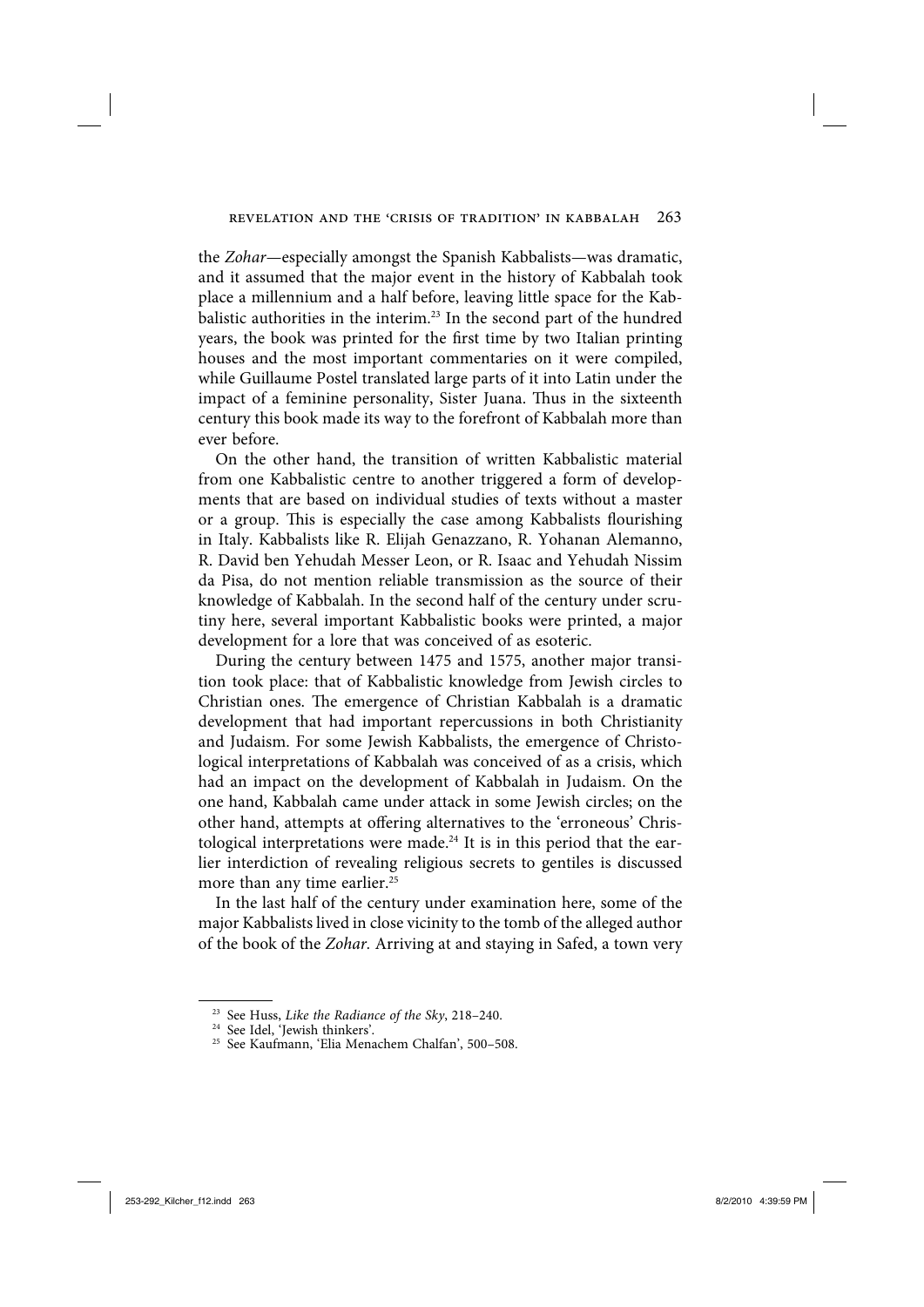close to Meron, the place where the tomb of R. Shime'on bar Yoh̠ai is found, some of the Kabbalists received some forms of information that were conceived of as belonging to Kabbalah by visiting the tomb and by communing with the spirit of this paragon of Kabbalah.<sup>26</sup>

Thus oral information that may reach them from any living Kabbalist was naturally conceived of as inferior to what the spirit of the most important Kabbalist could tell them. Indeed, it is in Safed that we may find the social phenomenon Boaz Huss designated as 'Zoharic Communities'.27 We may add that such communities are also communities devoted to the *Shekhinah*.

We have an interesting situation: on the one hand, Kabbalah as a literature was a well-established lore amongst some sections of the Jewish elites in the southern parts of Europe; but on the other hand, the earlier claims of Kabbalists that this was an esoteric tradition transmitted orally does not hold for those Kabbalists, who subscribed to the emphasis on the importance of a continuous tradition. Thus we may describe the Kabbalists from the period we are dealing with as following—to a certain extent—views and practices of the two late thirteenth century groups mentioned above, modified and adapted to new cultural circumstances.

In this period we can discern two main lines of developments related to the *Shekhinah*: one is her increasing role in the process of revelation, the other is the more prominent role she plays in the worship of the Kabbalists. A liminal concept in the theosophical system, standing as she is between the sefirotic, sometime divine realm and the nondivine world, she mediated between the two worlds and constituted the concept which designates both the downward move—revelation and the upward move, created by the deeds of the Kabbalist. I would say that in addition to the ascent of the importance of the *Zohar*, we may assume that the particular median place occupied by the feminine divine power invited systemic developments that enhanced its role.

Before turning to some more detailed discussions of points made above, let me draw attention to the fact that the period between 1475 and 1575 in the history of Kabbalah coincides with what Michel de Certeau described as the century of the mystics in Christianity.<sup>28</sup> There

 $^{26}$  See Giller, 'Recovering the sanctity'; Huss, 'Holy Place'; idem, 'The Worship of the Tombs' and Garb, 'The Cult of the Saints'.

See Huss, 'Zoharic Communities in Safed'.

<sup>28</sup> See de Certeau, *La fable mystique*, 211–212; see already Bremond, *Histoire litteraire*; see also Jones, *Spiritual Reformers*.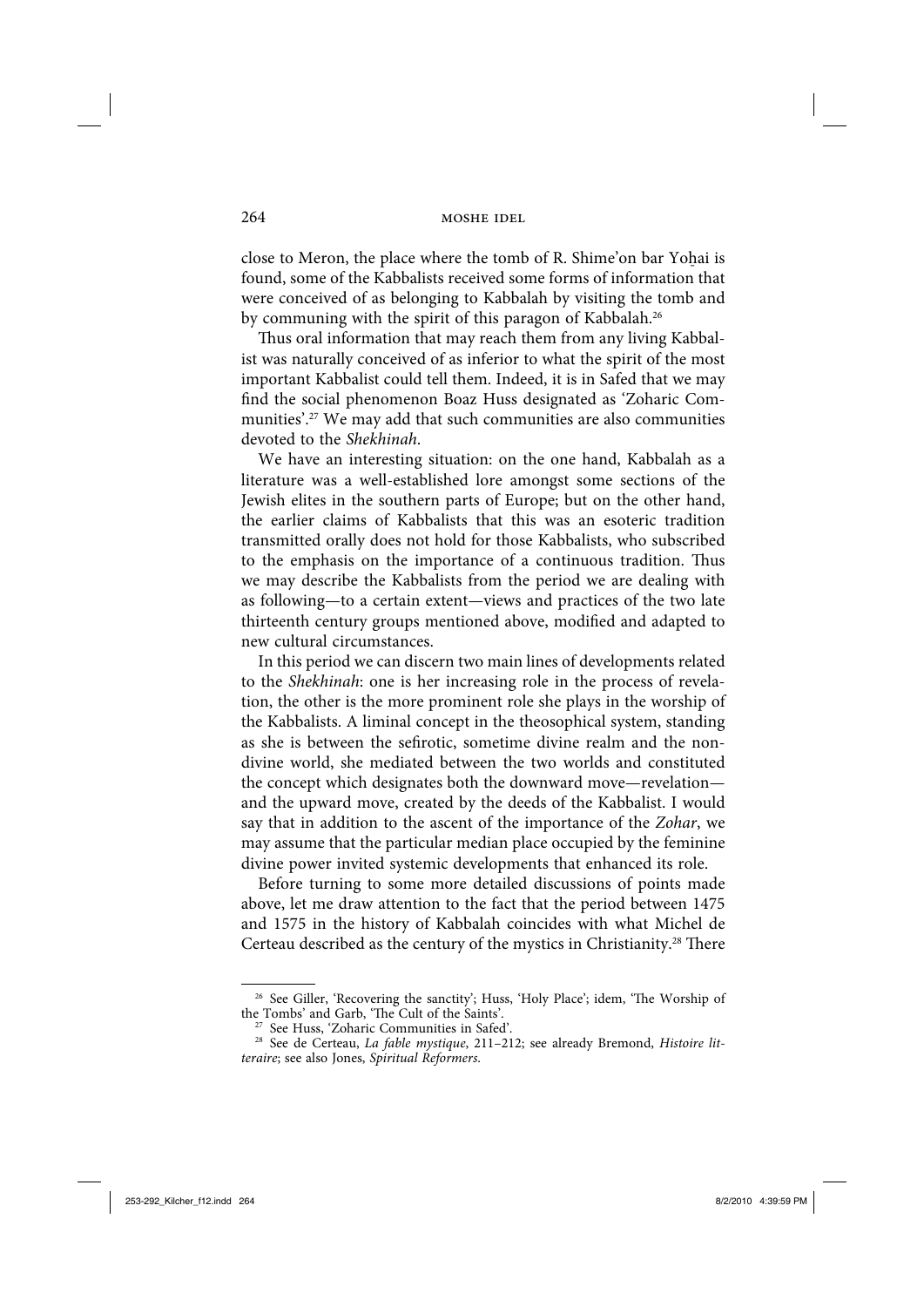can be no doubt that the sixteenth century constitutes a burst of creativity in Christian mysticism, especially in Spain and Italy. This is not less true in Judaism. However, while the sixteenth century mystics in Christianity operated under the open eyes of authorities—principally confessors in the case of the female mystics—in contemporaneous Judaism we can hardly find a parallel to this symbiosis between the two different and distinct personalities: mystics on the one hand, and ecclesiastical authority on the other. In many cases, as we shall see below, they are one and the same.

#### 3. *Ontological Continuum and Revelation in* Sefer ha-Meshiv

The most significant Kabbalistic corpus of writings that emanated from the last decades of the presence of the Jews in the Iberian Peninsula is known as *Sefer ha-Meshiv*, or *Sefer ha-Mal'akh ha-Meshiv*, which means the book of the answering entity or the answering angel.<sup>29</sup> For our purpose it is essential to point out that this literature was understood to have been written down as the result of a series of revelations, and the question of the mechanics of revelation is found from time to time in this book. The major parts of this Kabbalistic corpus are permeated by the assumption that there is an open channel to the divinity or to superior angels that may reveal more or less nightly revelations. So, for example, we find in a passage preserved in a sixteenth century treatise written in Safed:

The issue of the garment of the speaking angel *[ha-Mal'akh ha-Maggid]*  who will come to someone and teach him Torah, I found it written in the book *Mar'ot le-Maggid*<sup>30</sup> and the angel [who reveals himself] is called Azriel and  $he^{31}$  has revealed to him great and hidden things which no mouth can tell. You should know that the secret of causing the descent of the supernal book is the secret of the descent of the supernal chariot,<sup>32</sup>

<sup>&</sup>lt;sup>29</sup> For a description of this voluminous corpus and an updated bibliography related to it, see Scholem, 'The Maggid of Rabbi Joseph Taitatchek'; idem., 'On the Story of R. Joseph della Reina', 100–108; Idel, 'Inquiries'; idem., 'The Lost Books of Solomon'; idem., 'Magic and Kabbalah'; idem., 'The Origins of Alchemy'; idem., 'Neglected Trea-

tises', and idem., *Messianic Mystics*, 126–132.<br><sup>30</sup> The term *mar'eh*, the singular of *mare'ot*, means visions related to topics found in the biblical portions. Apparently one of the titles of *Sefer ha-Meshiv* was the 'Book of Visions', *Sefer ha-Mare'ot le-Maggid*, at least in the codex that reached R. Ovadia Hamon in mid-sixteenth century Safed.

<sup>&</sup>lt;sup>31</sup> The angel who revealed himself to the Kabbalist who wrote Sefer ha-Meshiv.

<sup>&</sup>lt;sup>32</sup> The descent of the *Merkavah* is identified with a mystical or magical reading of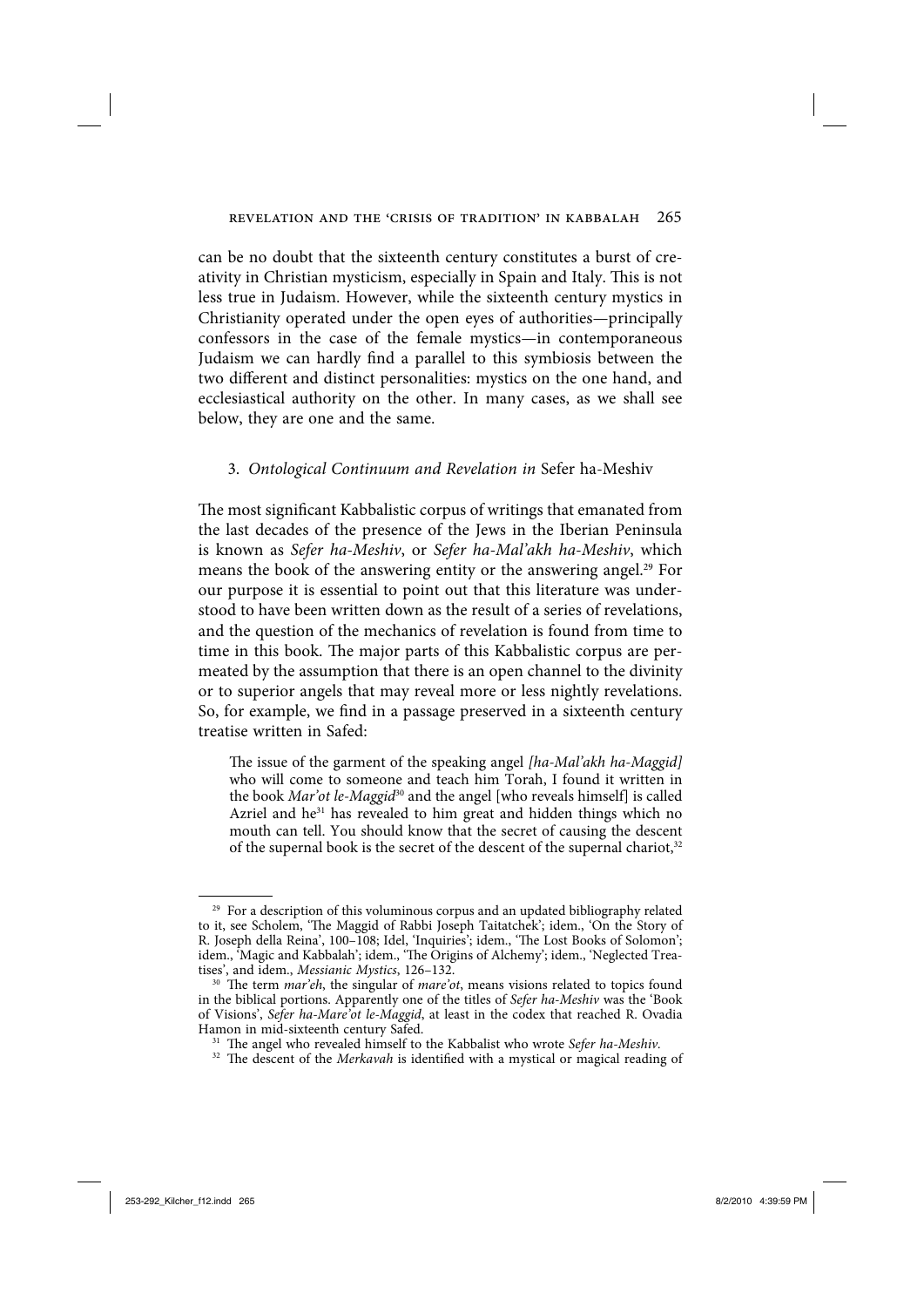and when you pronounce the secret of the Great Name, immediately the force of the 'garment' will descend down wards, which is the secret of Elijah, who is mentioned in the works of the sages. And by this R. Sime'on bar Yoh̠ai and Yonathan ben ʾUzziel learned their wisdom, and they deserved the secret of the 'garment' and to be dressed in it. And R. Hanina [ben Teradyon] and R. Nehunya ben ha-Qanah and R. 'Aqiva and R. Ishmael ben Elisha and our holy Rabbi [i.e., R. Yehudah the Prince] and Rashi and many others [learned] likewise.<sup>33</sup> And the secret of the 'garment' is the vision of the 'garment', which the angel of God is dressed in, with a corporeal eye, and it is he who is speaking to you because you did not merit seeing him as they did; they received this privilege because they had a pure spirit and they merited the vision.<sup>34</sup> And the secret of the garment was given to those who fear God and meditate upon His Name; they have seen it, those men who are the men of God were worthy of this state. And they fasted for forty days continuously, and during their fast they pronounced the Tetragrammaton forty-five times,<sup>35</sup> and on the fortieth day [the 'garment'] descended on him and showed him whatever he wished [to know], and it stayed with him until the completion of the [study of the] subject he wanted [to know]; and they [i.e. Elijah and the 'garment'] stayed with him day and night.<sup>36</sup> Thus was it done in the days of Rashi to his master, and the latter taught him [i.e. Rashi] this secret [of the garment], and by means of it [the secret] he [Rashi] composed whatever he composed, by means of his mentor and instructor.<sup>37</sup> Do not believe that he [Rashi] wrote this down from his own reason<sup>38</sup> for he did it by the secret of the 'garment' of the angel and the secret of mnemotechnics, which explain the questions one is asking or compose a book one wishes to compose, and [thus] were all the sciences copied, $39$  one by one. By this technique the ancient sages

the Torah, an issue that has earlier sources in Jewish mysticism. However, according to other sources from this corpus, the ancient protagonists of the Hekhalot literature were thought to be capable of ascending on high *in corpore* in order to see the chariot, and the technique to do so was revealed to the late medieval Kabbalist in order for him to do exactly that. See the text found in MS Oxford-Bodleiana 1597, fo1. 94a.

<sup>&</sup>lt;sup>33</sup> With the exception of Rabbi, i.e., R. Yehudah ha-Nasi, the compiler of the Mishnah, all the names are those of ancient Tannaitic masters who were alleged heroes of ancient Jewish mystical literature.

<sup>34</sup> In Hebrew there is here a pun on the root *Zkhkh*: *Zakhu*, 'they merited', and *zakhei ruah*, 'they had a pure spirit'. The speaker is therefore clearly differentiating the ancients from the moderns; the latter are unworthy of seeing, as the ancients were, but can only hear the voice.

This number appears in similar contexts: see Idel, 'Inquiries', 213-215.

<sup>36</sup> Apparently in *Sefer ha-Meshiv* itself all the revelations took place at night, unlike the case of the great masters mentioned above.<br><sup>37</sup> In Hebrew, rabbo ve *colute* alludge to apo

<sup>37</sup> In Hebrew, *rabbo ve-'alufo* alludes to angelic guidance. In the manuscript it is written 'Elijah'; however, I doubt whether this is the correct version.

<sup>38</sup> Literally, 'his own head'.

<sup>&</sup>lt;sup>39</sup> In Hebrew the root 'tq is used. However, it points to transmission of the sciences from their celestial source to our world by means of copying divine books; see Idel,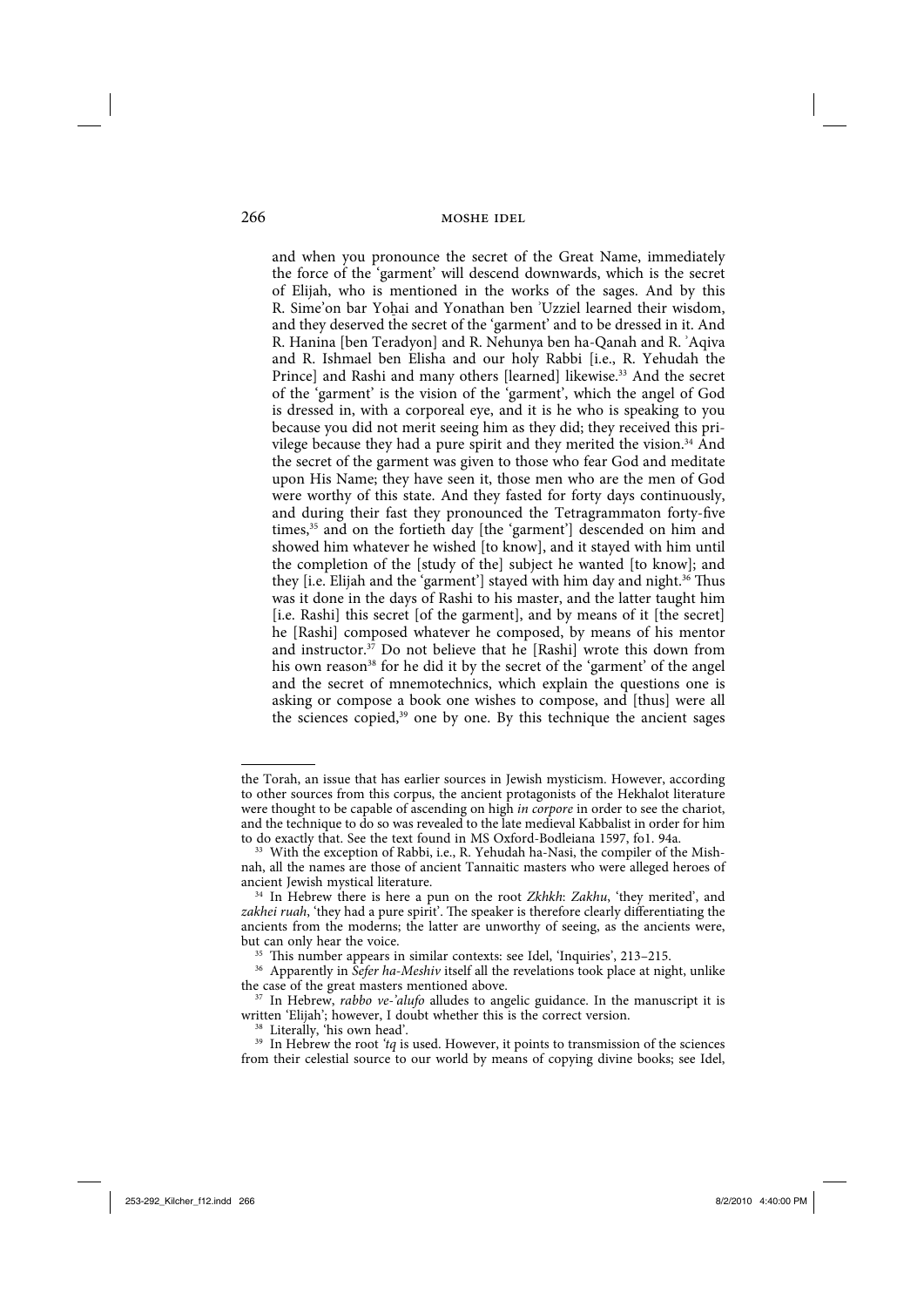learned from him innumerable sciences. And this happened in the days of the Talmud and in the days of Rashi's master and in the days of Rashi, too, since his master began this [usage], and Rashi ended it, and in their times this lore<sup>40</sup> was transmitted by word of mouth, one man to another, and this is the reason why all the sages of Israel relied upon Rashi, as at that time they knew the secret. Therefore, do not ever believe that he [Rashi] composed his commentaries on the Talmud and on the plain meaning of the Bible out of his reason, but by means of this force of the secret of the 'garment', and that [force] which wore it, which is an angel, since by means of it he could know and compose whatever he wished. This is the [power] which elevates the letters of the divine name<sup>41</sup> upwards,<sup>42</sup> and it brings downwards [both] the secret of the chariot and the thought of God. And those who were able to see it are like prophets, and in the times of the Talmud many used it. Afterward, those who pursued the lore diminished, and they resorted to the daughter of the voice [*Bat Qol*], and the daughter of the voice is called the supernal voice [ha-Qol ha-'Elyon]. It is heard like the voice of a man indeed, but they do not see a body, but a speaking voice.<sup>43</sup>

In this seminal passage, there is no human authority that transmits Kabbalah. Books of either exegetical, legalistic or Kabbalistic natures are described as emerging by means of a descent of Elijah, who covers himself in different forms in order to reach the lower world and take part in the writing of books that do not mention revelation at all as the manner of their composition. Here we have a clue as to the manner in which the Kabbalist envisioned the composition of an entire range of classical books in Judaism.

In treatises belonging to this literature, the *Shekhinah* is presented in a special manner influenced in some cases by the vision of Mary in Christian theology. Since I have addressed this issue elsewhere<sup>44</sup> let me turn to another treatment of the *Shekhinah*, which also has to do with the concept of Kabbalah. The anonymous Kabbalists claim that the descent of the *Shekhinah*—which means the return of this feminine divine power below—is part of the redemptive process. In *Sefer* 

<sup>&#</sup>x27;Inquiries', 261 n. 81 and in R. Shlomo Molkho's revelations; see Idel, *Kabbalah: New Perspectives*, 240.

How to receive revelations.

<sup>&</sup>lt;sup>41</sup> 'H.'; this is a common abbreviation of the Tetragrammaton.

<sup>&</sup>lt;sup>42</sup> Apparently this is the way the magic of this Kabbalistic system was thought to operate. The letters of the invocations ascended and reached the divinity. This is clear elsewhere in a text from this school. See the passage reproduced in Idel, 'Inquiries', 258.

<sup>43</sup> MS Oxford-Bodleiana 1597, fol. 39a–39b; Idel, 'Inquiries', 239–240.

<sup>44</sup> See Idel, 'The Attitude to Christianity'.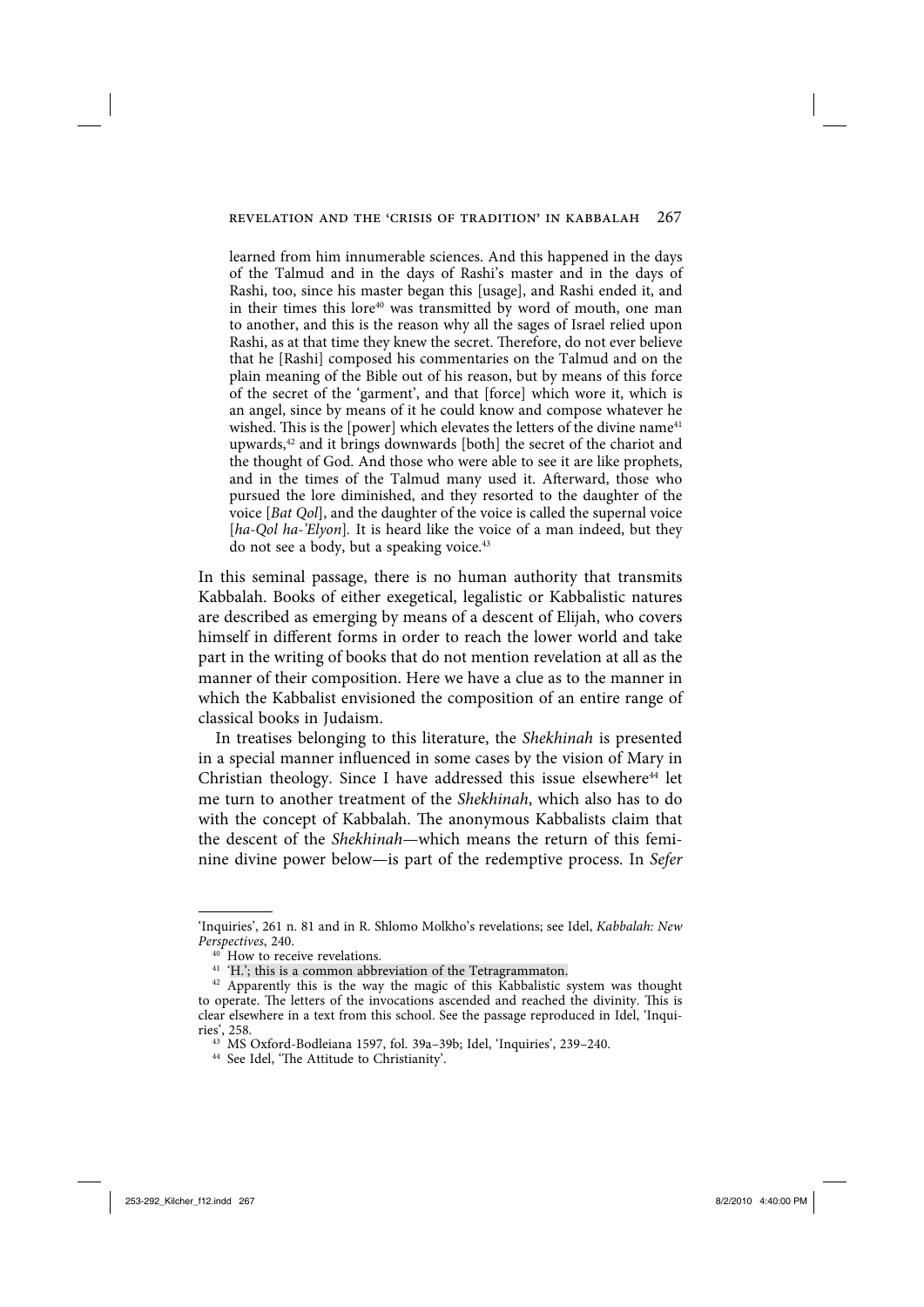*Kaf ha-Qetoret*, a lengthy commentary on the Book of Psalms written immediately after the expulsion from Spain, this process is described as follows:

There are books that had descended to earth by the prophets, who caused the descent of their books from the attribute of *Hod*, and the foundation of the hagiographical books is from the attribute of *Malkhut* . . . and when the king Messiah reveals himself, the meaning<sup>45</sup> of the books of the great luminary, R. Shime'on bar Yoh̠ai and his group, will become manifest, and the preoccupation with these books will cause the descent of the power<sup>46</sup> of the *Shekhinah* on earth.<sup>47</sup>

There can be no doubt that the books of the *Zohar* are the subject of the last part of the quote, since the very conception of the arrival of the Messiah as concomitant with the revelation of secrets found in a certain book was articulated in the later layer of the *Zohar*. 48 I am concerned here with the description of the effect of the study of these books: causing the descent of the *Shekhinah*. This descendant vector is central for the theory of revelation of the entire *Sefer ha*-*Meshiv*, as it is for the passage quoted above.<sup>49</sup> However, here I am concerned with the description of the secrets of the book of the *Zohar* as rotating around the peak of the descent of the *Shekhinah*. Such an understanding has little to do with the content of the book itself, and it represents an imposition of Hermetic astrological magic on a view found in Midrashic literature about the original place of the *Shekhinah* in this world.<sup>50</sup> Nevertheless, let me emphasize that on the grounds of the texts adduced above, the *Shekhinah* is not merely the divine

<sup>45</sup> On the meanings of the *Zohar* see also the passage printed in Scholem, 'The Maggid of Rabbi Joseph Taitatchek', 104.

<sup>46</sup> See also the phrase *Koah̠ ha-Shekhinah* in *Sefer ha-Meshiv*, in Scholem, 'The Maggid of Rabbi Joseph Taitatchek', 106. For the *Shekhinah* as the source of power in sixteenth century Kabbalah see the passages discussed by Garb, *Manifestations of Power*, 97–100 and his 'Gender and Power', 86–93.

<sup>47</sup> MS Paris, Biblioteque Nationale 845, fol. 54a. On this book see Vajda, 'Passages anti-chretiens' and Idel, 'Neglected Treatises'. Cf. also the view of Cordovero found in his discussion to be adduced from his *'Or Yaqar* on *Tiqqunei Zohar*, in the following section.

<sup>48</sup> See Cordovero, *'Or Yaqar*, fol. 111b, and Cordovero's view to be discussed below, perhaps influenced by *Kaf ha-Qetoret.* 

See also in the other parts of this corpus: MS Jerusalem, Musayiof 24, fols. 30ab, 34ab, 37ab, 38a, MS Hamburg-Levi 152, fol. 26b, MS Oxford-Bodleiana 1597, fol. 58b. 50 See Idel, *Kabbalah: New Perspectives*, 168–170.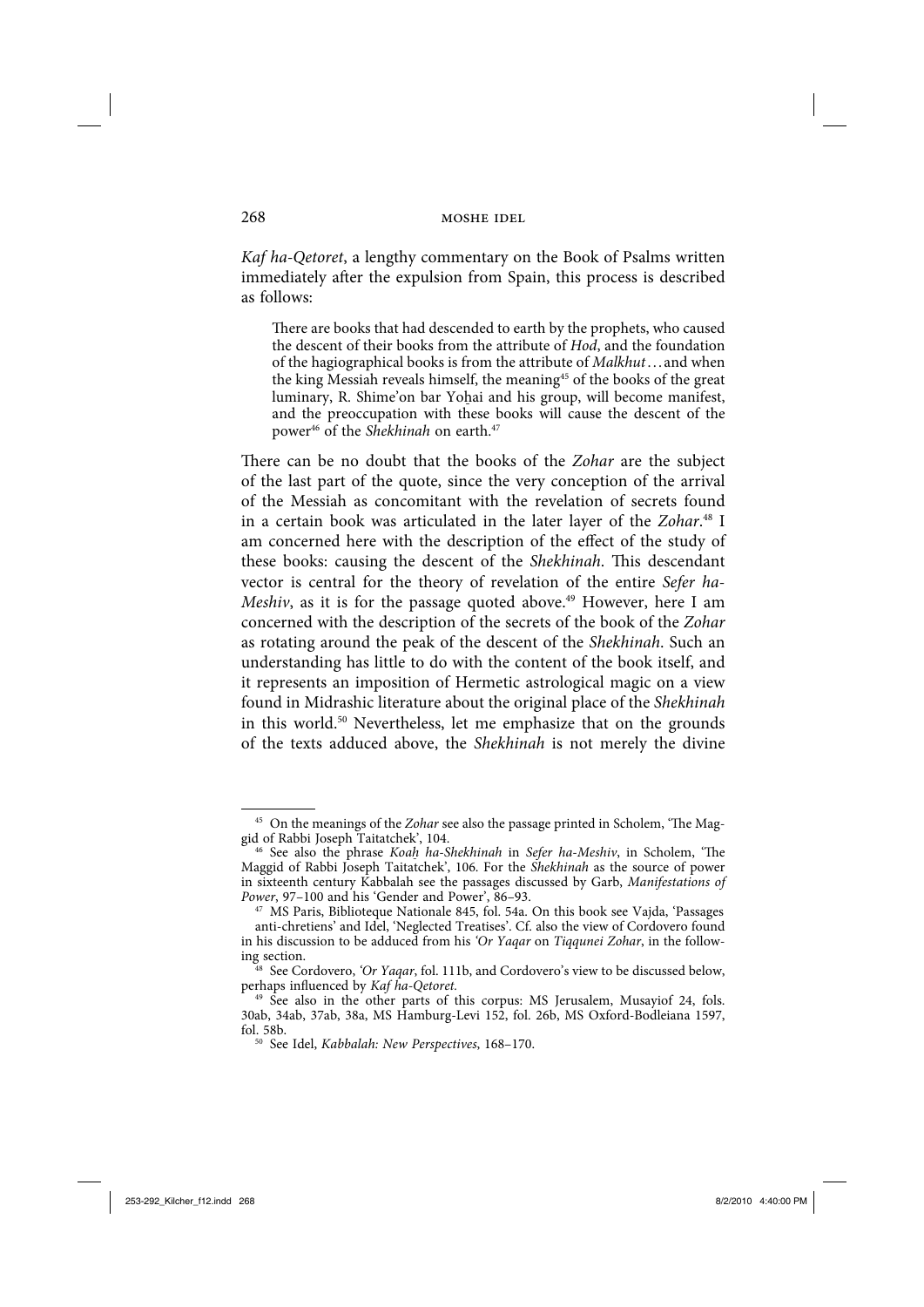presence but a quite sexualized understanding of this concept.<sup>51</sup> This personalization of the supernal feminine power intensified with time in Kabbalistic literature, an issue that cannot be dealt with here in detail.52 It should be pointed out that the study of the Zoharic literature is portrayed in the fuller version of this passage as an antidote to the Jewish philosophical literature, understood as related to demonic powers and as constituting an obstacle to redemption.53

#### 4. *A* Zohar *for the* Shekhinah *according to Moses Cordovero*

One of the most impressive figures in the entire history of Kabbalah was R. Moses ben Jacob Cordovero (1522–1570), a Kabbalist of Spanish origins active in Safed in the mid-sixteenth century. Acquainted as he was with almost the entire range of earlier Kabbalistic books, he offers a synthesis of the long series of topics found in Kabbalistic literature, a relatively coherent approach that is replete with original theories which were seminal for the development of Kabbalah. A perusal of his vast literary legacy demonstrates a fascination he had with erotic images and the special role the *Shekhinah* played in his thought. Though a commentator on the book of the *Zohar*, he is concerned less with the revelation of the secrets by the beautiful maiden mentioned above, and more with the Kabbalist helping her in her situation of exile. To a great extent, Kabbalah turns into a project of helping the feminine presence of God.<sup>54</sup>

The composition of the book of the *Zohar* is imagined as the result of the initiative of the ancient Kabbalists to help the *Shekhinah*. This approach is best represented by the following passage originally found in Cordovero's *'Or Yaqar*, his voluminous commentary on the *Zohar*,

<sup>51</sup> See especially *Sefer ha-Meshiv*, MS London, British Library 766, fol. 35a.

<sup>52</sup> See the text from *Sefer ha-Meshiv* printed in Scholem, 'The Maggid of Rabbi Joseph Taitatchek', 104–105, where the *Shekhinah* is described as an impure and menstruating woman. For the claim of a vision of the *Shekhinah* as a woman by a Safedian Kabbalist, R. Abraham Berukhin, see Scholem, *On the Mystical Shape*, 192; Idel, *Kabbalah: New Perspectives*, 80–81, and see also ibid., 83–87; Fine, *Physician of the Soul*, 421, note 35 and immediately below. 53 See Idel, 'Inquiry', 232–241.

<sup>54</sup> On the *Shekhinah* in Cordovero's writings see also Sack, *Be-Sha'arei ha- Kabbalah shel Rabbi Moshe Cordovero*, passim; Mopsik, *Les grands textes*, 404 and Wolfson, 'Gender and Heresy', 249–251.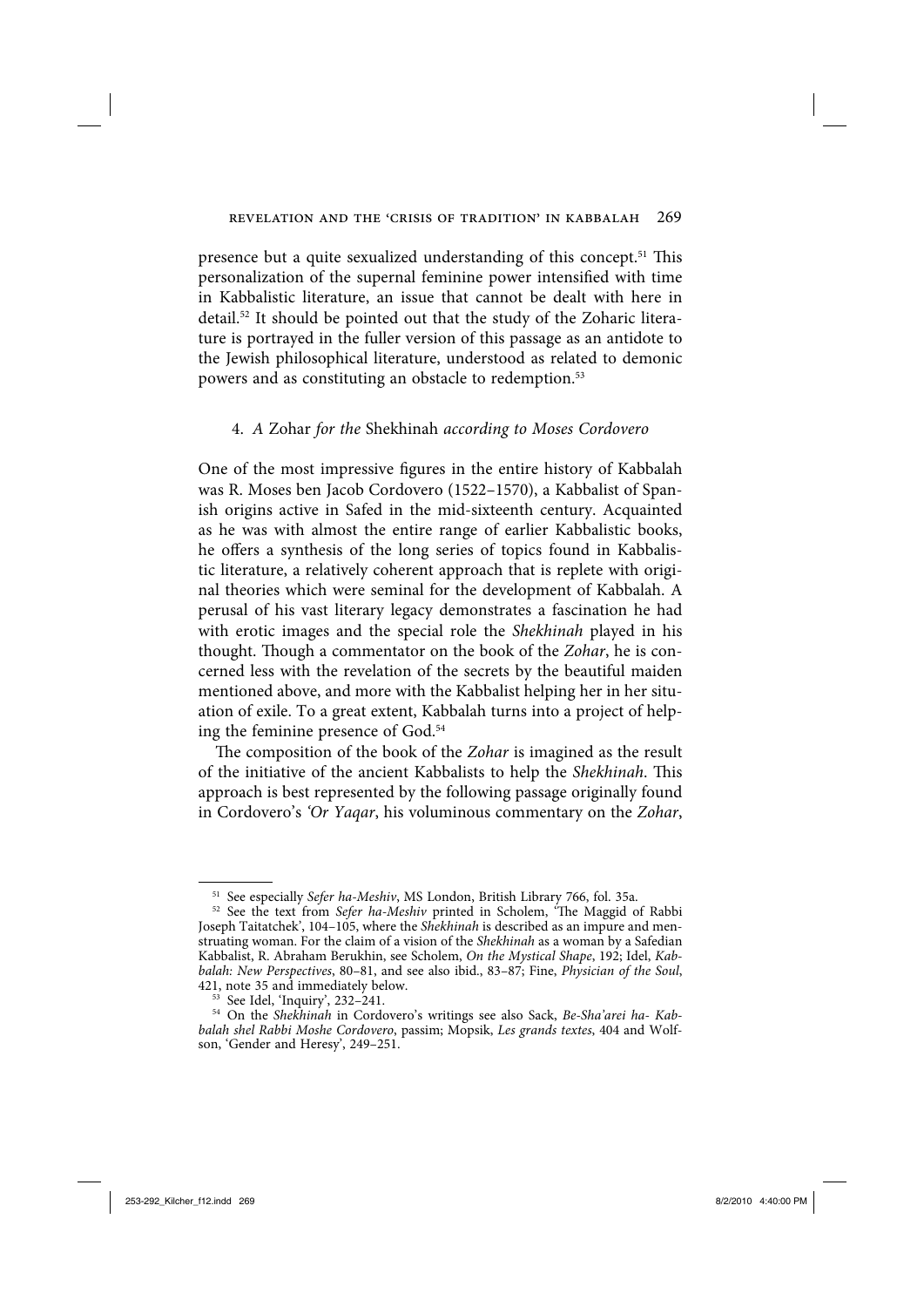but copied and thus disseminated in a widely read treatise by Cordovero's follower, R. Abraham Azulai:

Whoever performs a commandment nowadays, he prepares something that sustains the *Shekhinah* [*semekh la-Shekhinah*], and draws to her a little bit of influx...and he has notwithstanding a retribution for his toil . . . and the proof for it is the daughter of the king when she sits in the palace of her father and one of her servants performs for her an act of worship, she will certainly pay attention to him, but not so much would she be outside the palace, in trouble in exile. And if the servant would give her even a small thing, like a piece of moist grass to help her, recovering it will be more important in her eyes then whatever she had when she was governing. Know that the main intention of Rashby,<sup>55</sup> blessed be his memory, when he composed the book of the *Zohar* was for this reason, since the *Shekhinah* was in exile without any influx, without anyone to sustain and help her [*'ozer lah*].<sup>56</sup> And he wanted to do something to sustain her [*semekh*], and to unite her with her husband, [creating] a little union by the composition of the book of the *Zohar*, by what he and his companions are dealing with the secrets of the Torah, which is causing the union of the Holy One, blessed be He, and His *Shekhinah* by means of [the *sefirah* of] *Yesod*, which is *Raz* [secret] and it [amounts] in gematria 'Or [Light]<sup>57</sup>.<sup>58</sup>

<sup>&</sup>lt;sup>55</sup> The phrase 'intention of Rashby' is an expression that is characteristic of Cordovero. He is thus less concerned with the intention of the Torah than with what has been disclosed by the innovations of bar Yoh̠ai. The disclosure of the hidden intention of a Kabbalistic book becomes the main Kabbalistic activity in some important

This seems to be an inversion of the role played by the woman in the account of Genesis, where she was born as a help to her husband. See the previous footnote.

<sup>57</sup> *'Or*, light, which stands for Splendor, *Zohar*, and *Raz* amount to 207. This nexus is also found in another form from the same book to be discussed at the end of this section, and is found elsewhere in Cordovero. See Huss, '*Sefer ha-Zohar*', 289. See also Cordovero, *'Or Yaqar*, (Jerusalem, 1972), vol. , 32. 58 Azulai, *H̠esed le-Avraham* (Lemberg, 1863), fol. 6c*:*

וי"ל כי העושה מצוה בעת הזאת הוא עושה סמך אל השכינה ומושך לה שפע קצת<br>כמו זיעה בעלמא, ועכ"ז יש לו שכר טוב בעמלו וע"ז נאמר שישו אתה משוש וגו' כי הוא עושה לה סמך, ואדרבה שכרו יותר גדול והעד ע"ז בת מלך בהיותה יושבת בהיכל אביה המלך, וא' מעבדיה יעשה לה איזה עבודה ודאי תשים לו שכר אבל לא שכר כ"כ כמו שאם תהי' חוץ להיכל המלך בדוחק בגלות, ואם העבד יתן אז אפילו דבר קל כמו עשב לח להבריא נפשה הוא חשוב בעיניה מכל אילי נביות אשר היה בשעת הממשלה ודע כי עיקר כוונת הרשב"י ע"ה בחבור ספר הזוהר היה לזה, להיות השכינה בגלות באפס שפע באין תומך ובאין עוזר לה, ורצה לעשות לה סמך ליחדה בבעלה יחוד מועט ע"י החיבור הזוהר, במה שהיה הוא וחביריו עוסקים בסודות התורה, שזהו גורם לייחוד קב"ה ושכינתיה ע"י היסוד<br>שהוא סוד ר"ז בגימטריא או"ר.

For the source see Cordovero, *'Or Yaqar*, (Jerusalem, 1970), vol. 5, 219, Sack, *Be-Sha'arei ha-Kabbalah shel Cordovero*, 266 and Idel, *Kabbalah & Eros*, 335–336. See also the Cordoverian sources adduced in Huss, '*Sefer ha-Zohar*', 291–292. As to the seminal phrase *Semekh la-Shekhinah*: the term *semekh* occurs twice before this pas-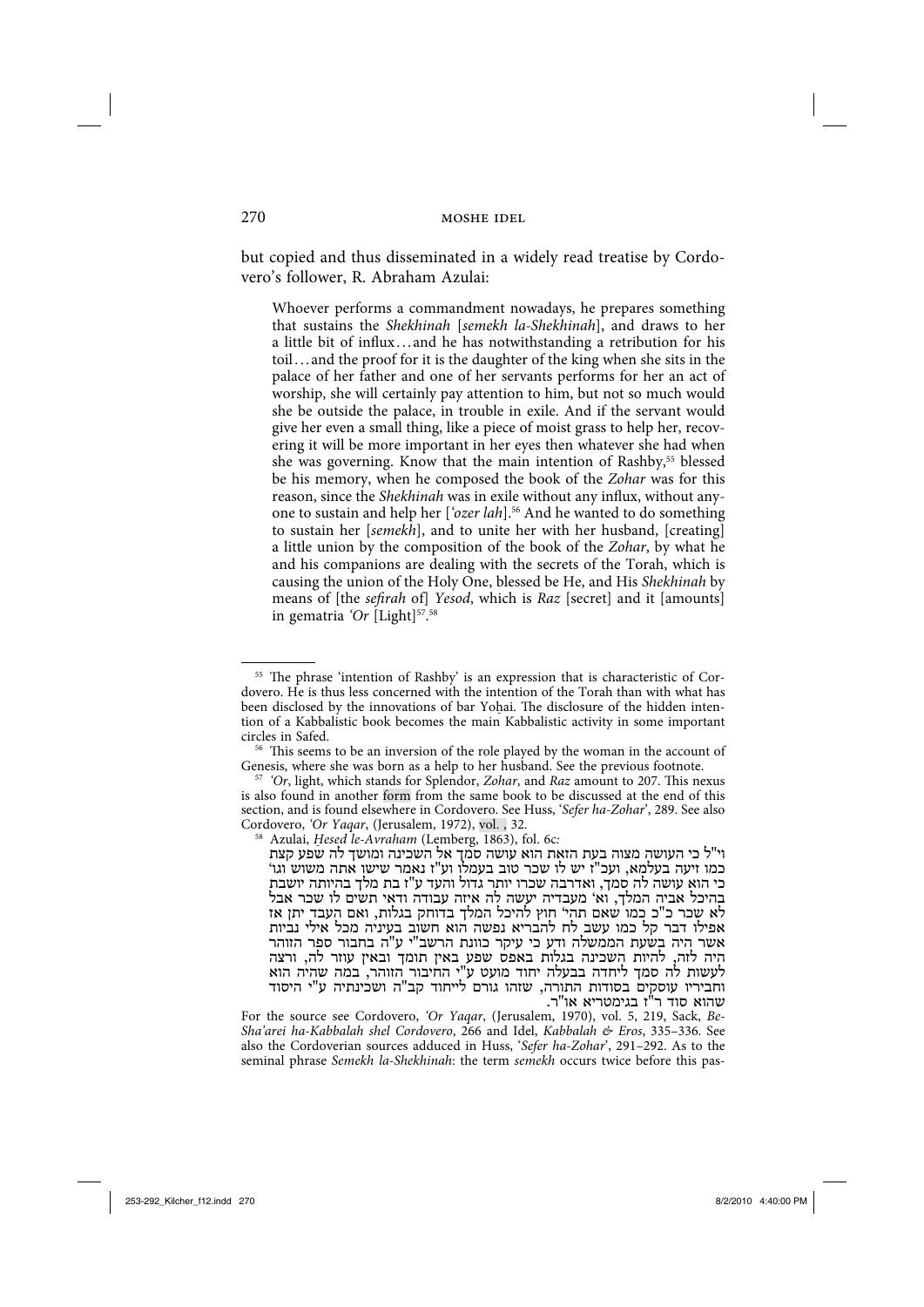Cordovero and Azulai share the view that the composition of the most important Kabbalistic book, in fact tantamount to Kabbalah itself, was intended to help the *Shekhinah.* In this discussion the assistance takes two forms: one is related directly and solely to the *Shehkinah*, and has to do with her situation in herself, i.e. to sustain her in the plight of the exile. The other one is addressing the—by then already classical task of the commandment to induce the sexual union of the *Shekhinah* with God. The first one operates by drawing supernal influx down onto the divine feminine power, the latter by causing the ascent of the feminine power in order to conjoin with the male counterpart.

The composition of the *Zohar* is presented in a more general framework that deals with the meaning of the performance of the commandments. The act of composition is part of the comprehensive theurgical effort directed to help the well-being of the exiled *Shekhinah*, according to this passage and some other ones. We may discern here the triad of father/King, daughter/mother, and sons/servants, and the various affinities between them, but here the focus upon the feminine element is quite evident. According to this passage the rationale for the performance of the commandments is the sustenance of the *Shekhinah*, while, on the other hand, the situation of the divine male is not even mentioned in this context.

The discrepancy between the ways in which the feminine factor is described in the various parts of the passage is evident: she is in the very same context the *Shekhinah*, the daughter of the King, and also His consort. Part of this inconsistency has to do with the difference between the parable and its meaning. However, this inconsistency is part of a tradition stemming from Midrashic sources in which the same feminine entity is portrayed as fulfilling different functions in relation to the male.59 The parable assumes the personalization of the *Shekhinah* as an entity participating in the exile. It is the divine Queen's deprivation of Her earlier exalted status in the palace of Her father that serves as the core of this passage: the harmonious situation

253-292\_Kilcher\_f12.indd 271 53-292\_Kilcher\_f12.indd 8/2/2010 4:40:01 PM /2/2010

sage. Compare also the view of Cordovero that *semekh* is the term for expressing the male help to the female, while 'ezer designates the help of the female to the male. Cf. Cordovero,*'Or Yaqar*, vol. 1 (Jerusalem, 1963), 42, and ibidem, vol. 2 (Jerusalem, 1963), 59. It should be pointed out that Cordovero and following him Azulai are very fond of the expressions related to *semekh* and *sa'ad*, and use them together from time to time. See however the next footnote, and the expression *semekh* and *sa'ad la-Shekhinah* that occurs in the passages to be translated below in this section.

<sup>59</sup> See Green, 'Bride, Spouse, Daughter'.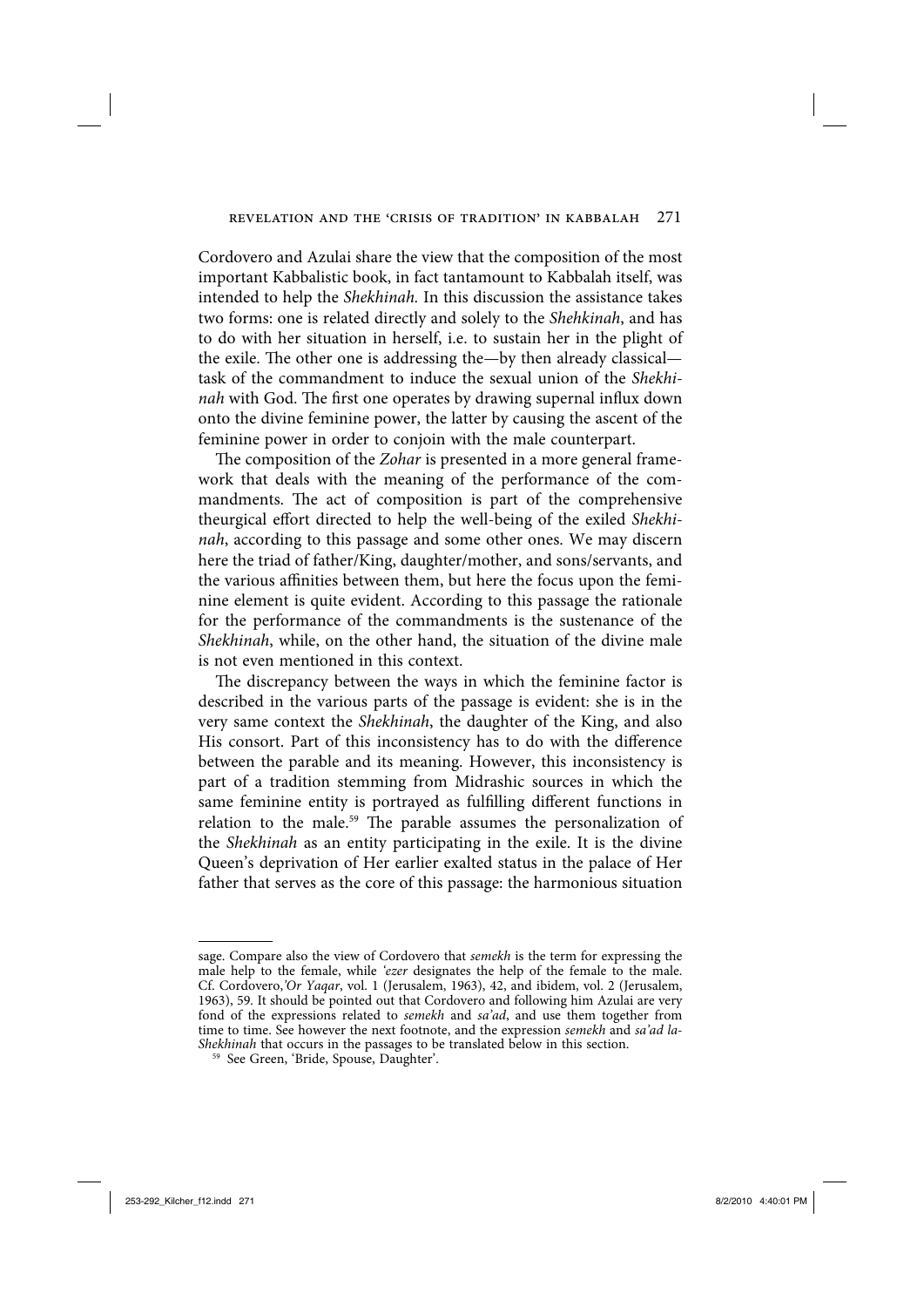## 272 MOSHE IDEL

renders the humans marginal. I assume that the Kabbalists are conceived of as marginal when the Queen is served by her servants while she is in the palace, namely the *Shekhinah* as served by her entourage, probably angels, while in her proper place. On the other hand, the poverty of the feminine power in exile creates a new situation in which the most humble of human deeds is capable of alleviating the plight of the *Shekhinah.* The composition of the most important book of Kabbalah, the *Zohar*, is therefore an act conditioned by and inspired by the special plight of the *Shekhinah* in exile: it is therefore determined by the historical situation of the feminine power, and is thus not based, at least not essentially, on a line of transmission dealing with earlier esoteric traditions.

The composition is related to the theurgical dimension of the study of the secrets of the Torah. Again we have here a clearly feminine entity: the Torah, whose secrets possess a theurgical effect. According to this text, the ancient authors of the *Zohar* addressed the quandary of the wandering *Shekhinah*, but we may assume that the Safedian Kabbalists active in the sixteenth century also conceived of themselves as partaking in the same task. Indeed, in Cordovero's *Sefer ha-Gerushin*, namely the *Book of the Wanderings*, there are descriptions of Kabbalists participating in a ritual of roaming in the fields as a form of identification with the wanderings of the *Shekhinah* in exile.<sup>60</sup> This ritualization of the wanderings as rotating around a feminine power is quite an interesting parallel to the vision represented in our passage, where the parable speaks explicitly about the wanderings of the *Shekhinah* and the Kabbalists' response to her plight. Interestingly enough, the wanderings of the Kabbalists coincide geographically with the area where the book of the *Zohar* was written, according to this book itself and to the Kabbalists, namely the upper part of the Galilee. Some of the very same Kabbalists who participated in Cordovero's wanderings were also visiting the tomb of the author of the *Zohar*, R. Shime'on bar Yohai, in order to be in touch with the spirit of the author of the book. This convergence between the place where the *Zohar* was written, the tomb of the alleged author, and the place of the Kabbalists' wandering created a new situation in the *imaginaire* of the Kabbalists, unparal-

<sup>60</sup> See Sack, *Be-Sha'arei ha-Kabbalah shel Cordovero*, 17–21, 219–220, 226–227, 264–266; Werblowsky, *Joseph Karo*, 51–54 and Fine, *Physician of the Soul*, 59–60, 272–273, 293.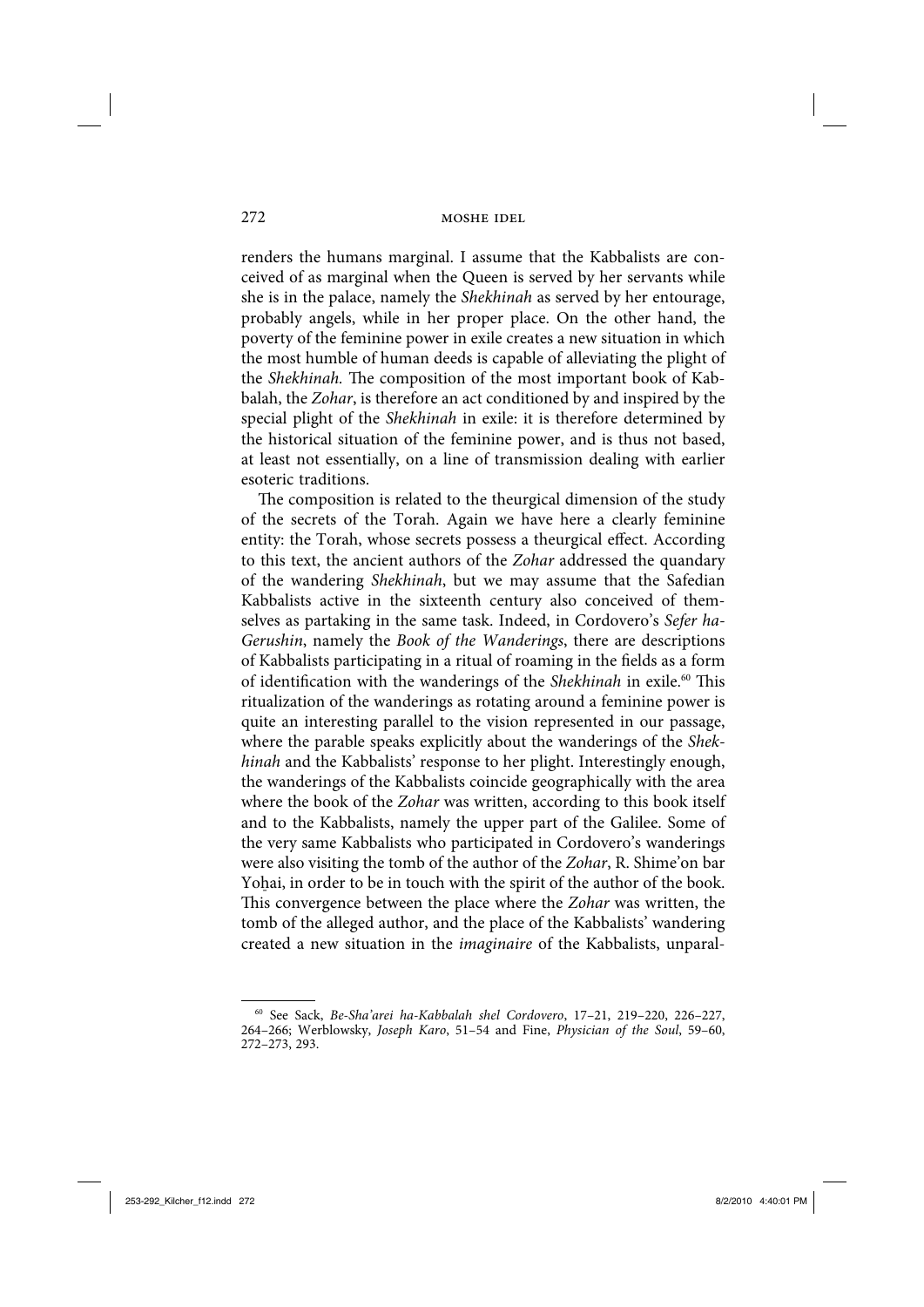leled before the mid-sixteenth century, in which their lives merged with the setting of the authors of the *Zohar*.

Interestingly enough, this more acute understanding of the *Shekhinah*'s exile was formulated by a Kabbalist who lived all or at least most of his life in the land of Israel, a fact that did not attenuate his sense of exile. In the new exilic situations the Kabbalist assumed the role of the divine male, who does not supply the influx by himself. Found between the two males, the feminine divine power is enhanced and pushed from below by the humans in order to restore her intimate relationship with the supernal male; meanwhile, however, she is helped to survive by drawing down some influx she needs.

However, we are not only concerned here with the above passage from Cordovero/Azulai describing the purpose of composing the *Zohar* as a response to the plight of the *Shekhinah*. In a much more famous passage dealing with the role of the revelation of the book of the *Zohar* in the eve of redemption, Cordovero asserts that 'it will be needed essentially at the end of exile for the descent of the *Shekhinah* to the utmost of her fall, so that it will be a sustainer to her [*lah semekh*] at the end of this exile of ours.<sup>'61</sup>

In his writings, Cordovero consistently describes the *modus operandi* of the secrets divulged by R. Shime'on as dealing with the union of the supernal powers. While the revelation of secrets from above by Elijah is described as the transmission of the debates taking place between the righteous in the heavenly academy, which Elijah is just transmitting to individuals, R. Shime'on is conceived of as innovating his secrets by the dint of his own soul, and they ascend and perform unions on high.<sup>62</sup> In fact Cordovero assumes that there are two different approaches to the interpretation of the Bible that are represented by the two figures: the ascending one of R. Shime'on and the descending one of Elijah.<sup>63</sup> The latter figure was conceived of as instrumental in the composition of the Zoharic layer known as *Tiqqunei Zohar*, which is described as revealed by him to R. Shime'on and his companions.<sup>64</sup> Thus the Zoharic literature itself was understood as reflecting

<sup>61</sup> Cordovero,*'Or Yaqar*, vol. I, 24, Sack, *Be-Sha'arei ha-Kabbalah shel Cordovero*, 40, 277 and Huss, *Like the Radiance of the Sky*, 239. See the passage from *Sefer Kaf ha-Qetoret*, adduced in the previous section. It is plausible that Cordovero was influenced by that passage.

<sup>62</sup> Cordovero ,*'Or Yaqar*, vol. 17, 49.

<sup>63</sup> See *Pardes Rimmonim*, 8:6.

<sup>64</sup> Ibidem. See also 8:20.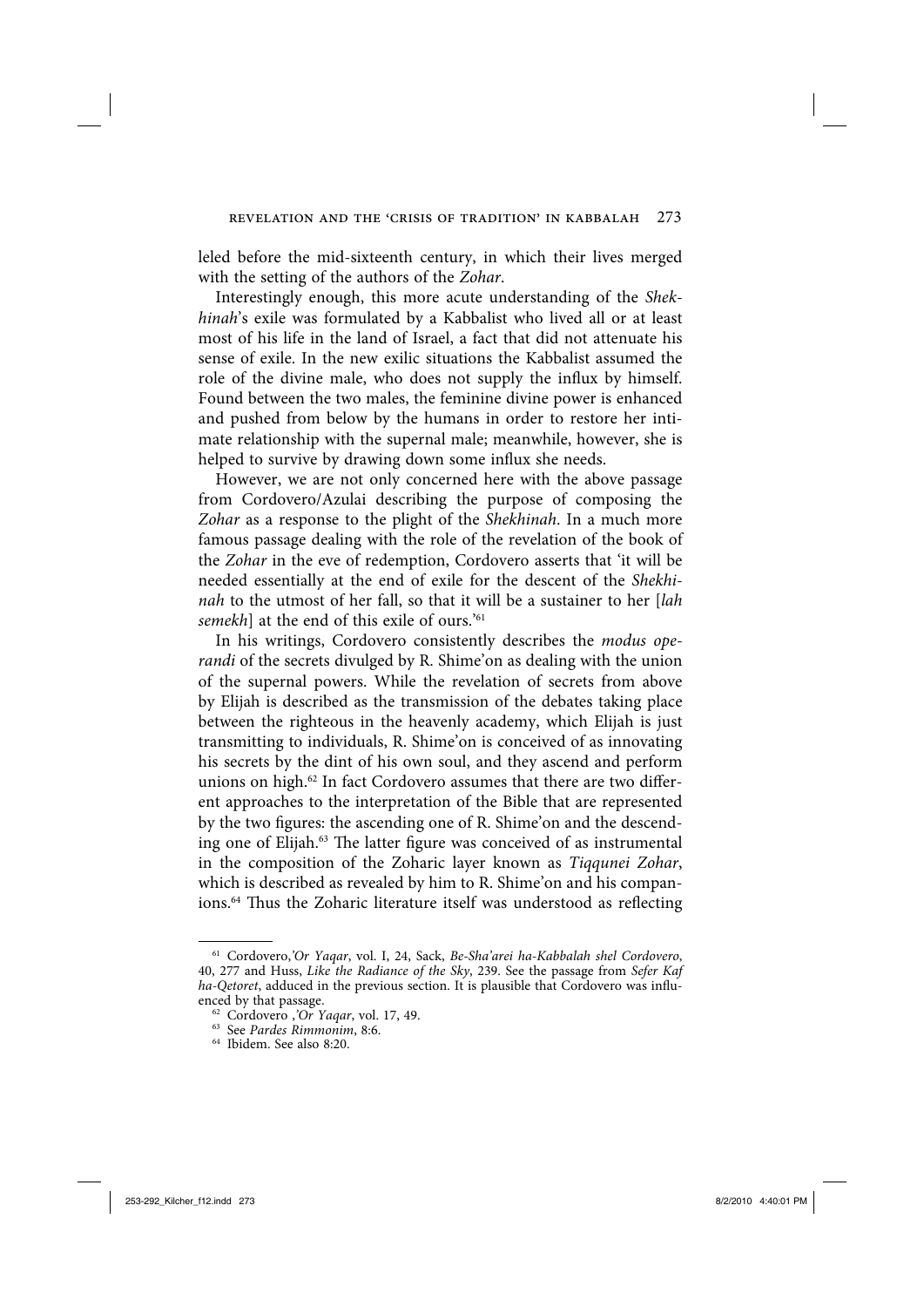## 274 mosh e libert

two different approaches, and we may assume that this vision also represents Cordovero's own understanding of Kabbalah in general: interplay between moments of innovation and revelation of secrets, not described as necessarily part of a faithful line of transmission.

Let me turn now to another outstanding passage found in Cordovero's *'Or Yaqar*, which describes the manner in which R. Shime'on bar Yohai generated their secrets. In a manner reminiscent of the passage quoted above, Cordovero assumes that the Kabbalist draws the secret *Raz*, identified also with light, *'Or*, from the *sefirah* of *Yesod*, or from that of *Tiferet*, to that of *Malkhut*. However, he believes that the ultimate source of these secrets of the Torah is to be found in the *sefirah*  of *Keter* or supreme configuration of *'Arikh 'anppin*, and the Kabbalist is capable of causing them to descend.<sup>65</sup> Then we read as follows:

R. Shimeon and his friends did not say what was already received by them [*mequbbal lahem mi-kevar*], because what there would be their merit, but the study of the Torah alone? And what would be the difference between them and the other people of their generation?...And those innovations were needed in order to renew the Torah, since the *Shekhinah* is in exile and there is no union, since the feature of the innovation of secrets of the Torah [*H̠iddushei Sodot ha-Torah*] is that they generate union, and the drawing of the light always, and [then] there is no external [i.e. demonic] power that constitutes a hindrance. This is the reason why he [God] allowed them to deal with the secrets of the Torah in order to prepare a help for the *Shekhinah* [*Sa'ad la-Shekhinah*], as it is written in the *Tiqqunim*. 66, 67

Here two different effects of the innovations of the secrets of the Torah, namely of innovating Kabbalah, are mentioned: the theurgical one, the inducement of the union between the *Shekhinah* and her divine husband, and another distinct one, the drawing down of secrets and light,

<sup>65</sup> Cordovero, *'Or Yaqar*, vol. 9 (Jerusalem 1976), 99.

<sup>66</sup> I did not find this precise phrase in the *Tiqqunim*. See, however, the passage belonging to *Tiqqunei Zohar* to be translated immediately below.

<sup>67</sup> Cordovero, *'Or Yaqar*, vol. 9, 99. For a discussion of the permission to innovate in matters of interpretation of Kabbalistic issues see also Cordovero, *'Or Yaqar*, vol. I, 26–27, where the assumption is that the ascent on high to the *sefirah* of *Binah* facilitates the drawing down—here the verb is *MShKh*—of secret knowledge. This is an interesting example of what I have called the 'mystical-magical model' characteristic of Cordovero which had a huge impact on eighteenth century Hasidism. It should be pointed out that Cordovero's Safedian disciples also followed their master's special concern with the *Shekhinah*. See the two passages from R. Elijah da Vidas translated by Fine, *Physician of the Soul*, 62–64.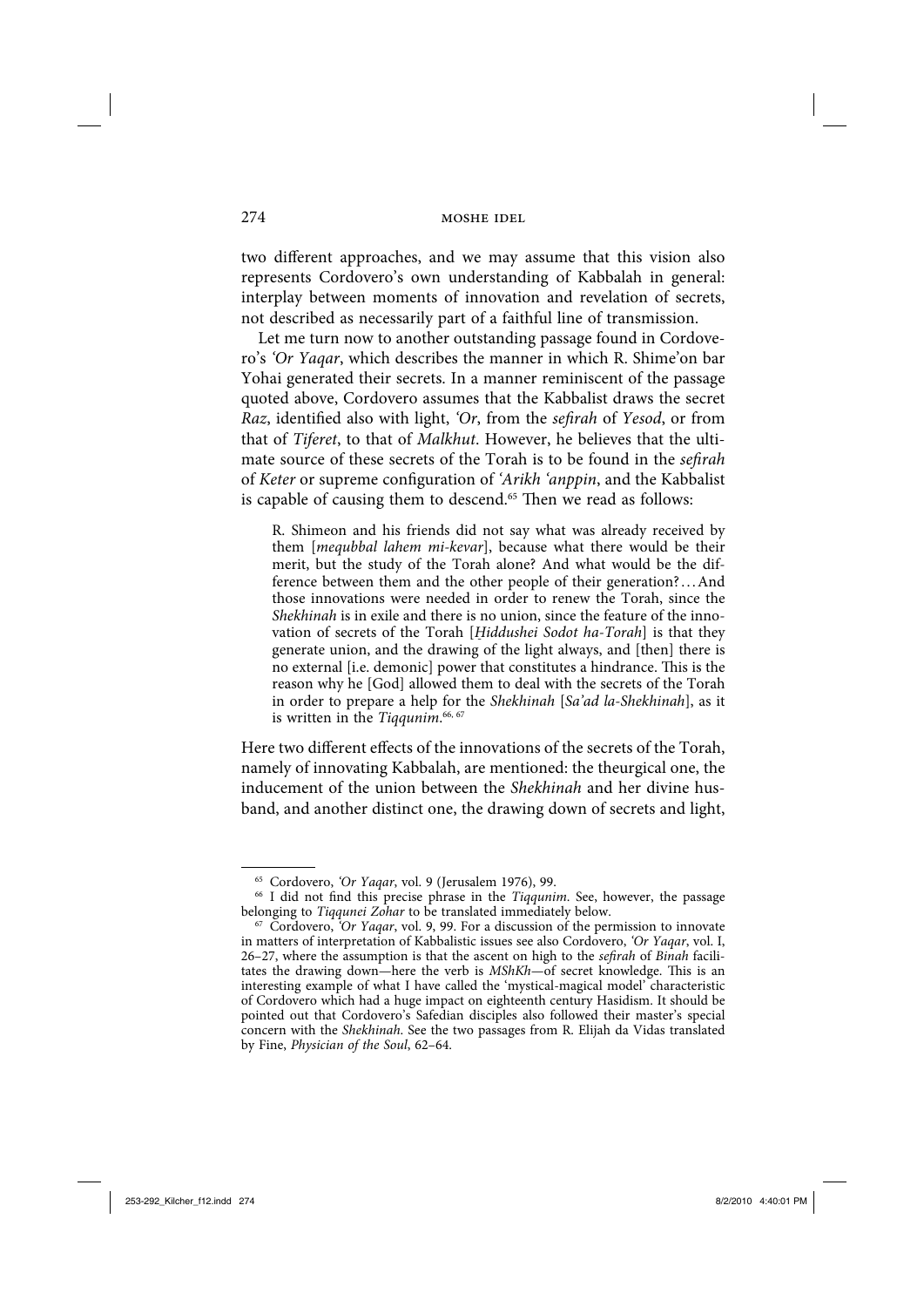which I would designate as talismanic magic.<sup>68</sup> Faithful transmission *à la Nahmanides* is relegated here to a lower status than what is shared by the allegedly less distinguished 'Kabbalists' of the generation of R. Shime'on bar Yoh̠ai. The innovation of secrets—which explicitly has the upper hand over the study of those already existing—is understood as having a stronger impact on the supernal world. However, let me emphasize that for Cordovero the innovation of secrets is not invention but bringing down, or causing the descent of hidden topics already found in the supernal realm of the higher *sefirot.* We may speak of an ontology of secrets which does not allow, according to the vision of this Kabbalist, too great a role for what we would call originality.

Let me address Cordovero's claim that belief in the necessity of helping the *Shekhinah* stems from the later layer of Zoharic literature. Indeed, in one of the discussions found there we read that the *Torah de-Beriy'ah*—the Torah of Creation, a lower form of the manifestation of the Torah—constitutes

the garment of the *Shekhinah.* And if man were not created, the *Shekhinah* would remain without covering, like the poor. Consequently whoever sins strips, as it were, the *Shekhinah* of her garments. And this is man's punishment. And whoever fulfils the commandments of the Torah clothes, as it were, the *Shekhinah* in her garments.<sup>69</sup>

The Torah of Creation is not just an accommodation to the needs of men, but also constitutes a necessity of the *Shekhinah*, and it could appear only when man was created. This form of law constitutes the interaction between the divine need and human religious obligations. Thus we may discern in this later layer of Zoharic literature an additional instance of moving the feminine entity toward the centre of the

<sup>&</sup>lt;sup>68</sup> It should be mentioned that the nexus between theurgical and talismanic effects of human activity also appear together in other instances in Cordovero. In the context of the above passage, Cordovero resorts to the verb *sho'avim*, namely drawing, as if by a vessel, from secrets or influx from above. See also *'Or Yaqar*, vol. I, 9. See also the interesting description found ibidem, 26–27, where also this verb is used in order to describe the soul as a vessel drawing secrets from above. See also ibidem, 24, where the Kabbalists are described as drawn within the book of the *Zohar*. Cf. also Cordovero's texts printed by Sack, 'More on the Metamorphosis', 184 now in *Be-Sha'arei ha-Kabbalah shel Cordovero*, 108. See also the view of the famous eighteenth century Kabbalist R. Moshe Hayyim Luzzatto, who describes the writing of the *Zohar* as the drawing down from the supernal realm. See Idel, *Absorbing Perfections*, 153–155.

<sup>69</sup> *Tiqqunim*, printed in *Zohar*, I, fol. 23ab, according to the translation in Tishby, *The Wisdom of the Zohar*, vol. 3, 11.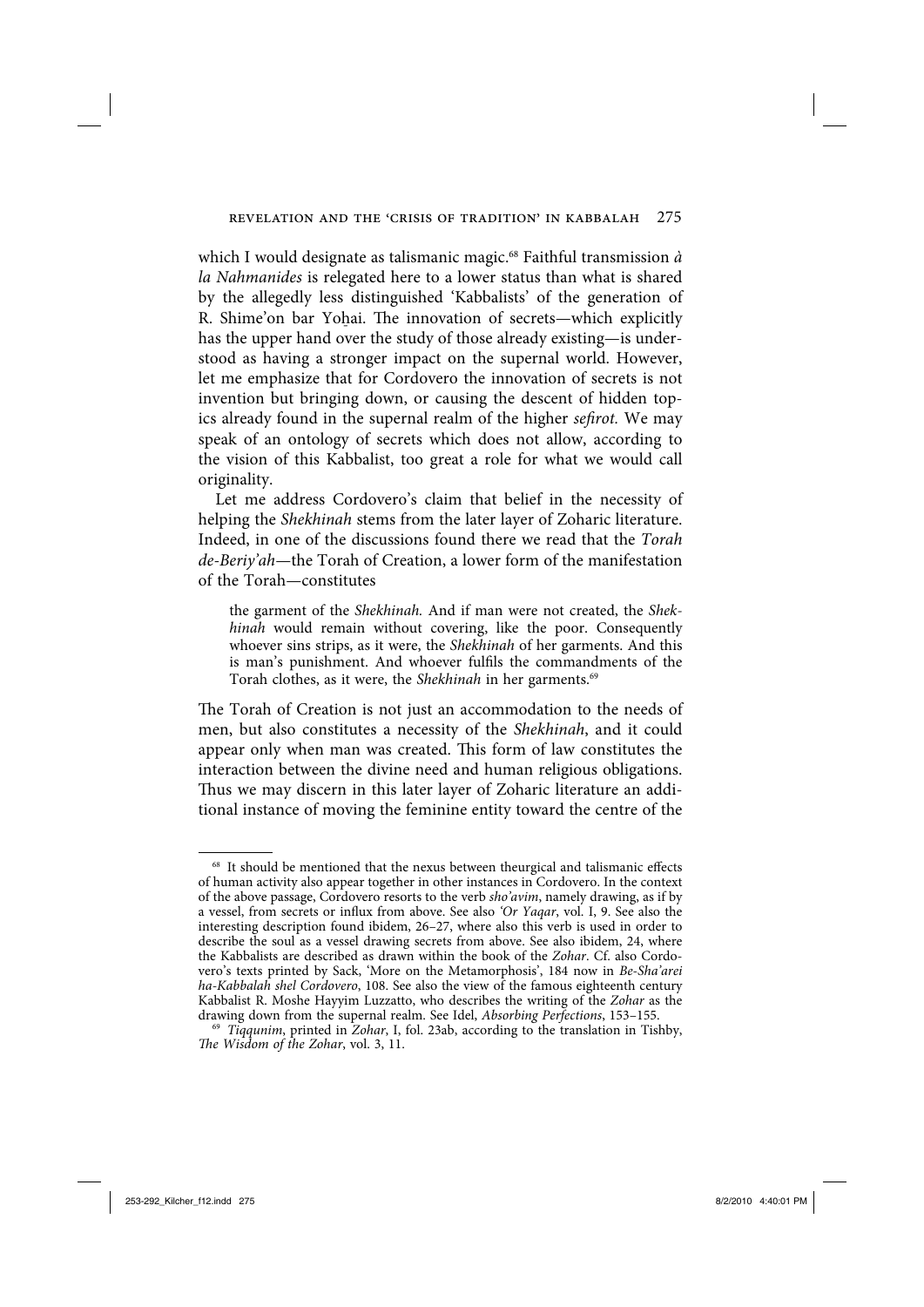Kabbalistic cult, which was exploited by the Safedian Kabbalist in the passages translated above.

In the above translation of Cordovero's passage I skipped a short description of how the companions of R. Shime'on received the secrets from above. This is a fascinating description which deserves a separate discussion. Here it suffices to mention that it starts with reciting a biblical verse, which triggers an experience of the Holy Spirit, and it is reminiscent of a practice we know from the abovementioned *Sefer ha-Gerushin* by which Cordovero and his companions received insights. Thus we may assume that this Kabbalist described the manner in which the *Zohar* was written by resorting to terms that reflect his own practice of innovating Kabbalah.<sup>70</sup>

According to some Cordoverian texts, the body of the righteous Kabbalist is considered as the surrogate of the Temple or the tabernacle, and the *Shekhinah* pursues him in order to dwell there, a dwelling which is expressed in erotic terminology.<sup>71</sup> What is also interesting in Cordovero's passages translated above is the emergence of a cult of the *Shekhinah*, the centrality of which is rarely found in earlier Kabbalistic sources in such an intense manner. In a manner similar to the above discussions, this cult should be understood as related to the emphasis placed on the coupling of male and female powers, the origins of which are much earlier in Jewish texts.<sup>72</sup>

In my opinion it is also pertinent to mention that both Cordovero and—under his influence—Abraham Azulai resort from time to time to the phrase 'the bosom of the Mother', *h̠eiq ha-'em*, in order to convey the privileged status of some Kabbalists living in the land of Israel. The latter's vision is related to his assumption, which again may also stem from Cordovero, that the special status of the land has not actually deteriorated because of the exile, the destruction of the temple or the presence of gentiles in the land. This feeling of living in the bosom of the mother is explicitly related in this context to the view that the *Shekhinah* was not removed from the land, and her peregrinations are

<sup>70</sup> See Werblowsky, *Joseph Karo*, 50–51. 71 See Cordovero, *'Or Yaqar*, vol. 4, 1–2, 4–5, and vol. 12, 192–193 and Azulai, *H̠esed le-Avraham*, fol. 6c, and Sack, 'The Tracing of Sources', 168; see also Sack, *Be-Sha'arei Ha- Kabbalah shel Cordovero*, 53, 218–219.

<sup>72</sup> See Idel, *Kabbalah & Eros*, 25–32.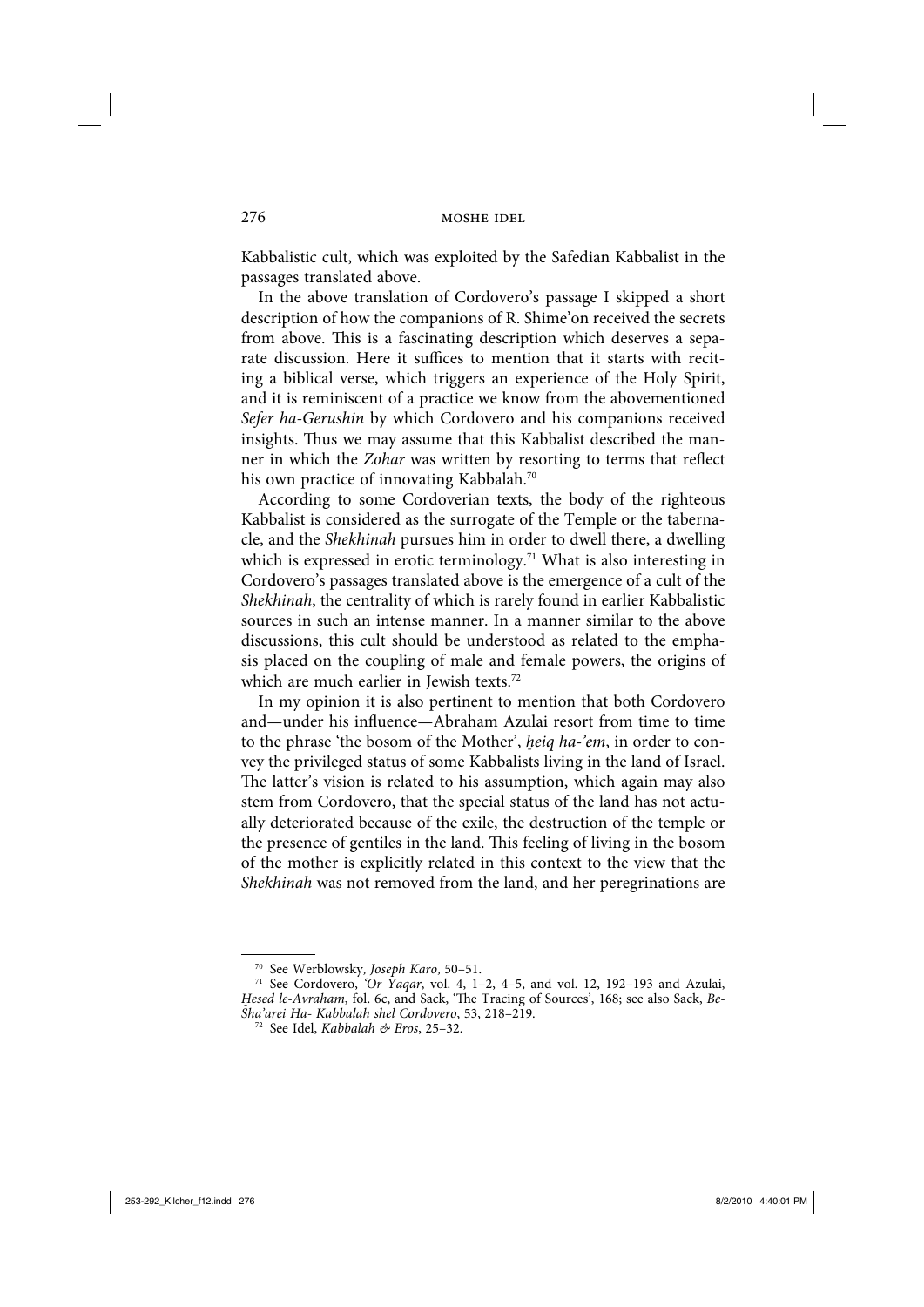related to the need to participate in the fate of the Jews, without her leaving the special place for her dwelling in the land.<sup>73</sup>

Last but not least, in this context it should also be mentioned that it is probably due to Cordovero that the recitation of the formula according to which commandments are to be performed for 'the sake of the union of the Holy One, blessed be He, and His *Shekhinah*' afterwards became quite widespread.74 Of special importance is the fact that Cordovero's student, R. Elijah da Vidas, sees in this formula an expression of the ideal of elevating the *Shekhinah* from exile.75 In many circles within Judaism this formula became the main understanding of all the commandments.

Another important vision as to the manner in which Cordovero imagined how the *Zohar* has been composed is also pertinent to our discussions here. In his commentary on the *Zohar* he assumes that the book is a compendium of the secrets of the Torah:

. . . the keys of wisdom and even more so when the secret wisdom is not given in the name of one single man, since each and every one has a share in the Torah and what this opens the other does not, since it is impossible to touch the share of the other, and this is the reason why someone who pursues the secrets of the Torah, in order to learn from everyone indeed the keys, so that they will be opened, and the light of the Torah is added...and this is the reason why he draws light from the [sefirah of] *da'at* the key of the wisdom so as to hire the opener of the keys, namely R. Shime'on bar Yohai and his companions, blessed be their memory, who were pursuing the keys of Torah until the wisdom was committed to writing in a book and they were writing the truth from the mouth of the people who said them76 and they brought together the keys of the Torah that were dispersed in different places, some in the hands of wise persons, some in the hands of other persons, and the reason was that the aim was to know the creator and it is impossible that one person will attain the entire science . . . each and every person has some measure in the Torah as to how to know his Creator.<sup>7</sup>

<sup>73</sup> Cordovero, *'Or Yaqar*, vol. 7, 20, and *Hesed le-'Avraham*, I:25, fol. 7c. The source

<sup>&</sup>lt;sup>74</sup> See Scholem, *On the Mystical Shape of the Godhead*, 192. On this formula see Hallamish, *Kabbalah in Liturgy*, 45–70 and Idel, *Kabbalah & Eros*, 1–2, 233–237.

<sup>&</sup>lt;sup>75</sup> See Hallamish, ibidem, 50, where he also pointed out the Zoharic background of this formula.

<sup>76</sup> I.e. the quotes are precise. For the source see *Palestinian Talmud, Shabbat*, fol. 6b, in the context of transmitting a tradition—not truth—in the precise manner of its source.

<sup>77</sup> Cordovero, *'Or Yaqar*, (Jerusalem, 1981), vol. 11, 259–260.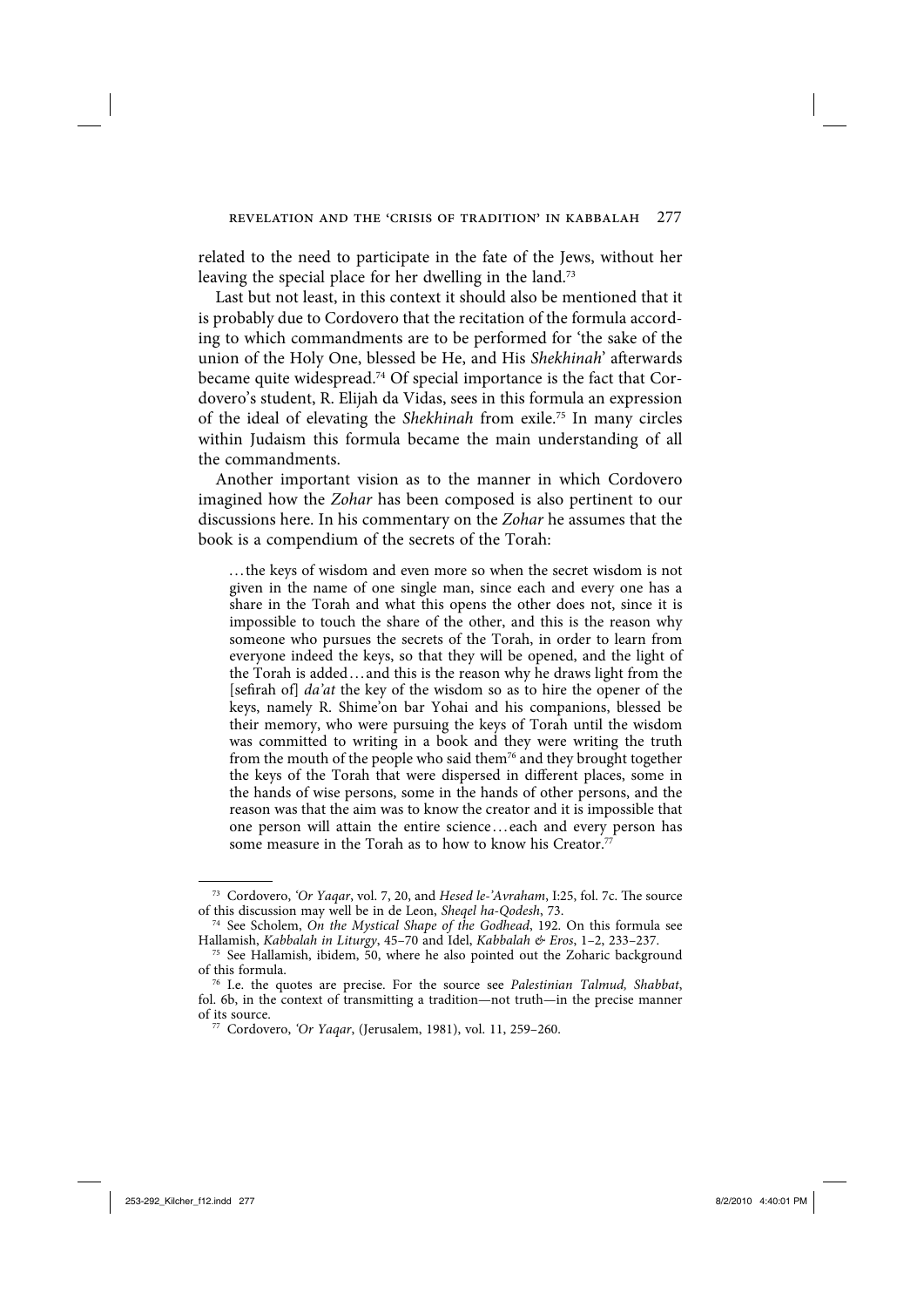# 278 mosh blues

Cordovero assumes that the *Zohar* consists of traditions found in a variety of sources, since no one single person is capable of containing the entire wisdom related to the knowledge of God. By mentioning the wise persons and other people, Cordovero refers to the fact that the *Zohar* contains not only the views of Rabbis but also those of other figures, such as infants and allegedly simple men, who in a manner reminiscent of the princess we mentioned above turned out to be even wiser than the Rabbis in matters of Kabbalah. By resorting to the term 'keys' as a method for understanding the secrets of the Torah, or interpreting it, Cordovero comes closer to the Abulafian version of Kabbalah than to any other.78 The assumption is that the keys may be transmitted by reading the book of the *Zohar*, and thus the oral traditions that were divided before its writing are now superfluous, since everyone may use the keys by himself. Therefore we have another conceptualization of Kabbalah as independent of an oral initiation as stipulated by Nahmanides.

Let me point out now the difference between the notion of rescuing the *Shekhinah* from her plight by elevating her, and that of the *Book of Meshiv* and *Kaf ha-Qetoret*, where redemption is predicated upon her descent into this world. Those are indeed different understandings of redemption, and of the role played by the book of the *Zohar*. They represent different models operating within Kabbalistic literature, and I do not recommend attempting to reduce the gap between them; on the contrary, one should be aware of the different ways of thinking about the very same topic to be found in Kabbalah. A 'tradition' of Kabbalah in the singular or the assumption of a basic 'philosophy' underlying its approach is, in my opinion, a simplistic understanding of this rich literature from the conceptual point of view.

# 5. *R. Joseph Karo and the Revelation of the Feminine Divine Powers*

Cordovero was, indubitably, a major Kabbalist. His bold attribution to the emergence of the *Zohar*—and in a way to Kabbalah in general of the need to contribute to a feminine divine power is not totally unexpected. It reflects several more modest beginnings, but as I have mentioned, what is more interesting is the emergence of a cult of the

<sup>78</sup> See Idel, 'Transmission' and in more general terms Idel, 'Hieroglyphs'.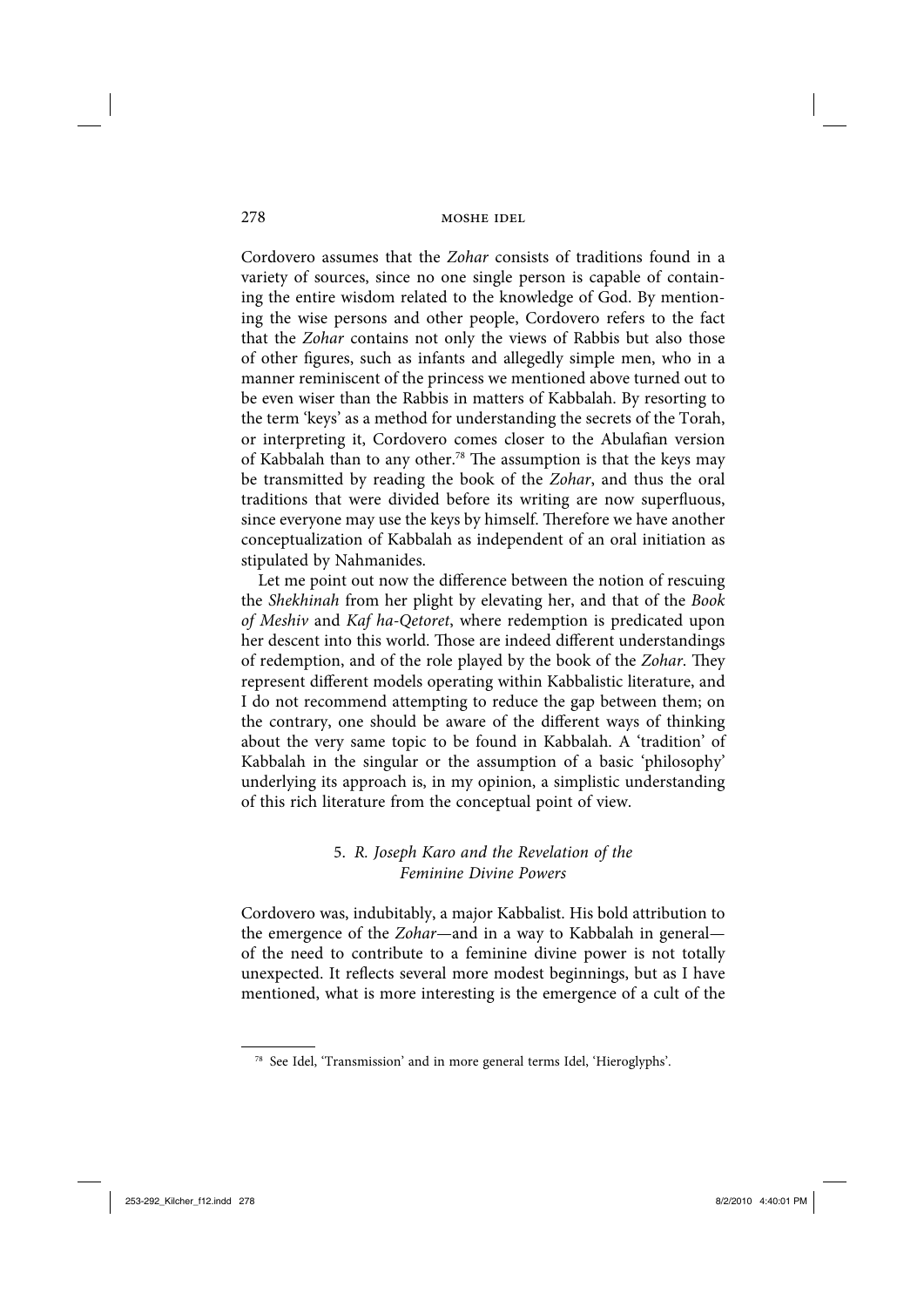*Shekhinah* that is rarely found in an explicit manner in earlier Kabbalistic sources. This cult should be understood as part of the emphasis placed on the coupling of male and female powers, and of ditheistic views whose origins are much earlier in Jewish texts.79 Moreover, Cordovero himself is elaborating on an earlier Kabbalistic view that assumes that there was a situation of equality between the male and female elements in the sefirotic system.<sup>80</sup>

This cult assumes different forms, the most widespread of which argues that the feminine divine power—*Shekhinah, Malkhut, ʾAtarah, Knesset Yisrael—*should be united with the masculine divine power, *Tiferet*. 81 Moreover, the abovementioned famous Zoharic story about the beautiful maiden attributes to a feminine power a paramount role in initiating the study of this esoteric lore by the male Kabbalist.

Let me turn to another important Safedian instance of a close relation between a feminine power and Kabbalistic issues. In the case of the revelations received by the eminent legal figure R. Joseph ben Ephraim Karo (1488–1575), feminine entities—known basically as the 'admonishing mother', the *Matronita* or the *Mishnah—*are the dominant factors in his spiritual life, as we learn from his diary entitled *Maggid Meisharim*. All those entities are designated by terms which are grammatically feminine and perceived conceptually to be so. In those revelations, they express a major desire of the power that reveals 'herself ', namely, that Karo should continuously concentrate his thought on feminine entities like *Torah, Mishnah*, or *Shekhinah*, and they reflect a need to concentrate on these values.<sup>82</sup> So, for example, we read in one instance: 'Indeed I am the *Mishnah* speaking from your mouth, I am the mother that admonishes her sons, I am embracing you and you should adhere to me always, so that my splendor will be upon you and your splendor upon me.'83

<sup>79</sup> See Idel, *Kabbalah & Eros*, 25–32.

<sup>80</sup> See Idel, idem., 63–65 and the pertinent footnotes, and Idel, 'Androgyny', 35–36.

<sup>81</sup> See Idel, *Kabbalah & Eros*, 104–152. For a different understanding of this topic, see Wolfson's many studies, especially his *Circle in the Square*. For another approach see Abrams, *The Female Body of God.* 82 See Werblowsky, *Joseph Karo*, 148–167. I shall return in a more detailed study to

the issue of the paramount role played in Karo's revelations by feminine rather than male powers like the Maggid.<br><sup>83</sup> *Sefer Maggid Meisharim*, (Petah Tiqwah, 1990), 211. It should be stressed that

here we have not only a hypostatic vision of the feminine power but also a sexualized description of the encounter between the Kabbalist and the source of revelation.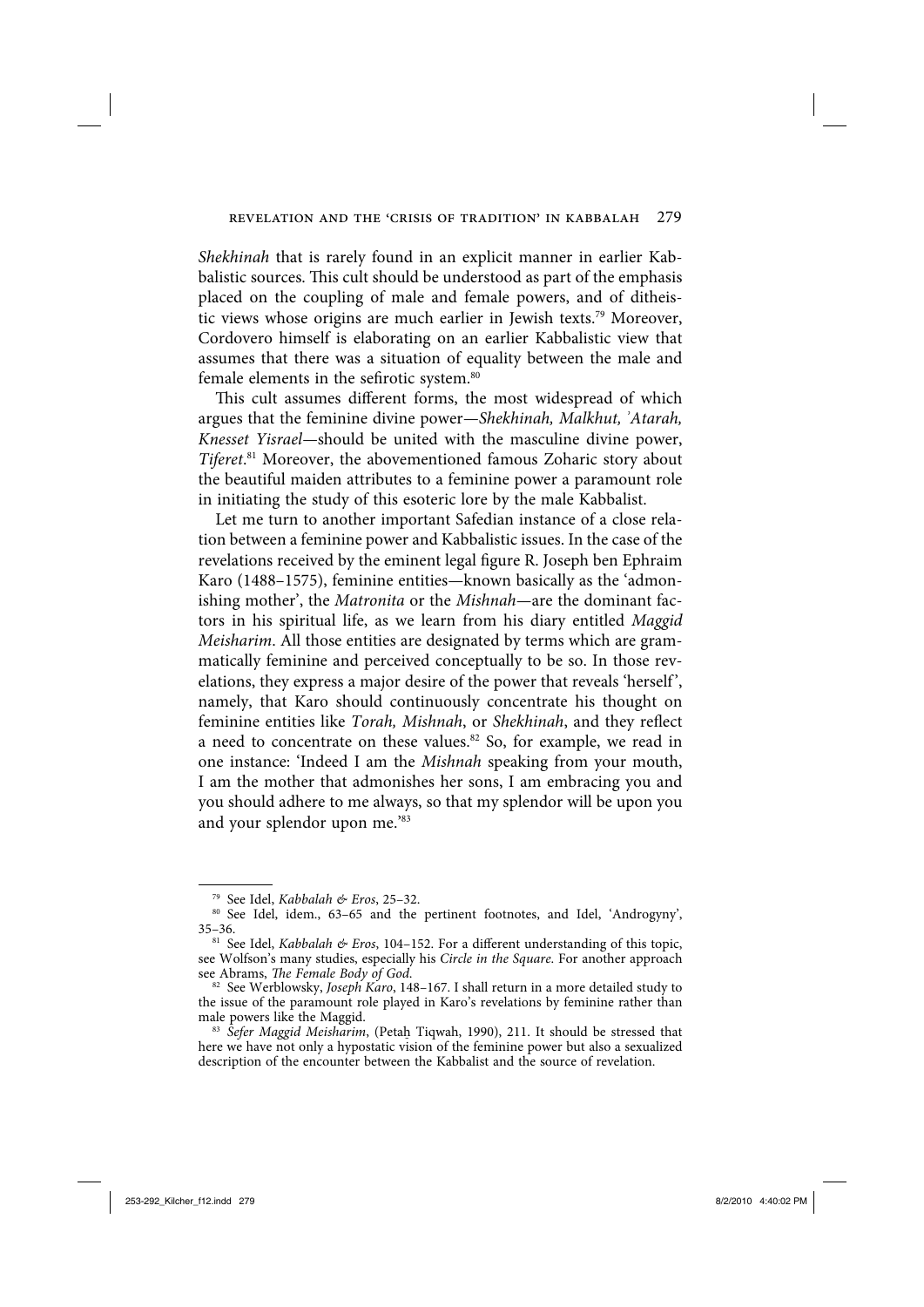In the vein of the Zoharic story about the beautiful maiden, elsewhere the feminine power reveals herself to Karo and teaches him Kabbalah.84 This is also the case regarding the revelation that Karo had during the two nights during the Feast of *Shavu'ot* in 1534 which he spent in Nicopolis in the Greek part of the Ottoman Empire. This revelation can be described as the foundation (though certainly not the actual creation) of the ritual of *Tiqqun Leil Shavu'ot*—the Amendment of the Night of *Shavu'ot—*as reported by his close friend and Kabbalist, R. Solomon ha-Levi Alqabetz, in his important epistle describing this mystical event.<sup>85</sup> In some instances the revealing power is described as *Maggid*, though in another one it is the *Shekhinah* who is described as speaking from Karo's mouth.

To what extent such an approach to revelation either in public or private did not disturb Jewish authorities we learn from an interesting document. In a text found in the approbation of the Jerusalem rabbinate to the printing of Karo's *Maggid Meisharim* it is said:

And the Lord was with Joseph, [namely Joseph Karo] and he was a prosperous man'86 reading and studying the six orders of the Mishnah, so that the spirit of the Lord moved within him, and he heard the voice speaking through the [the means of] the Mishnah itself... 'But thou, blessed of the Lord, hast helped me and comforted me by the melody of your voice with which you recite and study the Mishnah.<sup>87</sup>

Neither here, nor in any other instance, does Karo mention a human teacher he eventually had in matters of Kabbalah. In general, I am inclined to emphasize the role played by the feminine powers that spoke through the voice of R. Joseph Karo, and to reduce to the minimum the possible role in those revelations of the category referred to as *Maggid*, implicitly a masculine power, though such a type of revelation has been attributed to Karo by other Kabbalists. If my assumption is fostered by additional analyses, which cannot be done here, then we witness another major figure in Safed who attributed a central role to the feminine powers in revealing secrets. As we have seen in the previous section, for Cordovero the divine feminine power needs the Kabbalists' activity, and even their purified bodies, in order to rest

<sup>84</sup> Ibidem, 316, 319.

<sup>85</sup> See Elior, 'R. Joseph Karo'.

<sup>86</sup> Genesis 34:2.

<sup>87</sup> Translated by Werblowsky, *Joseph Karo*, 18–19. See also ibidem, 109, 111, 267.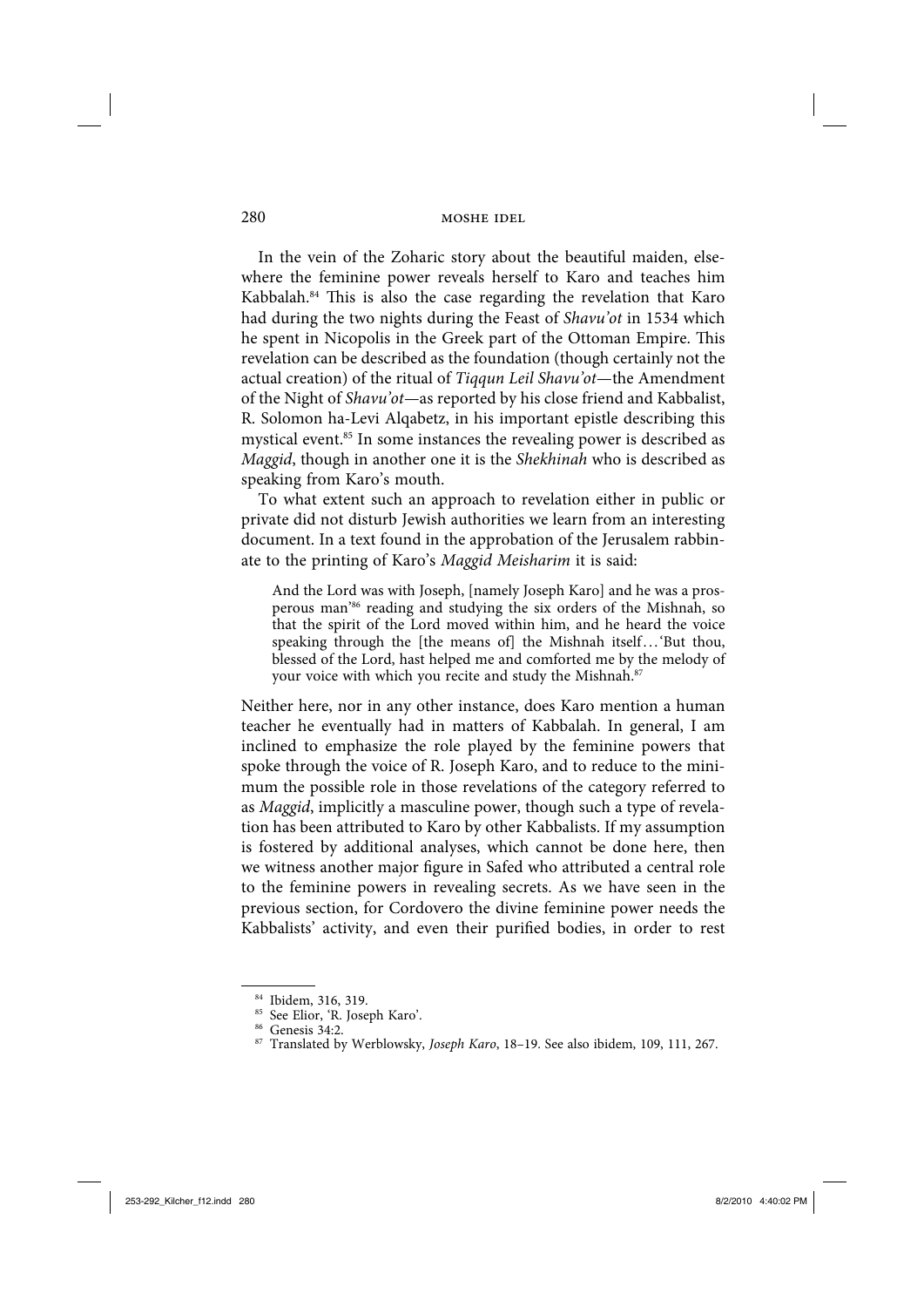#### revelation and the 'crisis of tradition' in kabbalah 281

there; but with Karo the situation is somewhat different. The *Shekhinah* indeed requires the total dedication of the Kabbalist through the concentration of his attention on her, but she nevertheless needs Karo's mouth in order to reveal her messages. What is also evident here is the role played by the technique in inducing a revelation. By the recitation of some short passages of a legal text, the Mishnah, Karo induced the speech of the feminine power through his voice.<sup>88</sup>

# 6. *R. Isaac Luria Ashkenazi: Revelation as Source of Kabbalah*

The theory of ontological continuity, which does not rely on oral transmission of esoteric knowledge, emerged within the same circle of Kabbalists in Safed. This was a new development which emphasized revelation while nevertheless not subscribing to the strict ontological continuity proposed by Cordovero. The core of the developments in Safed in the second half of the sixteenth century were constituted by Cordovero's older companion, R. Joseph Karo, and two of his own students, R. Hayyim Vital Calabrese and the latter's famed teacher R. Isaac ben Shlomo Luria Ashkenazi (1534–1572), the divine R. Isaac known by the acronym *ha-'Ari*. The latter put a special emphasis on topics dealing with the revelation of Kabbalistic knowledge, especially the revelation of Elijah. To be sure, this is not a new start, as we have seen in the section on *Sefer ha-Meshiv*, but it may reflect in different ways the surge of the emphasis on revelation found in that book, as it has been described above.

Luria's principal master in matters of Kabbalah was Cordovero, and as we have seen above, the latter did not emphasize the importance of oral transmission. Following him, Luria too did not rely on traditions he received from his master, nor did he emphasize the importance of such a transmission in general. Instead he was reported several times to have enjoyed revelations of a relatively low form from the prophet Elijah.<sup>89</sup> Moreover, he himself once claimed that 'I can hardly open my mouth without feeling as though the sea burst its dams and

253-292\_Kilcher\_f12.indd 281 53-292\_Kilcher\_f12.indd 8/2/2010 4:40:02 PM /2/2010

<sup>88</sup> See ibidem, 18–19, 257–286; Fine, 'Recitation of Mishnah', 183–199; Elior, 'R. Joseph Karo', 678–680, 692–693. See also Idel, *Enchanted Chains*, 167–168.

<sup>89</sup> See the pertinent material discussed in Fine, *Physician of the Soul*, 96–99, 108, and the material adduced by R. Naftali, *Sefer 'Emeq ha-Melekh*, Introduction, fol. 10a.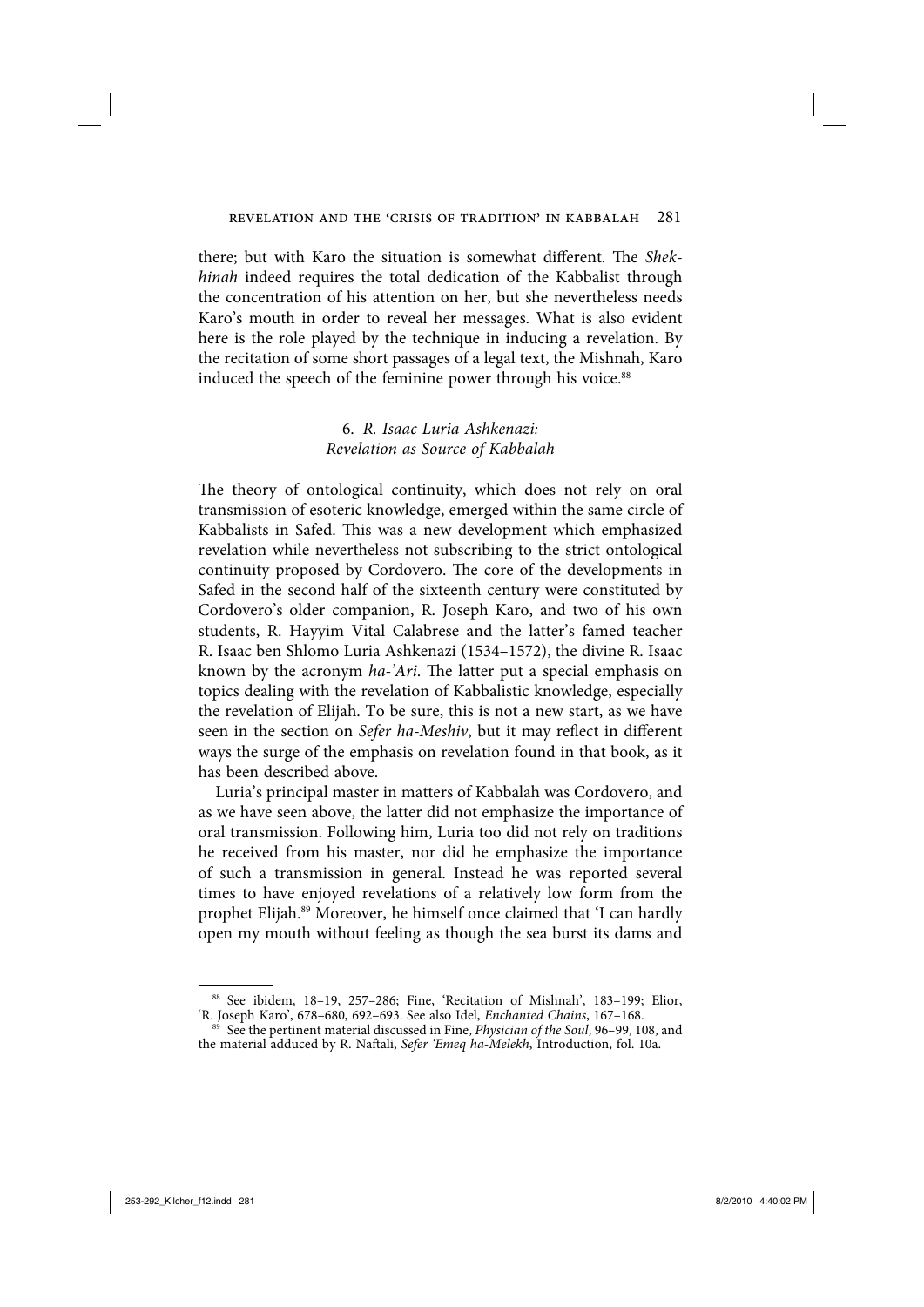# 282 MOSHE IDEL

overflowed. How then shall I express what my soul has received, and how can I put it down in a book?'90

There can be no doubt that the reception mentioned here has nothing to do with oral transmission, nor with some form of inarticulate content which is so overwhelming emotionally or conceptually that the recipient is hardly capable of writing it down. In this context reception is most probably not an experience conceived of as ineffable, but a series of ideas that reaches the mind of the Kabbalist at such a speed that it is hard to control them. Thus innovation was not just a matter of invention but was considered by this Kabbalist as excavating the inner sense of a Kabbalistic book.

Last but not least in this context, Luria was one of those Kabbalists who frequently visited the tombs in the village of Meron of the saint figures who were thought to be related to the Kabbalists, and with whom it was possible to commune and thus receive valid Kabbalistic information, especially related to the book of the *Zohar*. 91 However, in his system Luria is somewhat less interested than Cordovero in the *Shekhinah* as the focus of a cult or of his theosophy. His concerns were equally divided between masculine figures: he dealt with the Primordial Anthropos, *'Adam Qadmon*, a comprehensive supernal structure, and with the figure *of Ze'yir 'Anppin*, the smaller male divine configuration, as well as with the *Shekhinah*. As Yoram Jacobson has recently pointed out, Luria was especially concerned with the construction of the feminine divine entity, and he also deals with the question of equality between the male and female divine powers.<sup>92</sup> However, there are two matters that are even more important for the impact of the Lurianic Kabbalah: firstly, the strong connection between this attitude to the *Shekhinah* and the establishment of a paramount Kabbalistic ritual, known as *Tiqqun Hatzot*, the Amendment of the Midnight, in which the identification with the plight of the *Shekhinah* plays a significant role; and secondly, the aggrandizing of two feminine divine powers, represented by Rachel and Leah, which correspond to the sefirot *Malkhut* (or *Shekhinah*) and *Binah*, or to the configurations of *Nuqqebba'* and *'Imma'* respectively. According to a certain version of

<sup>90</sup> Adduced and discussed by Scholem, *Major Trends in Jewish Mysticism*, 254. See also the description of the late thirteenth century ecstatic Kabbalist Nathan ben Sa'adyah Har'ar in Idel (ed.), *Le Porte della Giustizia*, 202, 345.<br><sup>91</sup> See above, note 26.

<sup>&</sup>lt;sup>92</sup> Jacobson, 'The Aspect of the "Feminine"'.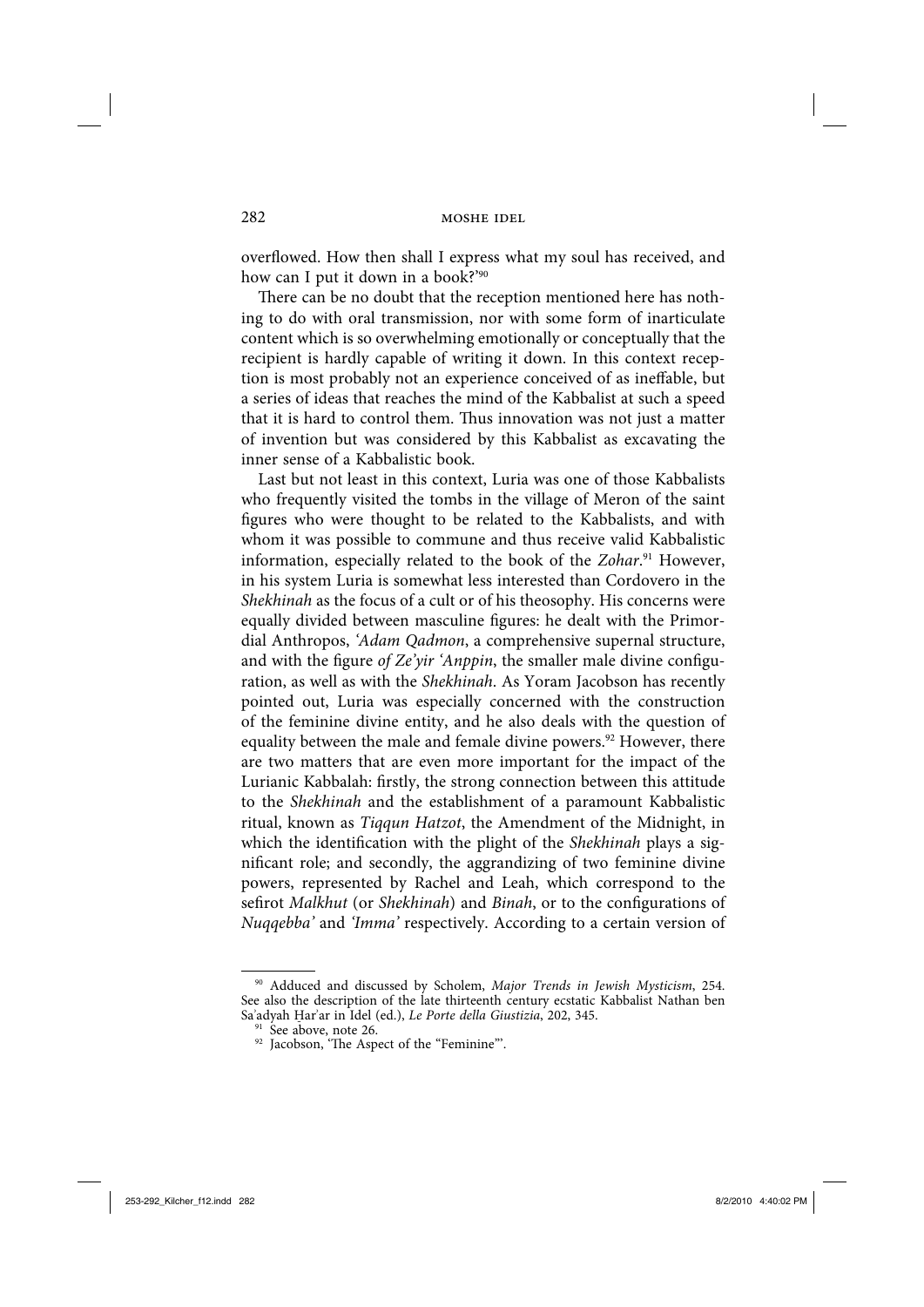this ritual, its climax is described as follows: 'After you have performed the *Tiqqun H̠atzot*, prepare your soul and you should unify the Holy One, Blessed be He, with His *Shekhinah*, onto each and every limb and you should make your body a chariot for the *Shekhinah.*' 93

While this passage does not occur in early Lurianic formulations of the ritual, the very concept of the dwelling of the *Shekhinah* upon the Kabbalist represents an original Lurianic view, though also reflecting a view found in Cordovero, as we have seen above. *Nota bene*: although the unification of the two divine powers is mentioned earlier, it is only the *Shekhinah* that is imagined to dwell upon the Kabbalist. A prayer is recommended whereby the performer expresses his desire that all the limbs of his body will become the chariot of the *Shekhinah*. While the two main parts of the *Tiqqun* ritual deal, respectively, with the exile and the redemption of the *Shekhinah*, in the third phase, as described by the later Kabbalist R. Nathan Hanover, She is envisioned in a rather different context, as dwelling upon the Kabbalist's body. This third part of the ritual may be understood in more than one manner: for example, as an attempt to offer to the wandering *Shekhinah* a purified human body to serve as Her chariot, namely as a locus for Her stay in lieu of the destroyed Temple, following Cordovero and earlier sources. This seems to me to be quite a plausible suggestion. $94$  Hence a widespread ritual is again closely connected to the feminine divine power. The elevation of the souls of the righteous as part of this ritual should also be seen as part of the devotion to the feminine supernal lady. Thus, just as Karo's experience of the revelation of the *Shekhinah* during the vigil of the two Nights of *Shavu'ot* created a custom, so too the Amendment of the Midnight, connected to the aggrandizing of two feminine powers, created another influential Kabbalistic custom. Here we may therefore perceive a major development in Kabbalah: in the sixteenth century, the feminine power named *Shekhinah* enjoyed some form of apotheosis, and commandments and customs were connected to her special status.

This creation of the nexus between the *Shekhinah* and the body of the Kabbalists may be better understood as part of the new accents

<sup>93</sup> R. Nathan Netaʾ Hanover, *Sha'arei Tzion*, col. 4, fol. 2b. For this ritual see Idel, *Messianic Mystics*, 308–320. For an interesting parallel to this view, probably influenced by this Lurianic approach, see the prescriptions of R. Israel Ba'al Shem Tov, cf.,

Idel, ' *ʿAdonay Sefatai Tiftah̠'*, 64–76. 94 See, e.g., R. Joseph ibn Tabbul's "Commentary on *'Idra' Rabba''*, 129–130.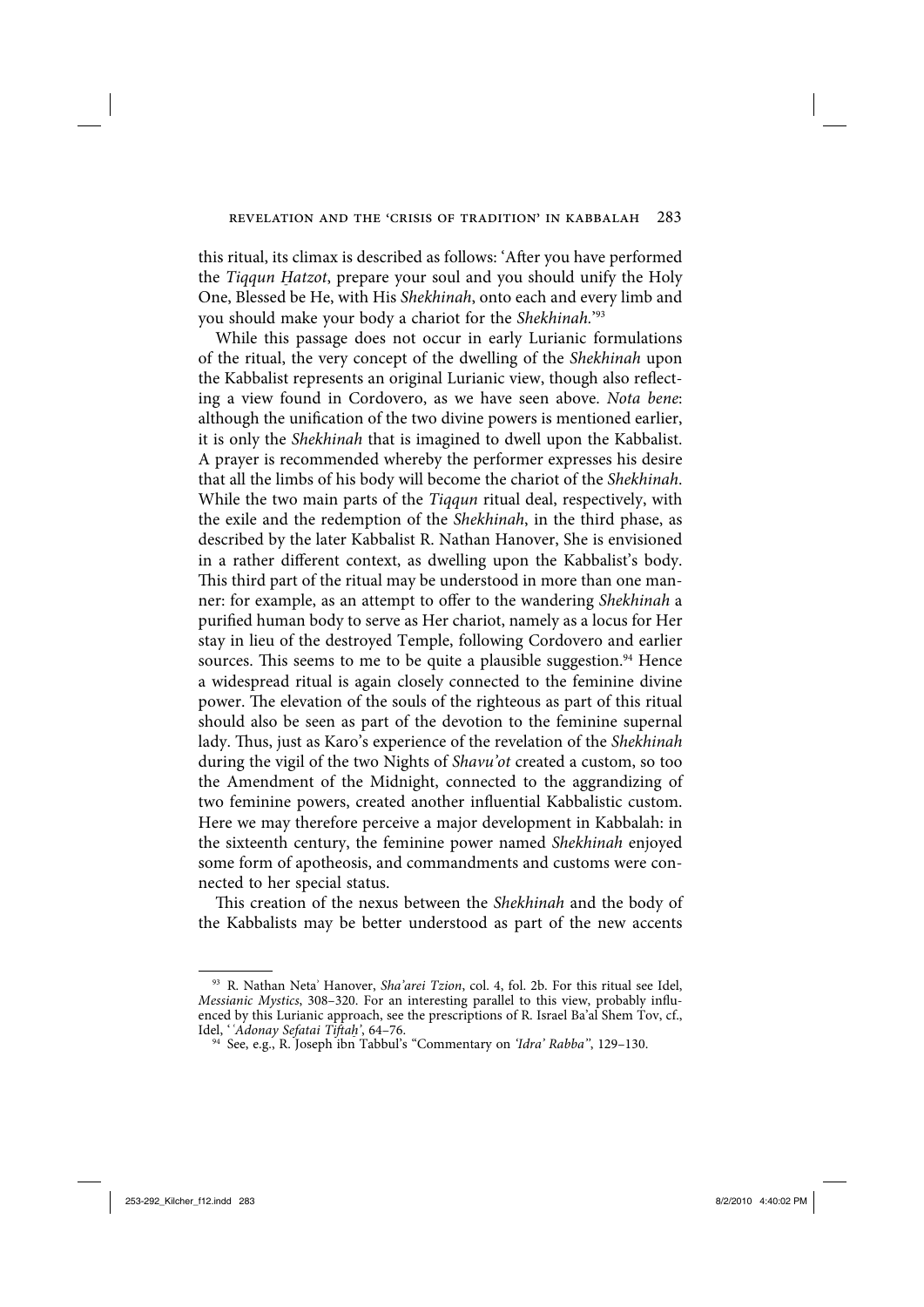characteristic of Luria's Kabbalah. His complex theosophical system is founded on two types of rupture between God and the world: the first caused by the *Tzimtzum*, the primordial withdrawal of the divine presence from the place where the world is destined to be created in a concrete manner,<sup>95</sup> and then the breaking of the vessels, another primordial process during which the divine structure is shattered. Unlike Cordovero's paramount continuous picture of the universe, in which ontological chains that unite the higher and lower worlds (including the divine ones) are understood to operate in the present, for Luria existence is marked by the displacement of the divine sparks from their original place in the supernal structure of the Primordial Anthropos. Thus neither oral transmission nor the ontological continuum so important for Cordovero and his followers played any significant role in Luria's Kabbalah. Luria relies on personal revelations instead, which were thought to be rooted in the esoteric meaning of the text of the *Zohar*, but were nevertheless new and secret. This does not mean that Nahmanides' warning discussed above was not reiterated in the Lurianic corpus,<sup>96</sup> or that Luria did not attempt to restrict his teachings for a few Kabbalists who studied with him orally; rather, it only means that the impact of the warning does not prevent the role played by revelation in Luria's disclosure of Kabbalistic secrets.

Although Luria was understood as having generated his Kabbalah in a revelatory and oral manner, this lore in almost its entirety immediately became a scholastic enterprise, which means preservation, elaboration and interpretation. Faithful transmission of it as an esoteric lore was imagined as strictly necessary by Luria, and his attempt at drastically constraining its dissemination beyond the restricted circle of his direct disciples was a political measure also adopted by his most important disciple, R. Hayyim Vital—though in this case too dissemination of Lurianic teachings began quite early.<sup>97</sup>

<sup>95</sup> Idel, 'On the Concept of Zimzum'.

<sup>96</sup> Nahmanides is described in this introduction as the 'last of the [genuine] Kabbalists' or as 'the last of all the Kabbalists' because of his emphasis on the need for reliable oral transmission. Vital quotes Nahmanides' passage from the introduction to the *Commentary on the Pentateuch*, in *Shevah̠ H̠okhmat ha-Kabbalah*, printed in *Sha'ar ha-Gilgulim* (Premiszle, 1975), fol. 26cd. See also Fine, *Physician of the Soul*, 100–104, 107. 97 Scholem, 'Shetar ha-Hitqasherut shel Talmidei ha-'Ari', reprinted now in *Luri-*

*anic Kabbalah: Collected Studies by Gershom Scholem*, Abrams, D. (ed.), Los Angeles: Cherub Press, 2008, 262–294 (Hebrew), and Meroz, 'Faithful Transmission'.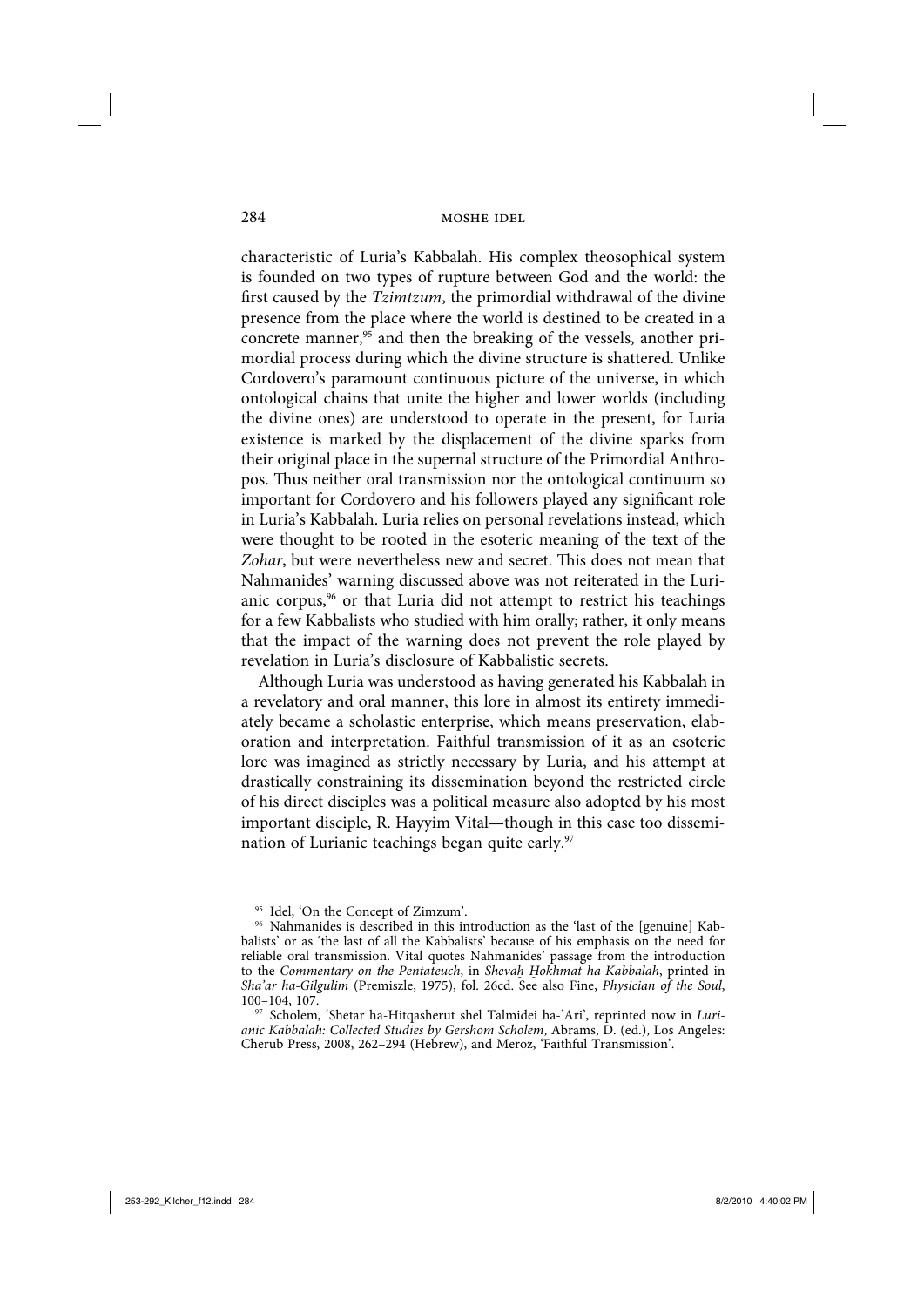Luria's views represent an amalgam of earlier Kabbalistic traditions, combined with novel interpretations of ideas mainly found in the book of the *Zohar*. In his case, revelation means in many instances the disclosure of the esoteric meanings of this Kabbalistic text, which were passed over unnoticed by earlier Kabbalists, without however involving revelations of angels or of God, as is the case in most of the discussions in *Sefer ha-Meshiv*. In both cases, the role of mediating human authority acting in the present is absent: the esoteric meaning is found within the authoritative text, and its disclosure depends on a pneumatic experience. Even the vast knowledge and great authority of as eminent a Kabbalist as Cordovero, who was also Luria's principal teacher in matters of Kabbalah, did not suffice to have him mentioned as a meaningful Kabbalistic authority. In fact, despite his deep impact on the treatment of some important Kabbalistic issues, he is scarcely mentioned in the vast Lurianic corpus.

Let me summarize this section: Luria, like Karo, Cordovero and the latter's followers, da Vidas and Azulai, paid special attention to the feminine supernal figures, and this development reflects both the prominent role of the two feminine powers in the Holy Family structure, and the apotheosis of the *Shekhinah*.

# 7. *Some Conclusions*

The period under scrutiny here coincides with the most radical rupture of authority not only in Jewish culture but also in Western Christianity. The Protestant reform represents some form of phenomenon parallel to that described above in the Jewish camps. Though these phenomena represent different processes, and cannot be connected to each other in a significant manner, such a linkage is not totally missing in the eyes of some Jewish authors in this period, especially given the philosemitic tendency of the young Luther.<sup>98</sup> According to an Italian Kabbalist, R. Elijah Menahem Halfan, writing at the end of the first third of the sixteenth century in Venice:

Especially after the rise of the sect of Luther, many of the nobles and scholars of the land [namely the Christians] sought to have a thorough

<sup>98</sup> For other Jewish positive reactions to the first stage of Luther's activity see Ben-Sasson, 'The Reformation', 239–326.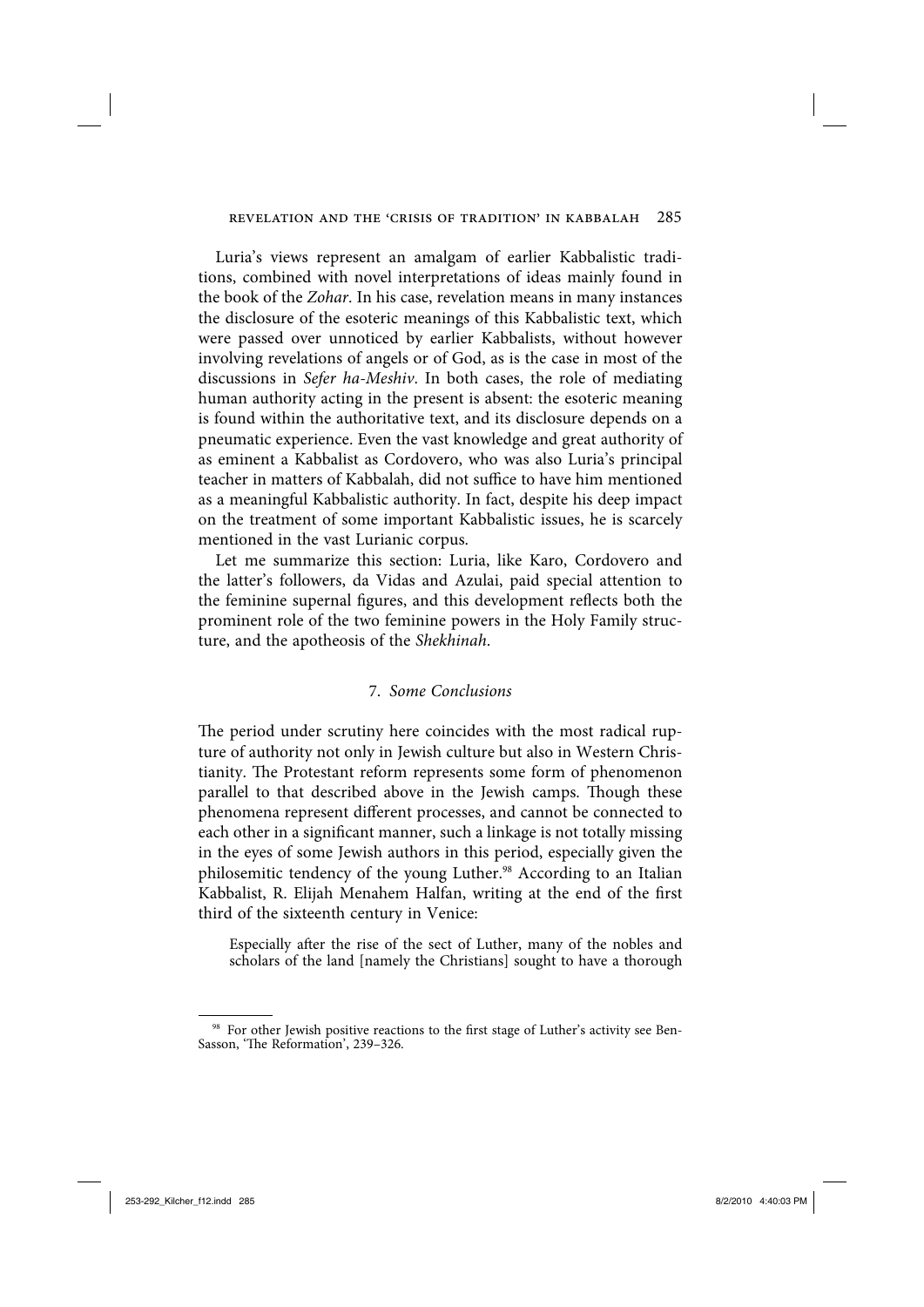knowledge of this glorious science [namely Kabbalah]. They have exhausted themselves in this search, because among our people there are but a small number of men expert in this wisdom, for after the great numbers of troubles and expulsions,<sup>99</sup> but a few remain. So seven learned men [namely Christians] grasp a Jewish man by the hem of his garment and say: "Be our master in this science".<sup>100</sup>

By and large, this Italian Jew seems to react, at least in this epistle, in a moderately positive manner to the possible consequences of this dissemination of Kabbalah; on the other hand, he was much more reticent with regard to this matter in another text he wrote.<sup>101</sup> The noble men of the early sixteenth century were not, to be sure, respectful of Nahmanides' oath of receiving the secrets of Kabbalah from a faithful teacher. They just needed someone to introduce them to a lore that had become quite widespread. Like the more erudite cardinal Egidio da Viterbo, who depended so much on the services of Rabbi Elijah Levita and some converts for his studies of Kabbalah, they too needed someone who knew Hebrew and was capable of reading Kabbalistic books, rather than being initiated into oral secret traditions that were not committed to writing. It was not a return to Rabbinic authority in order to receive secrets, but to someone who was able to mediate between the readers and the books.

However, this interest was put in an oblique relationship with nascent Protestantism: the two forms of interest in Judaism reflect, according to R. Elijah Halfan, the imminent arrival of the Messiah. This remark is fascinating from the sociological point of view, and to a certain extent it is also correct: both Christian Kabbalah and early Protestantism reflect in their different ways some affinities to Judaism—at least more than can be found in medieval Catholicism, not to speak of the expulsion from the Iberian Peninsula. In both cases, a return to much earlier religious sources created tensions with the major mediating religious authority, the Catholic Church. This is already evident in the Pope's attitude towards Giovanni Pico della Mirandola's *Conclusiones*, and even more so, later on, towards Martin Luther.

 <sup>99</sup> In Hebrew *galuyyiot*, meaning literally 'exiles'. It seems that there is no reason to doubt that he refers to the late fifteenth century expulsions from the Iberian peninsula, perhaps also including the expulsion of the Jews from Sicily later on.

<sup>&</sup>lt;sup>100</sup> See Idel, 'Magical and Neoplatonic Interpretations', 186–187. <sup>101</sup> See above, note 26.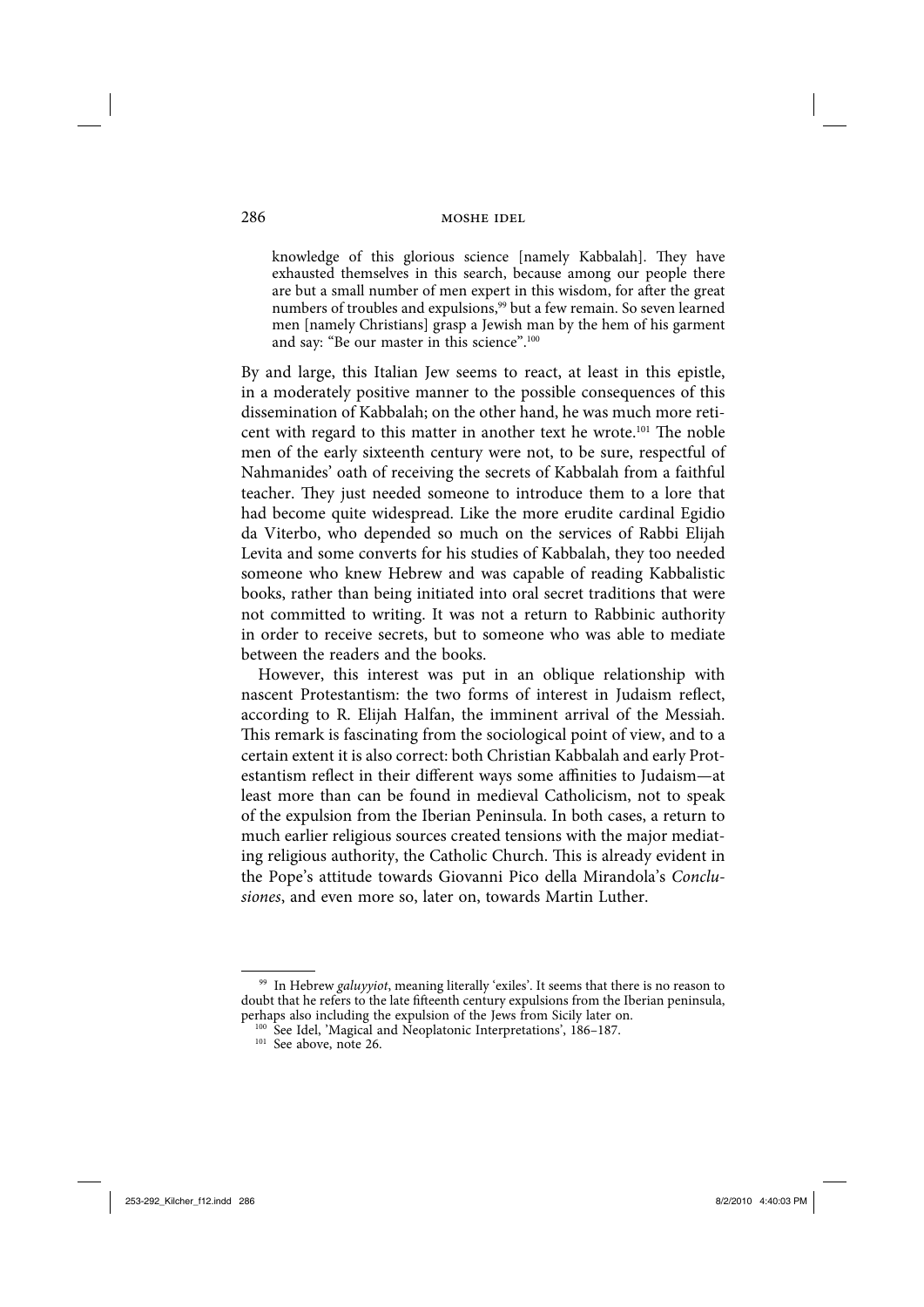#### revelation and the 'crisis of tradition' in kabbalah 287

However, the circumvention of the mediating authority did not create tensions in medieval and Renaissance Judaism, including Kabbalah. As we have seen, R. Joseph Karo, the most important legal figure in pre-modern Judaism, was at the same time a Kabbalist and a mystic, and no conflict between the different forms of Jewish lore are visible in his writings. Thus no major tension emerged out of the crisis of tradition in the oral transmission of Kabbalah and the ascent of revelatory experiences in the writings of any Jewish authority with whom I am acquainted. The strong canonization of the *Zohar* and the frequent and intense gravitation around its contents—of which the numerous and voluminous commentaries written on the book are a clear testimony—constituted stabilizing factors for the continuity of Kabbalah, even when major conceptual changes actually occurred. In this period the tension between the rhetoric of traditionalism accepted *de jure* and the innovative practice of the Kabbalists *de facto* did not amount to an explicit inner problem in the history of Kabbalah.

In any case, we may describe the main tendency in this history as a transition from lore that rhetorically emphasized the legitimacy of traditions transmitted esoterically, while *de facto* in most cases an entire range of new approaches was created by those Kabbalists who belonged to what I propose to call 'innovative Kabbalah'.<sup>102</sup> This transition was related to the introduction of new legitimate sources for receiving Kabbalistic secrets—one of the main additions being, in my opinion, the supernal feminine power. Since I believe that the passages translated and analyzed above which reflect this shift from the traditional Rabbi as the authoritative Kabbalist are representative of a much larger series of texts, and are not just peripheral occurrences, we should pay special attention to the functions this apotheosis of the *Shekhinah* played in Kabbalah and its rituals in both Judaism and Christianity, especially since the sixteenth century.103 The question that seems to me to be relevant in our context is whether the depiction of supernal sources as feminine affected in any way the nature of

<sup>&</sup>lt;sup>102</sup> See Idel, 'The Kabbalah's 'Window of Opportunities'', 171–208.<br><sup>103</sup> See Idel, *Kabbalah & Eros*, 66, 177. In the case of Postel's Latin translation of the *Zohar*, the role played by a feminine person is obvious. It should be pointed out—as I have already remarked—that the understanding of the *Shekhinah* should be seen as part of the larger theosophical systems, as the Holy Family for example, and never discussed as detached from them. See Idel, *Ben*, 377–385.The role played by the *Shekhinah* in eighteenth century Hasidism deserves a special study against the background of the sixteenth century Kabbalah. See above, notes 67, 93.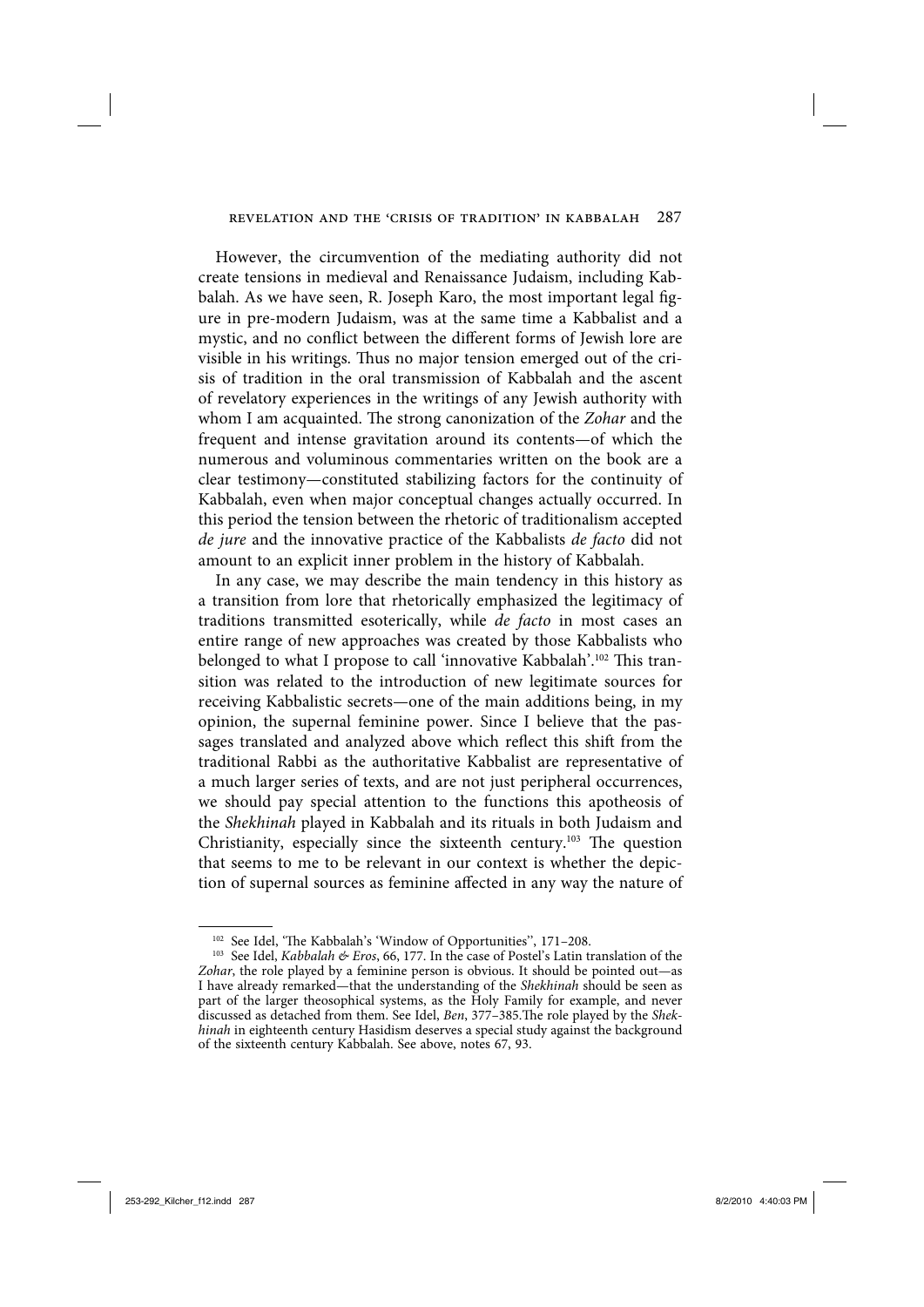symbolism that permeates this form of Kabbalah, an issue that cannot be addressed in the framework of this study.104

However, when the role of transmitted esoteric tradition in Kabbalah dramatically declined among Jews in Safedian Kabbalah, a phenomenon also due to the emergence of the printing of Kabbalistic books, in Western Europe there began an unprecedented development of the concept of an esoteric tradition in seventeenth century Christian circles.

# *List of References*

Abrams, Daniel, 'Knowing the Maiden Without Eyes: Reading the Sexual Reconstruction of the Jewish Mystic in a Zoharic Parable', *Daat*, vol. 50–52 (2003), lix– lxxxiii.

——, *The Female Body of God in Kabbalistic Literature: Embodied Forms of Love and Sexuality in the Divine Feminine*, Jerusalem: Magnes Press 2004 (Hebrew).

Abulafia, Abraham, *Sefer 'Otzar 'Eden Ganuz*, Ms. Oxford, Bodleiana 1580.

——, *Sefer ha-H̠esheq*, Ms. New York: JTS 1801.

Asulin, Shifra, *The Mystical Commentary of the Song of Songs in the Zohar and its Background*, Jerusalem: Hebrew University 2006, Ph. D. Thesis (Hebrew).

Bacher, Wilhelm, 'L'exegese biblique dans le Zohar', *Revue des Etudes Juives*, vol. 22 (1891), 33–46, 219–229.

Benin, Stephen D., *The Footprints of God, Divine Accommodation in Jewish and Christian Thought*, Albany: SUNY Press 1993.

- de Leon, R. Moses, *Sheqel ha-Qodesh*, Mopsik, C. (ed.), Los Angeles: Cherub Press 1996.
- Elior, Rachel, 'R. Joseph Karo and R. Israel Baʾal Shem Tov: Mystical Metamorphosis, Kabbalistic Inspiration and Spiritual Internalization', *Tarbiz*, vol. 65 (1996), 671–709 (Hebrew).
- Fine, Lawrence, 'Recitation of Mishnah as a Vehicle for Mystical Inspiration: a Contemplative Technique Taught by Hayyim Vital', *REJ* vol. CXVI (1982), 183–199.

<sup>&#</sup>x27;Orality in the Kabbalistic School of Nahmanides: Preserving and Interpreting Esoteric Traditions and Texts', *Jewish Studies Quarterly* vol. 2 (1995), 85–102.

Bremond, Henri, *Histoire litteraire du sentiment religieux en France*, vol. 2., Paris: Bloud et Gay 1916.

Burns, Gerald, *Hermeneutics Ancient and Modern*, New Haven: Yale University Press 1992.

de Certeau, Michel, *La fable mystique, 1 XVI–XVII siecle*, Paris: Gallimard 1982.

<sup>&</sup>lt;sup>104</sup> See, e.g., the emphasis on equality of man and woman which recurs in the main school of Kabbalah. Cf. note 77 above. Though the issue of equality is found in Kabbalah also before the *Zohar*, there can be no doubt that the development of this theme later on, especially in the thought of Cordovero, may also reflect the ascent of the importance of the hypostatic feminine as a source of Kabbalah. The ascent of the importance of the Holy Family, which consists of two married couples, attributed seminal roles to two feminine powers in the dynamics of the system.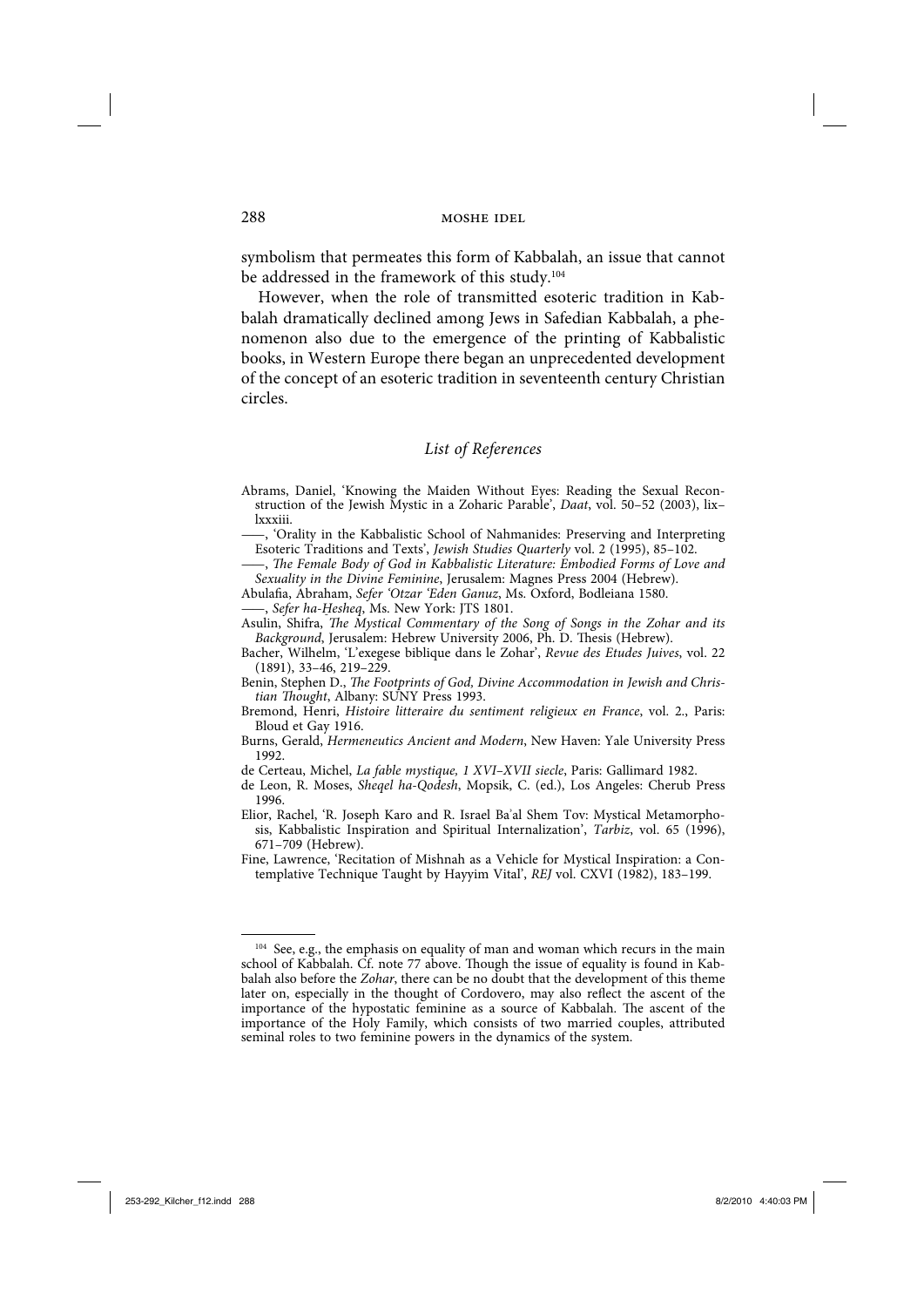——, *Physician of the Soul, Healer of the Cosmos: Isaac Luria and His Kabbalistic Fellowship*, Stanford: Stanford University Press 2003.

- Giller, Pinchas, 'Recovering the sanctity of the Galilee; the veneration of sacred relics in classical Kabbalah', *Journal of Jewish Thought and Philosophy*, vol. 4 (1994), 147–169.
- Goodman, Micha, 'Typological Interpretation and the Idea of Progress, Inquiries in Nahmanides' View of History', *Da'at* vol. 56 (2005), 39–59 (Hebrew).
- Green, Arthur 'Bride, Spouse, Daughter: Images of the Feminine in Classical Jewish Sources', in: Heschel, S. (ed.), *On Being a Jewish Feminist*, New York: Schocken Books 1983, 248–260.
- Halbertal, Moshe, *By Way of Truth, Nahmanides and the Creation of Tradition*, Jerusalem: Hartman Institute 2006 (Hebrew).

, Concealment and Revelation: Esotericism and Jewish Thought and its Philosophi*cal Implications*, Princeton: Princeton University Press 2008.

Hallamish, Moshe, *Kabbalah in Liturgy, Halakhah, and Customs*, Ramat Gan: Bar-Ilan University Press 2000 (Hebrew).

- Ben-Sasson, Hayyim Hillel, 'The Reformation in Contemporary Jewish Opinion', *Proceedings of the Israel Academy of Sciences and Humanities*, vol. 4 (1970), 239–326.
- Heschel, Abraham J., *Prophetic Inspiration after the Prophets, Maimonides and Other Medieval Authorities*, Faierstein, M. M. (ed.), Hoboken, NJ: Ktav Publishing House 1996.

Huss, Boaz, 'A Sage is Preferable to a Prophet: R. Simeʾon bar Yohai and Moses in *the Zohar*', *Kabbalah*, vol. 4 (1999), 103–140 (Hebrew).

——, 'Holy Place, Holy Time, Holy Book: The Influence of the *Zohar* on Pilgrimage Rituals to Meron and the Lag-BaOmer Festival', *Kabbalah* vol. 7 (2002), 237–256 (Hebrew).

*'Sefer ha-Zohar* as a Canonical, Sacred and Holy Text: Changing Perspectives in the Book of Splendor Between the Thirteenth and Eighteenth Centuries', *Journal of Jewish Thought and Philosophy*, vol. 7 (1998), 257–307.

——, 'The Appearance of the Book of the Zohar', *Tarbiz*, vol. 70 (2001), 507–542 (Hebrew).

——, 'The Worship of the Tombs of Righteous in Safedian Kabbalah', *Mah̠anaim*, 14 (NS) (2002), 123–134 (Hebrew).

——, 'Zoharic Communities in Safed', in: Gries, Z., Kreisel, H., Huss, B. (eds.), *Shefa Tal: Studies in Jewish Thought and Culture in Honor of Bracha Sack*, Beer Sheva: Ben Gurion University Press 2004, 149–169 (Hebrew).

——, *Like the Radiance of the Sky: Chapters in the Reception History of the Zohar and the Construction of its Symbolic Value*, Jerusalem: The Ben Zvi Institute, The Bialik Institute 2008 (Hebrew).

Idel, Moshe (ed.), *Le Porte della Giustizia*, Mottolese, M. (tr.), Milano: Adelphi 2001. ——, *Absorbing Perfections: Kabbalah and Interpretation*, New Haven: Yale University Press 2002.

——, '*'Adonay Sefatai Tiftah̠*—Models of Understanding Prayer in Early Hasidism', *Kabbalah*, vol. 18 (2008), 64–76.

——, '3 Jewish thinkers versus Christian Kabbalah', in: Schmidt-Biggeman, W. (ed.), *Christliche Kabbala*, Ostfildern: J. Thorbecke 2003, 49–65.

——, 'Androgyny and Equality in the Theosophical-Theurgical Kabbalah', *Diogenes*, vol. 52 (2005), 27-38.

Garb, Jonathan, 'Gender and Power in Kabbalah: a theoretical investigation', *Kabbalah* vol. 13 (2005), 79–108.

<sup>——, &#</sup>x27;The Cult of the Saints in Lurianic Kabbalah', *Jewish Quarterly Review*, vol. 98,2 (2008), 203–229.

<sup>——,</sup> *Manifestations of Power in Jewish Mysticism*, Jerusalem: Magnes Press 2005 (Hebrew).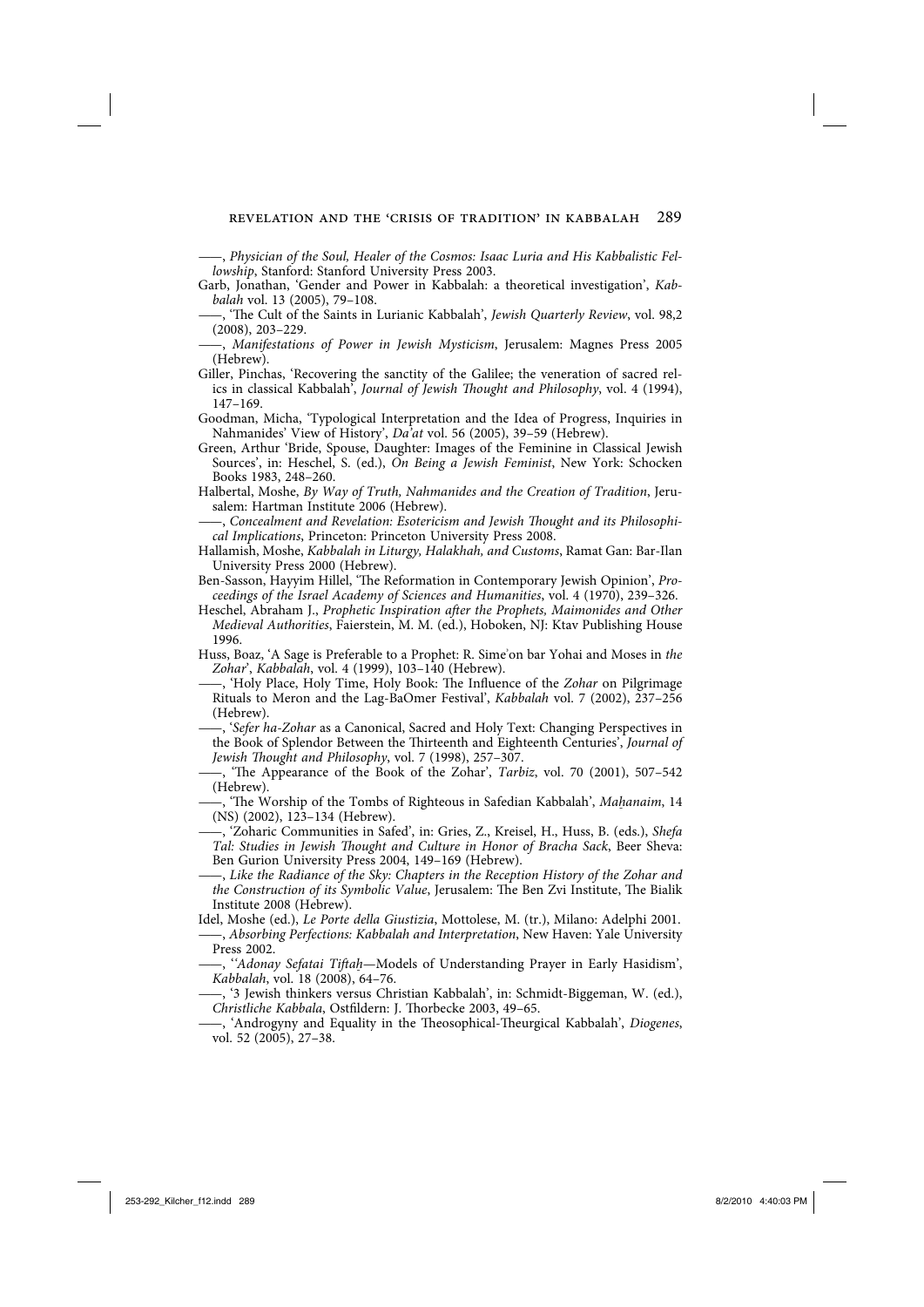——, 'Ashkenazi esotericism and Kabbalah in Barcelona', *Hispania Judaica Bulletin* vol. 5 (2007), 69–113.

——, *Ben: Sonship and Jewish Mysticism*, London, New York: Continuum 2007.

——, 'Defining Kabbalah: The Kabbalah of the Divine Names', in: *Mystics of the Book: Themes, Topics, & Typology*, Herrera, R. A. (ed.), New York: Peter Lang 1993, 97–122.

——, *Enchanted Chains*, *Techniques and Rituals in Jewish Mysticism*, Los Angeles: The Cherub Press 2005.

'Hieroglyphs, keys, enigmas; on G. G. Scholem's vision of Kabbalah; between Franz Molitor and Franz Kafka', in: Greiner, B., Schmidt, C. (eds.), *Arche Noah*, Freiburg i.Br.: Rombach 2002, 227–248.

——, 'Inquiries in the Doctrine of *Sefer ha-Meshiv*', in: Hacker, J. (ed.), *Sefunot*, vol. 17, Jerusalem: Ben Zvi 1983, 185–266 (Hebrew).

——, 'Kabbalah and Elites in Thirteenth-Century Spain', *Mediterranean Historical Review*, vol. 9 (1994), 5–19.

——, *Kabbalah & Eros*, New Haven: Yale University Press 2005.

——, 'Kabbalah in Byzantium: A Preliminary Inquiry', *Kabbalah*, vol. 18 (2008), 197– 227 (Hebrew).

——, *Kabbalah: New Perspectives*, New Haven: Yale University Press 1988.

——, *Language, Torah, and Hermeneutics in Abraham Abulafia*, Albany: SUNY Press 1990.

——, 'Magic and Kabbalah in the Book of the Responding Entity', in: Gruber, M. (ed.), *The Solomon Goldman Lectures*, vol. VI, Chicago: Spertus College 1993, 125–138. ——, *Messianic Mystics*, New Haven: Yale University Press 1998.

——, 'NAHMANIDES: Kabbalah, Halakhah and Spiritual Leadership', in: Idel, M., Ostow, M. (eds.), *Jewish Mystical Leaders and Leadership*, Northvale: Jason Aronson 1998, 15–96.

——, 'Neglected Treatises by the Author of *Sefer Kaf ha-Qetoret*', *Peʾamim*, vol. 53 (1993), 75–89 (Hebrew).

——, 'On angels and biblical exegesis in thirteenth century Ashkenaz', in: Green, D., Lieber, L. (eds.), *Michael Fishbane Festschrift*, Oxfort: Oxford University Press 2009, 211–244.

——, 'On Mobility, Individuals and Groups: Prolegomenon for a Sociological Approach to Sixteenth-Century Kabbalah', *Kabbalah*, vol. 3 (1998), 145–176.

——, 'On the Concept of Zimzum in Kabbalah and Its Research', in: Elior, R., Liebes, Y. (eds.), *Lurianic Kabbalah*, Jerusalem: Hebrew University 1992, 59–112 Hebrew).

'On the Meanings of the term 'Kabbalah': Between the Prophetic Kabbalah and the Kabbalah of Sefirot in the 13th Century', *Pe'amim* vol. 93 (2002), 39–76 (Hebrew).

Studies in Ecstatic Kabbalah, Albany: SUNY Press 1989.

——, 'The Attitude to Christianity in *Sefer ha-Meshiv*', *Immanuel*, vol. 12 (1981), 77–95.

——, 'The Kabbalah's 'Window of Opportunities', 1270–1290', in: Fleisher, E., Blidstein, G., Horowitz, C., Septimus, B. (eds.), *Me'ah She'arim, Studies in Medieval Jewish Spiritual Life in Memory of Isadore Twersky*, Jerusalem: The Magnes Press 2001, 171–208.

——, 'The Lost Books of Solomon', *Daat* vol. 32/33 (1994), 235–246 (Hebrew).

'The Magical and Neoplatonic Interpretations of Kabbalah in the Renaissance', in: Cooperman, B. D. (ed.), *Jewish Thought in the Sixteenth Century*, Cambridge: Harvard University Press 1983, 186– 242.

——, 'The Origins of Alchemy according to Zosimos and a Hebrew Parallel', *Revue des etudes juives* vol. 145 (1986), 117–124.

——, 'Transmission in the Thirteenth-Century Kabbalah', in: Elman, Y., Gershoni, I. (eds.), *Transmitting Jewish Traditions: Orality, Textuality, and Cultural Difussion*, New Haven, London: Yale University Press 2000, 138–164.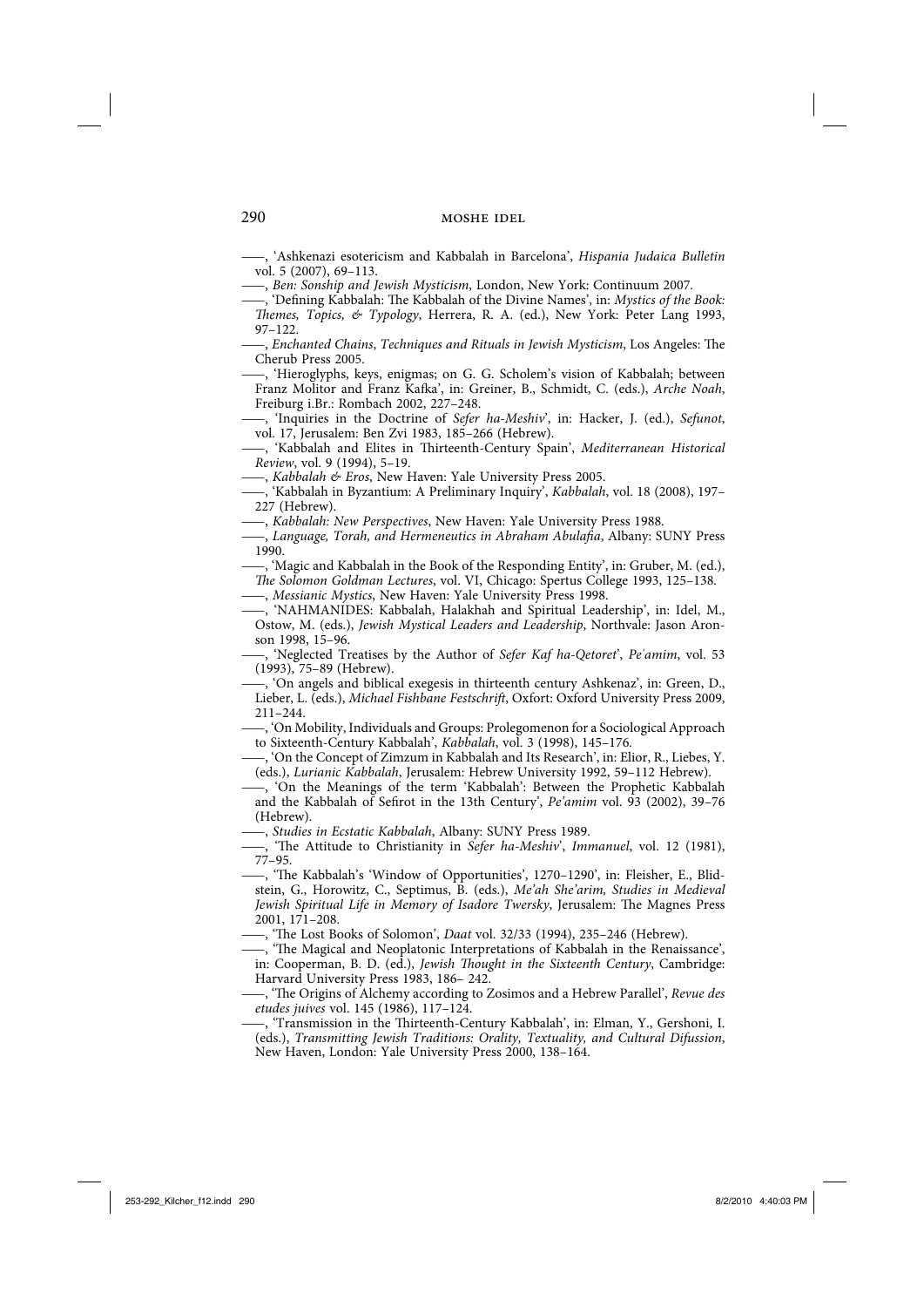——, 'We Have No Kabbalistic Tradition on This', in: Twersky, I. (ed.), *Rabbi Moses Nahmanides (Ramban) : Explorations in His Religious and Literary Virtuosity*, Cambridge, Mass: Harvard University Press 1983, 51–73.

- Jacobson, Yoram, 'The Aspect of the "Feminine" in the Lurianic Kabbalah', in: Schaefer, P., Dan, J. (eds.), *Gershom Scholem's Major Trends in Jewish Mysticism, 50 Years After*, Tuebingen: J. C. B. Mohr 1993, 239–255.
- Jones, Rufus M., *Spiritual Reformers in the 16th and 17th Centurie*s, Boston: Beacon Press 1959.

Kaufmann, David 'Elia Menachem Chalfan on Jews Teaching Hebrew to Non-Jews', *Jewish Quarterly Review*, [OS] vol. IX (1896/7), 500–508.

Lachover, Fischel, *'Al Gevul ha-Yashan ve-ha-H̠adash*, Jerusalem: Bialik 1951 (Hebrew). Margaliot, R. (ed.), *Tiqqunei Zohar*, Jerusalem 1978.

Matt, Daniel Ch., 'The Aura of Secrecy in the Zohar', in:. Schaefer, P., Dan, J. (eds.), *Gershom Scholem's Major Trends in Jewish Mysticism, 50 Years After*, Tuebingen: J. C. B. Mohr 1993, 181–207.

Meroz, Ronit, 'Faithful Transmission versus Innovation: Luria and his Disciples', in: Schaefer, P., Dan, J. (eds.), *Gershom Scholem's Major Trends in Jewish Mysticism, 50 Years After*, Tuebingen: J. C. B. Mohr 1993, 257–275.

- Mopsik, Charles, *Les grands textes de la Cabale, les rites qui font Dieu*, Lagrasse: Verdier 1993.
- Nahmanides, *Commentary on the Pentateuch*, Chavel, Ch. D. (ed.), Jerusalem 1963, vol. I.
- Pedaya, Haviva, *Nahmanides, Cyclical Time and Holy Text*, Tel Aviv: Am Oved 2003 (Hebrew).
- R. Joseph ibn Tabbul's 'Commentary on *'Idra' Rabba'*', in: Weinstock, I. (ed.), *Temirin*, Jerusalem: Mosad ha-Rav Kook 1981, vol. 2, 123–167 (Hebrew).
- R. Naftali ben Ya'aqov Elhanan Bakharakh, *Sefer 'Emeq ha-Melekh*, Frankfurt 1648. R. Nathan Netaʾ Hanover, *Sha'arei Tzion*, Prague 1662.
- Sack, Bracha, 'More on the Metamorphosis of the Dictum 'God, Torah and Israel Are One Unit'', *Qiryat Sefer*, vol. 57 (1982), 179–184 (Hebrew).
- ——, 'The Tracing of Sources in R. Abraham Azulai's Work *Hesed le-Avraham*', *Qiryat Sefer*, vol. 56 (1981),164–175 (Hebrew).
- ——, *Be-Sha'arei ha- Kabbalah shel Rabbi Moshe Cordovero*, Beer Sheva: Ben Gurion University Press 1995 (Hebrew).
- Scholem, Gershom, 'On the Story of R. Joseph della Reina', in: Stein, S., Loewe, R. (eds.), *Hokhma Bina veDaat, Studies in Jewish History and Thought Presented to A. Altmann,* Alabama: Alabama University Press 1979, 101–108 (Hebrew).
	- ——, 'Shetar ha-Hitqasherut shel Talmidei ha-'Ari', *Zion*, vol. V (1940), 133–160.
- ——, 'Shetar ha-Hitqasherut shel Talmidei ha-'Ari', in: Abrams, D. (ed.), *Lurianic Kabbalah: Collected Studies by Gershom Scholem*, Los Angeles: Cherub Press 2008, 262–294 (Hebrew).
- 'The Maggid of Rabbi Joseph Taitatchek and the Revelations attributed to Him', *Sefunot*, vol. 11 (1971–1978), 69–112 (Hebrew).
- ——, *Major Trends in Jewish Mysticism*, New York: Schocken Books 1967.
- ——, *On the Mystical Shape of the Godhead*, New York: Schocken Books 1991.
- ——, *Origins of the Kabbalah*, Arkush, A. (ed.), Werblowsky, R. J. Z (ed.), Princeton: Princeton University Press, Philadelphia: JPS 1989.

Septimus, Bernard, *Hispano-Jewish Culture in Transition*, Cambridge, Mass: Harvard University Press 1981.

- Talmage, Frank, 'Apples of Gold: The Inner Meaning of Sacred Texts in Medieval Judaism', in: Green, A. (ed.), *Jewish Spirituality*, New York: Crossroad 1986, vol. 1, 313–356.
- *Tiqqunei Zohar*, Margaliot, R. (ed.), Jerusalem: 1978.
- Tishby, Isaiah, *The Wisdom of the Zohar, An Anthology of Texts*, London, Washington: Littman Library 1991, vol. 3.